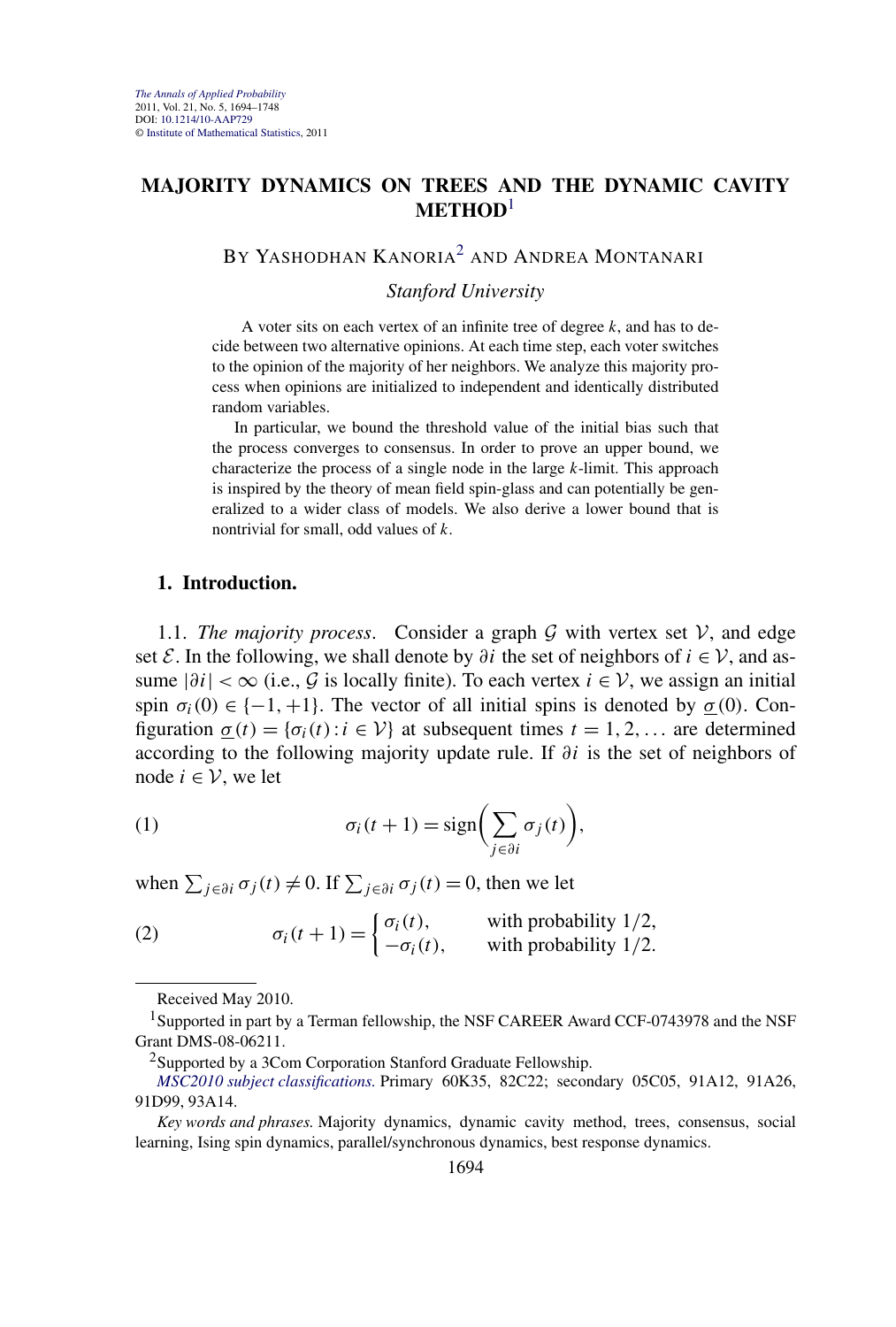<span id="page-1-0"></span>In order to construct this process, we associate to each vertex  $i \in V$ , a sequence of i.i.d. Bernoulli(1/2) random variables  $\omega_i = {\omega_{i,0}, \omega_{i,1}, \omega_{i,2}, \ldots}$ , whereby  $\omega_{i,t}$ is used to break the (eventual) tie at time *t*. A realization of the process is then determined by the triple  $(G, \omega, \sigma(0))$ , with  $\omega = {\omega_i}$ .

In this work, we will study the asymptotic dynamic of this process when  $G$  is an infinite regular tree of degree  $k \ge 2$ . Let  $\mathbb{P}_{\theta}$  be the law of the majority process where, in the initial configuration, the spins  $\sigma_i(0)$  are i.i.d. with  $\mathbb{P}_{\theta} {\sigma_i(0) = +1}$  $(1 + \theta)/2$ . We define the *consensus threshold* as the smallest bias in the initial condition such that the dynamics converges to the all  $+1$  configuration

(3) 
$$
\theta_*(k) = \inf \Biggl\{ \theta : \mathbb{P}_{\theta} \Bigl( \lim_{t \to \infty} \underline{\sigma}(t) = \underline{+1} \Bigr) = 1 \Biggr\}.
$$

Here convergence to the all-*(*+1*)* configuration is understood to be point-wise. We shall call  $\theta_*(k)$  the *consensus threshold* of the *k*-regular tree.

Two simple observations will be useful in stating our results.

*Monotonicity*. Denote by  $\succeq$  the natural partial ordering between configurations (i.e.,  $\underline{\sigma} \geq \underline{\sigma}'$  if and only if  $\sigma_i \geq \sigma'_i$  for all  $i \in V$ ). Then the majority dynamics preserves this partial ordering. More precisely, given two copies of the process with initial conditions  $\underline{\sigma}(0) \succeq \underline{\sigma}'(0)$ , there exists a coupling between the two processes such that  $\underline{\sigma}(t) \succeq \underline{\sigma}'(t)$  for all  $t \geq 0$ .

*Symmetry*. Let  $-\underline{\sigma}$  denote the configuration obtained by inverting all the spin values in  $\sigma$ . Then two copies of the process with initial conditions  $\sigma'(0) = -\sigma(0)$ can be coupled in such a way that  $\sigma'(t) = -\sigma(t)$  for all  $t \ge 0$ .

It immediately follows from these properties that

$$
0 \le \theta_*(k) \le 1.
$$

In this work, we prove upper and lower bounds on  $\theta_*$ . The upper bound follows from an analysis of the majority process using a new technique that we call the *dynamic cavity method*. This technique provides a precise characterization of the spin trajectory, that is, of the process  $\{\sigma_i(t)\}_{t\geq0}$  for a given vertex *i*. In particular, in the limit of large degree *k*, this becomes a function of a well-defined Gaussian process. Among other things, this characterization will be used to prove that

$$
\theta_*(k) = O(1/k^M) \qquad \text{for any } M > 0.
$$

Thus, *θ*∗*(k)* rapidly approaches 0 with increasing degree *k*. This result is stated below as Theorem [2.3.](#page-5-0)

We also prove lower bounds on  $\theta_*(k)$  based on the formation of stable structures of −1 spins at time *T* . Such structures, once formed, persist for all future times, and hence prevent convergence to  $\underline{\sigma}(1)$ . These lower bounds  $\theta_{\text{lb}}(k, T)$  are nontrivial, that is, strictly positive for small odd values of *k* (cf. Table [1](#page-10-0) in Section [2.4\)](#page-9-0). This result is stated below as Theorem [2.9.](#page-8-0)

A significant part of this paper is devoted to the rigorous development of the dynamic cavity method. We consider this a key contribution of this work. The cavity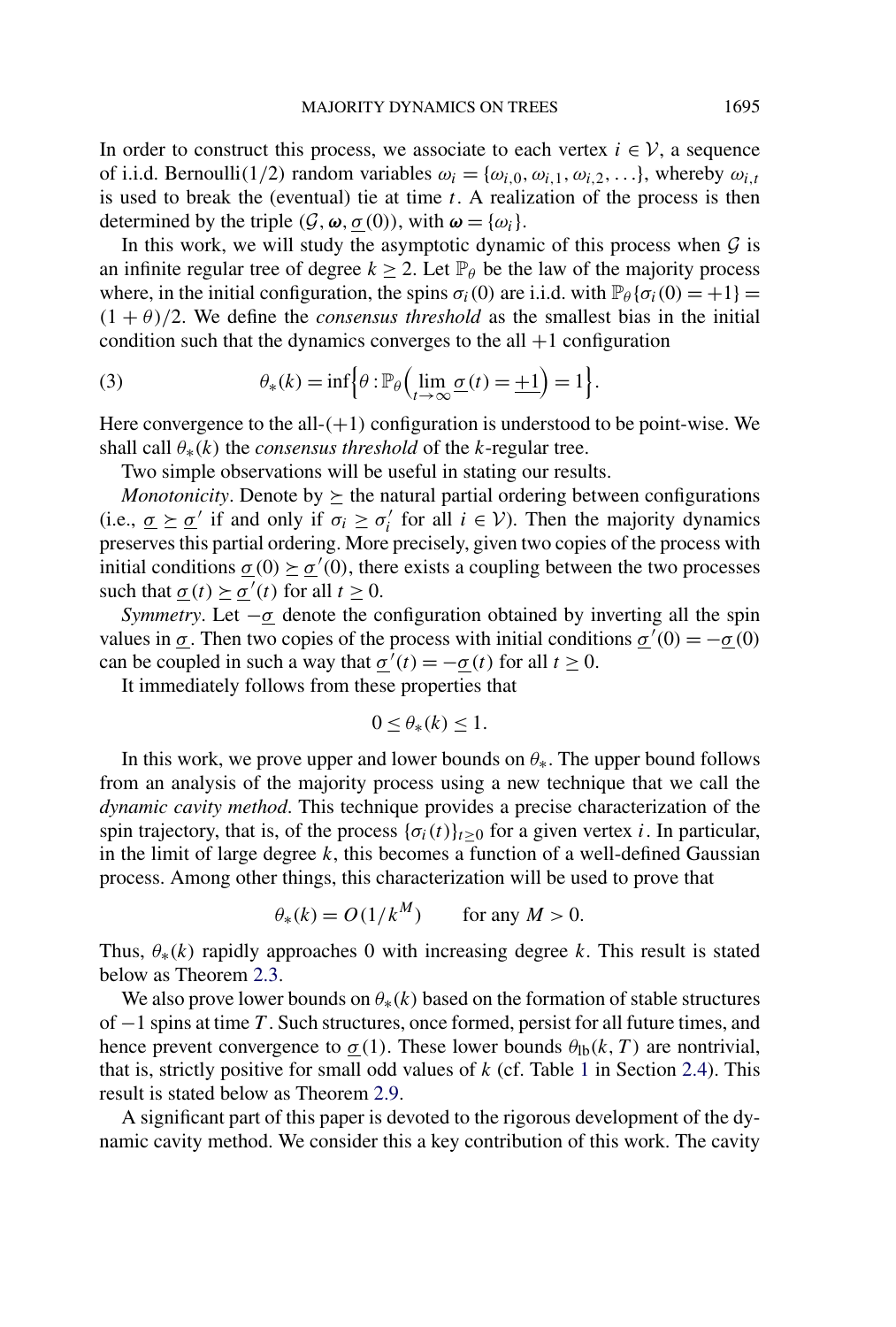method has been successful in analysis of probabilistic models having locally tree structured graphs [\[14, 30, 33\]](#page-53-0). The basic idea of this method is to remove a node from the graph thus forming a "cavity." One then assumes that the behavior of the other nodes (surrounding the cavity) is known. The removed node is then put back in to derive a dynamic-programming type recursion.

Here, we show how to extend this method to the study of a stochastic process on a tree-like graph, specifically the majority process. In this setting, the cavity recursion can be interpreted as an inductive procedure with respect to time *t*. We "fix" the behavior of a selected vertex *i* up to time *t*, obtain a consistent characterization of its "environment" up to the same time *t*. From this, we can compute the probability distribution of the trajectory  $\{\sigma_i(t')\}_{0 \leq t' \leq t+1}$  up to time  $t + 1$ . The cavity recursion determines completely the distribution of the the spin trajectory at an arbitrary node, although in implicit form.

In order to analyze the cavity recursion, we consider the large *k* regime. However, since we want to study the decay of  $\theta_*(k)$  with *k*, we cannot rely on generic tools and need to carry out an accurate probability calculation. In order to achieve this goal, we establish a convenient form of the local central limit theorem for binary random vectors. We use this central limit theorem to "solve" the cavity recursion for large *k*. The solution is given by a "cavity process" that can be defined explicitly in terms of an appropriate Gaussian process.

1.2. *Preliminary remarks*. It is not too difficult to show that  $\theta_*(k) < 1$  for all k. The majority process is related to the simpler process of bootstrap percolation [\[3, 17\]](#page-52-0). The next lemma formalizes this connection, yielding a nontrivial upper bound on  $\theta_*(k)$ .

LEMMA 1.1. *For all*  $k \geq 3$ , *denote by*  $\rho_c(k)$  *the threshold density for the appearance of an infinite cluster of occupied vertices in bootstrap percolation with threshold*  $|(k+1)/2|$ . *Then* 

(4) 
$$
\theta_*(k) \le \theta_{\mathbf{u}}(k) \equiv 1 - 2\rho_{\mathbf{c}}(k) < 1.
$$

This result follows from the fact that if the initial  $-1$ 's cannot form an infinite structure under bootstrap percolation, then they eventually all disappear under the majority dynamics. We defer a full proof of this lemma to the Appendix [A.](#page-39-0)

A numerical evaluation of this upper bound [\[17\]](#page-53-0) yields  $\theta_u(5) \approx 0.670$ ,  $\theta_u(6) \approx$ 0.774,  $\theta_u(7) \approx 0.600$ . It is possible to show that  $\theta_u(k) = O(\sqrt{(\log k)/k})$ . It turns out that this is far from being the correct *k*-dependence. We will prove a much tighter bound in Theorem [2.3.](#page-5-0)

The next lemma simplifies the task of proving upper bounds on  $\theta_*(k)$  for large  $k$ , by showing that it is sufficient to prove  $\mathbb{E}_{\theta} {\{\sigma_i(t)\}} > 1 - \delta_*/k$  for some constant  $\delta_*$ to conclude  $\underline{\sigma}(t) \rightarrow +1$ .

<span id="page-2-0"></span>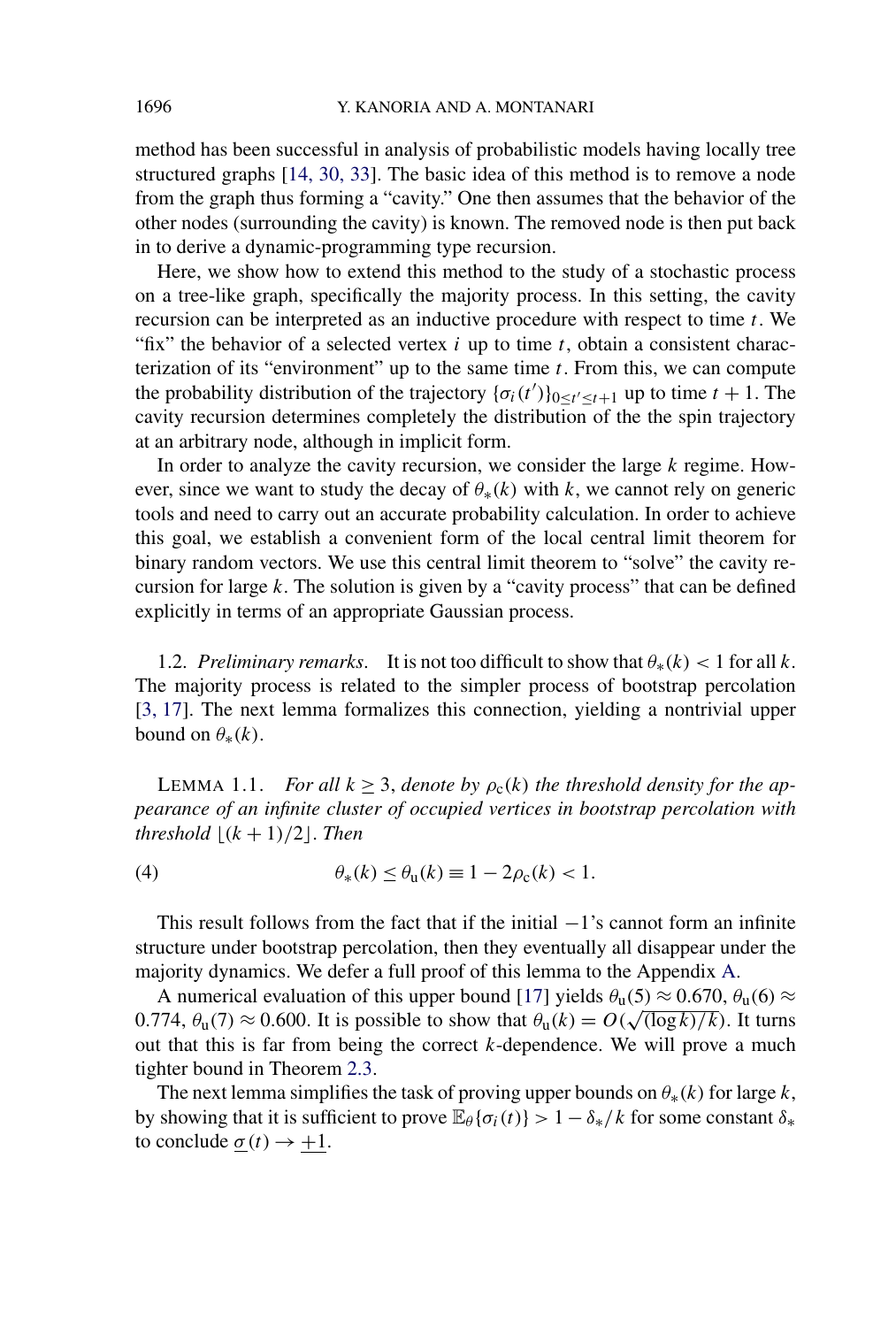<span id="page-3-0"></span>**LEMMA 1.2.** *Assume G to be the regular tree of degree k. There exists*  $k_*, \delta_*$  > 0 *such that for*  $k \geq k_*, \text{ if } \mathbb{E}_{\theta} \{ \sigma_i(t) \} > 1 - (\delta_*/k), \text{ then } \theta_*(k) \leq \theta.$ 

We use a standard expansion argument to show that such convergence occurs for typical random graphs in the configuration model, and then extend the result to the infinite tree. Again the proof can be found in Appendix [A.](#page-39-0)

1.3. *Organization of the paper*. We state our main results in Section 2. Section [3](#page-11-0) surveys related work. We develop the cavity method and the resulting upper bound in Section [4.2.](#page-15-0) Our lower bound is proved in Section [5.](#page-31-0)

**2. Results.** We can now state our main results. They consist of the following:

(i) The exact cavity recursion (Lemma [2.1](#page-4-0) in Section 2.1).

(ii) Convergence to the cavity process (Theorems [2.7](#page-6-0) and [2.8](#page-7-0) in Section [2.2\)](#page-5-0).

(iii) Upper bound on *θ*∗ (Theorem [2.3](#page-5-0) in Section [2.2\)](#page-5-0) as a consequence of convergence to the cavity process.

(iv) Lower bound on *θ*∗ (Theorem [2.9](#page-8-0) in Section [2.3\)](#page-8-0) due to formation of blocking structures of  $-1$ 's.

Section [2.4](#page-9-0) contains numerical illustration of some of our results.

2.1. *The exact cavity recursion*. First, we state an exact recursive characterization of spin trajectories at nodes. This is the key tool we use in our development of the cavity process. Moreover, our lower bound is based on a very similar recursive analysis.

Let  $\mathcal{G}_{\emptyset} = (\mathcal{V}_{\emptyset}, \mathcal{E}_{\emptyset})$  be the tree rooted at vertex  $\emptyset$  with degree  $k - 1$  at the root and *k* at all the other vertices, and let  $u = \{u(0), u(1), u(2), ...\}$  be an arbitrary sequence of real numbers. We define a modified Markov chain over spins  ${\{\sigma_i\}}_{i \in \mathcal{V}_\alpha}$ as follows. For  $i \neq \emptyset$ ,  $\sigma_i(t)$  is updated according to the rules [\(1\)](#page-0-0) and [\(2\)](#page-0-0). For the root spin we have instead

(5) 
$$
\sigma_{\emptyset}(t+1) = \text{sign}\left(\sum_{i=1}^{k-1} \sigma_i(t) + u(t)\right),
$$

where 1,...,  $k-1$  denote the neighbors of the root. In the case  $\sum_{i=1}^{k-1} \sigma_i(t)$  +  $u(t) = 0$ ,  $\sigma_{\varphi}(t + 1)$  is drawn as in [\(2\)](#page-0-0), that is, uniformly at random. We will call this the "dynamics under external field."

We will call the sequence  $u = \{u(0), u(1), u(2), \ldots\}$  "external field applied at the root." We define the notation  $u^T \equiv (u(0), u(1), \ldots, u(T))$  and similarly  $\sigma_i^T \equiv (\sigma_i(0), \sigma_i(1), \dots, \sigma_i(T))$ . We denote by  $\mathbb{P}(\sigma_{\phi}^T || u^T)$  the probability of observing a trajectory  $\sigma_{\varphi}^T$  for the root spin under the above dynamics. Let us stress two elementary facts: (i)  $\mathbb{P}(\sigma_{\phi}^T \| u^T)$  is not a conditional probability; (ii) as implied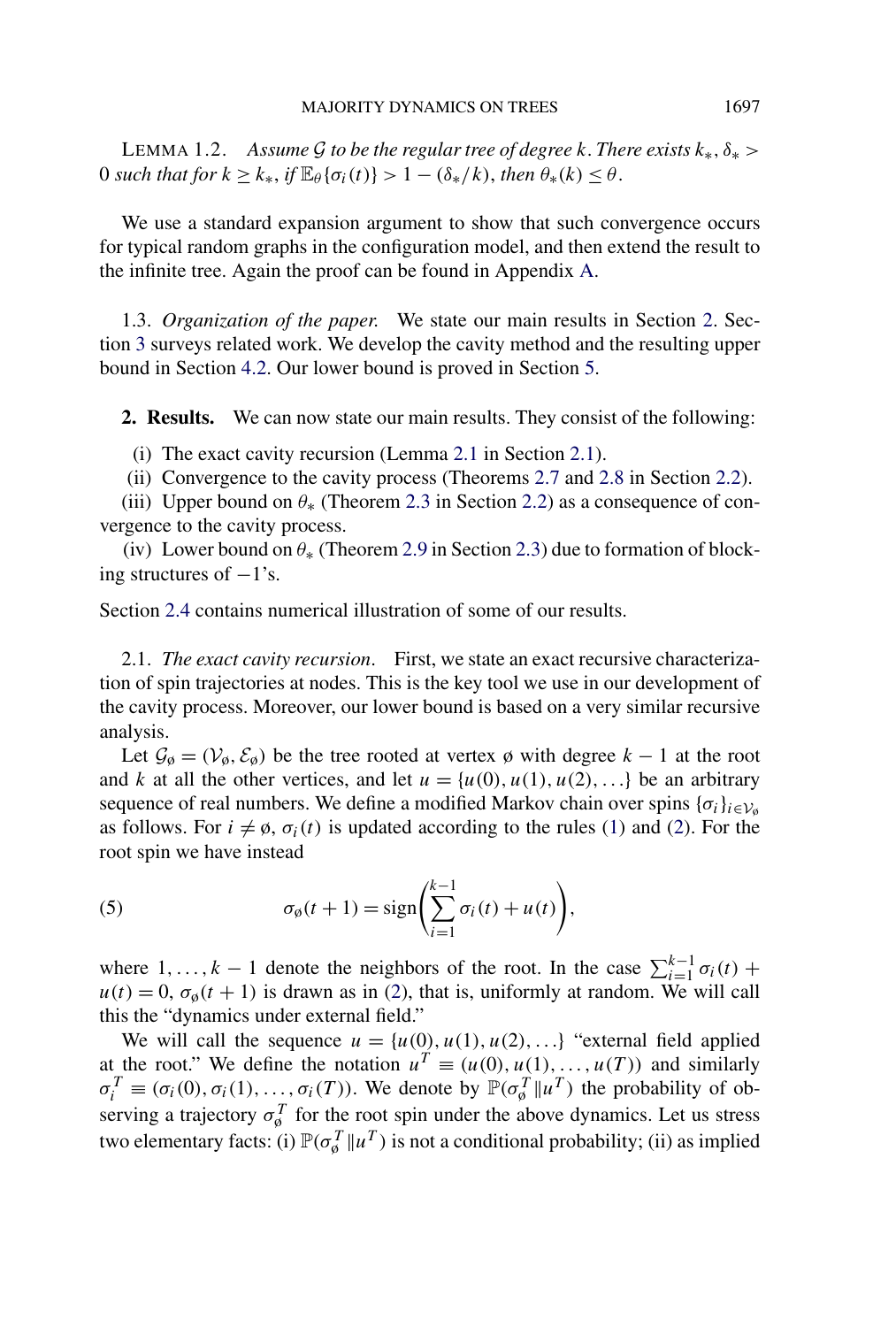by the notation, the distribution of  $\sigma_{\varphi}^{T}$  does not depend on  $u(t)$ ,  $t>T$  [and indeed does not depend on  $u(T)$  either, but we include it for notational convenience].

As before, we assume that in the initial configuration, the spins are i.i.d. Bernoulli random variables, and denote by  $\mathbb{P}_0(\sigma_i(0))$  their common distribution.

LEMMA 2.1. *The following recursion holds*

(6)  
\n
$$
\mathbb{P}(\sigma_{\emptyset}^{T+1} \| u^{T+1}) = \mathbb{P}_{0}(\sigma_{\emptyset}(0)) \sum_{\sigma_{1}^{T} \cdots \sigma_{k-1}^{T} t=0} \prod_{t=0}^{T} \mathsf{K}_{u(t)}(\sigma_{\emptyset}(t+1) | \sigma_{\partial \emptyset}(t))
$$
\n
$$
\times \prod_{i=1}^{k-1} \mathbb{P}(\sigma_{i}^{T} \| \sigma_{\emptyset}^{T}),
$$
\n
$$
\mathsf{K}_{u(t)}(\cdots) \equiv \begin{cases}\n\mathbb{I} \left\{ \sigma_{\emptyset}(t+1) = \text{sign}\left(\sum_{i=1}^{k-1} \sigma_{i}(t) + u(t)\right) \right\}, \\
\text{if } \sum_{i=1}^{k-1} \sigma_{i}(t) + u(t) \neq 0, \\
\frac{1}{2}, \quad \text{otherwise.} \n\end{cases}
$$

This recursion is based on the following intuition: for ease of explanation, we will assume *k* is odd. The situation of the "child" nodes  $1, 2, \ldots, k - 1$  (and their respective subtrees) with respect to the root trajectory  $\sigma_{\phi}^{T}$  is essentially the same as the situation of  $\emptyset$  with respect to the fixed trajectory  $u^T$ . If the root trajectory had been "fixed" to  $\sigma_{\phi}^{T}$ , the child trajectories would have been i.i.d. according to  $\mathbb{P}(\cdot \| \sigma_{\theta}^T)$ . However, the root trajectory  $\sigma_{\theta}^T$  is itself a function of the child trajectories  $\sigma_1^T, \ldots, \sigma_{k-1}^T$  and  $u^T$ , instead of being a fixed trajectory. Thus we sum over the product of terms  $\mathbb{P}(\sigma_i^T || \sigma_{\emptyset}^T)$  multiplied by a "consistency" indicator  $\prod_{t=0}^{T}$  K<sub>*u*(*t*)</sub>( $\sigma_{\emptyset}(t+1)$ | $\sigma_{\partial\emptyset}(t)$ ). The term  $\mathbb{P}_0(\sigma_{\emptyset}(0))$  appears for obvious reasons.

We provide a rigorous proof of Lemma 2.1 in Appendix [B.](#page-42-0)

The same proof applies, in fact, to quite a general class of processes on the regular rooted tree  $\mathcal{G}_{\varphi}$ . More precisely, consider a model with spins taking value in a finite domain  $\sigma_i(t) \in \mathcal{X}$ , and are updated in parallel according to the rule (for  $i \neq \emptyset$ 

(8) 
$$
\sigma_i(t+1) = f(\sigma_i(t), \underline{\sigma}_{\partial i \setminus \pi(i)}(t), \sigma_{\pi(i)}(t), \omega_{i,t}),
$$

where  $\pi(i)$  is the parent of node *i* (i.e., the only neighbor of *i* that is closer to the root) and  $\{\omega_{i,t}\}\$ are a collection of i.i.d. random variables. For the root  $\emptyset$ , the above rule is modified by replacing  $\sigma_{\pi(i)}(t)$  by the arbitrary quantity  $u(t)$ .

The next remark follows from a verbatim repetition of our proof of Lemma 2.1 (in Appendix [B\)](#page-42-0).

<span id="page-4-0"></span>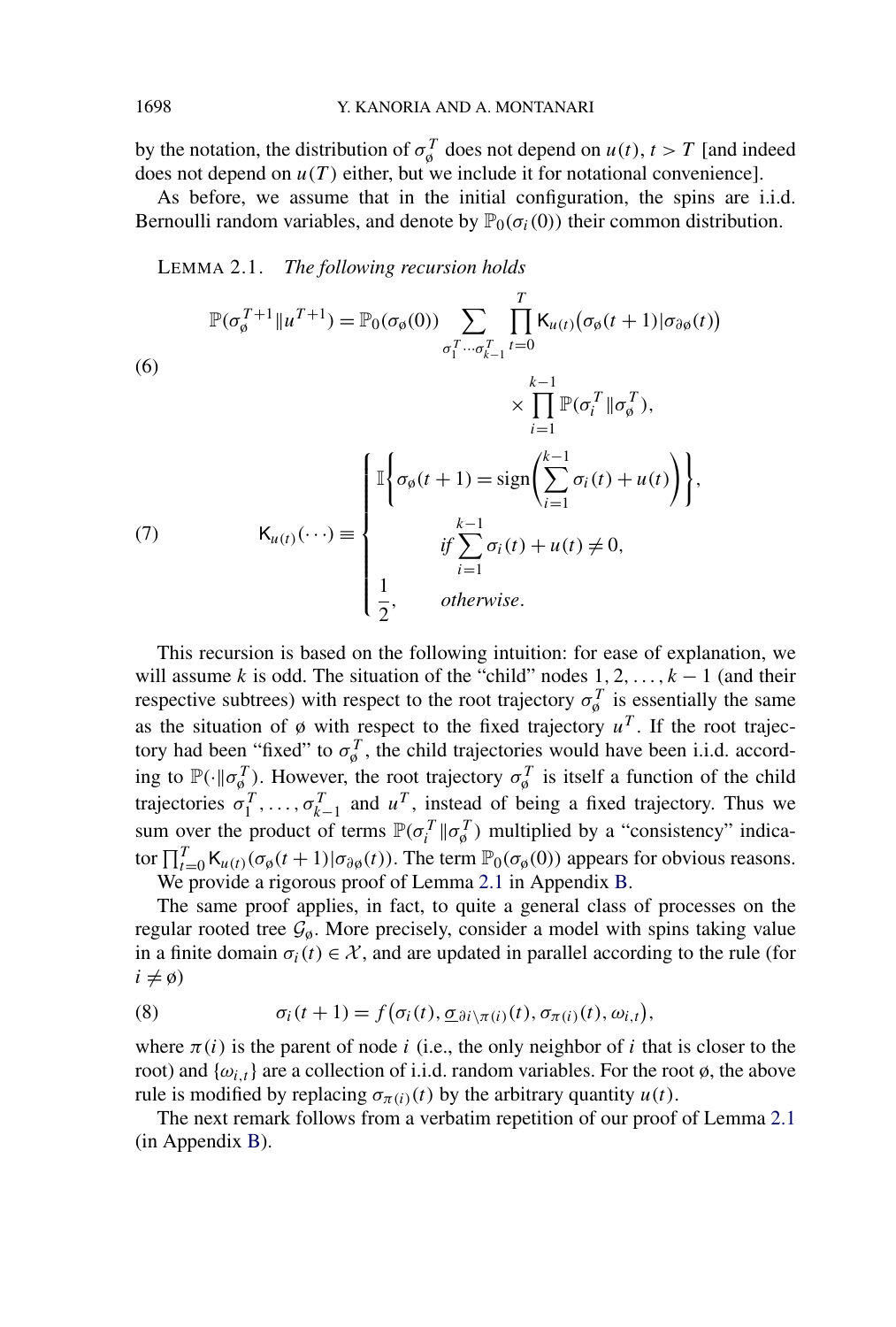<span id="page-5-0"></span>REMARK 2.2. For a model with general update rule [\(8\)](#page-4-0), the distribution of the root trajectory satisfies [\(6\)](#page-4-0) with the kernel

(9)  
\n
$$
\begin{aligned}\n\mathsf{K}(\sigma_{\emptyset}(t+1)|\sigma_{\emptyset}(t),\sigma_{\partial\emptyset}(t)) \\
\equiv \mathbb{E}_{\omega_{\emptyset,t}}\big\{\mathbb{I}(\sigma_{\emptyset}(t+1)=f(\sigma_{\emptyset}(t),\underline{\sigma}_{\partial\emptyset}(t),u(t),\omega_{\emptyset,t})\big)\big\}.\n\end{aligned}
$$

2.2. *Upper bounds and the dynamic cavity method*. While for small odd *k* the consensus threshold is strictly positive, our next result shows that it approaches 0 very rapidly as  $k \to \infty$ .

THEOREM 2.3. *The consensus threshold on k regular trees converges to* 0 *as*  $k \rightarrow \infty$  *faster than any polynomial. In other words, for any finite*  $B > 0$  *and any*  $K > 0$ ,

$$
(10) \qquad \theta_*(k) \le Kk^{-B}
$$

*for*  $k \geq k_*(B,K)$ .

Fix a vertex  $i \in V$ , and consider the process  $\{\sigma_i(t)\}_{t \geq 0}$ . The proof of Theorem 2.3 is obtained by developing a pretty complete characterization of this process in the large *k* limit. We first consider the unbiased case (i.e.,  $\theta = 0$ ) and prove the convergence of this process  $\{\sigma_i(t)\}_{t>0}$  to a well-defined limit as  $k \to \infty$ . We will call this limit the *cavity process*, for the case of unbiased initialization (i.e., for  $\theta = 0$ ). We formally define the cavity process below and then state our result on convergence to the cavity process.

DEFINITION 2.4 (Effective process). Let  $C = \{C(t, s)\}_{t, s \in \mathbb{Z}_+}$  be a positive definite symmetric matrix, and  $R = {R(t, s)}_{t, s \in \mathbb{Z}_+, t > s}$ ,  $h = {h(t)}_{t \in \mathbb{Z}_+}$  two arbitrary sets of real numbers.

A sample path of the *effective process* with parameters *C,R,h* is generated as follows: let  $\tau(0)$  be a Bernoulli(1/2) random variable and  $\{\eta(t)\}_{t\in\mathbb{Z}_+}$  be jointly Gaussian zero mean random variables with covariance *C*, independent from  $\tau(0)$ . For any  $t \geq 0$  we let

(11) 
$$
\tau(t+1) = \text{sign}\bigg(\eta(t) + \sum_{s=0}^{t-1} R(t,s)\tau(s) + h(t)\bigg).
$$

Notice that the distribution of the effective process depends on the three parameters *C*, *R*, *h*. We will denote expectation with respect to its distribution as  $\mathbb{E}_{C,R,h}$ . The functions  $C(\cdot, \cdot)$  and  $R(\cdot, \cdot)$  will be referred to as *correlation* and *response* functions. By convention, we let  $R(t, s) = 0$  if  $t \leq s$ . Finally, *h* is a perturbation parameter needed to state our definition of the cavity process in terms of the effective process.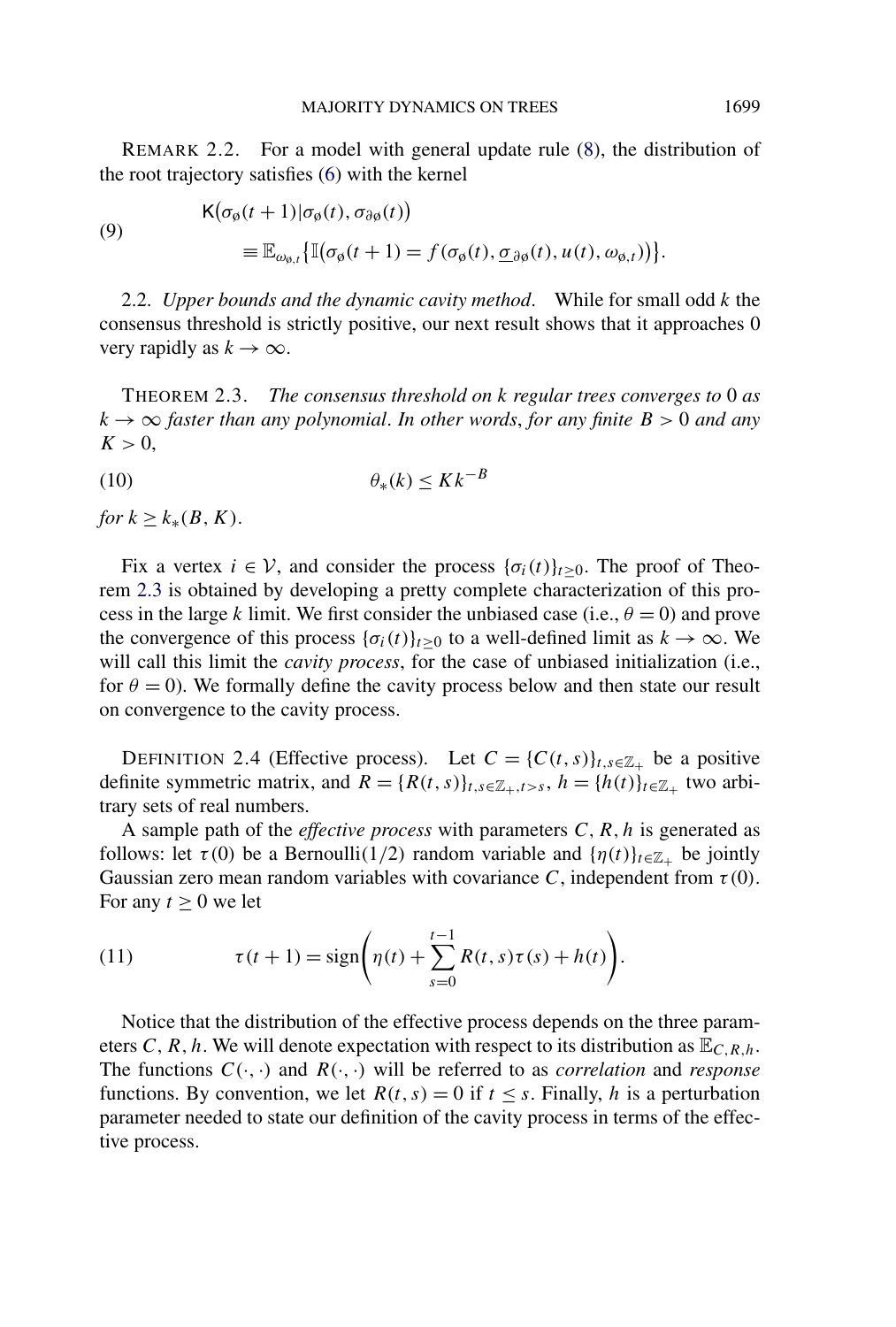<span id="page-6-0"></span>DEFINITION 2.5 (Consistent parameters  $C, R$ ). Let  $C, R$  be parameters in the definition of the effective process. We say that *C*, *R* are consistent if they satisfy

(12) 
$$
C(t,s) = \mathbb{E}_{C,R,0}[\tau(t)\tau(s)] \quad \forall t,s \geq 0,
$$

(13) 
$$
R(t,s) = \frac{\partial}{\partial h(s)} \mathbb{E}_{C,R,h}[\tau(t)] \Big|_{h=0} \qquad \forall 0 \le s < t.
$$

It is natural to ask whether consistent choices of *C* and *R* exist, and in that case, whether they are unique or not. This question is addressed in Lemma [4.1](#page-15-0) below, which proves that *there exist unique consistent R and C*, that is, there is a unique solution of (12) and (13). In fact, these values are determined recursively. One starts  $C(0, 0) = 1$  [and indeed  $C(t, t) = 1$  for all t]. This leads to uniquely determined values for  $C(1, 0)$  and  $R(1, 0)$ , which then determines unique values for *C(*2*,s)*, *R(*2*,s)* and so on.

DEFINITION 2.6 (Cavity process). Let *C*, *R* be the unique consistent param-eters (cf. Definition 2.5) as per Lemma [4.1.](#page-15-0) The *cavity process*  $\{\tau(t)\}_{t \in \mathbb{Z}_+}$  defined as the effective process with parameters *C*, *R* and with  $h = 0$ .

In the following, we will denote by  $\mathbb{P}_{\text{cav}}$  the law of the cavity process. Our next theorem establishes convergence of the majority process with unbiased initialization to the cavity process.

THEOREM 2.7. *Consider the majority process on a regular tree of degree k with uniform initialization*  $\theta = 0$ . *Then for any*  $i \in V$  *and any time*  $T \geq 0$ *, we have* 

$$
(\sigma_i(0),\sigma_i(1),\ldots,\sigma_i(T)) \stackrel{d}{\rightarrow} (\tau(0),\tau(1),\ldots,\tau(T)),
$$

*where*  $\{\tau(0)\}_{t\geq0}$  *is distributed according to the cavity process and convergence is understood to be in distribution as*  $k \to \infty$ .

Theorem 2.7 is proved in Section [4.4.](#page-18-0)

Let us describe the intuitive picture which forms the basis of the last theorem. The trajectory at target node *i* follows the majority rule in [\(1\)](#page-0-0). The study of this rule is complicated by the fact that the spins of the neighboring nodes *∂i* at time *t* > 0 are not independent of each other. The past trajectory  $\sigma_i^{t-1}$  of target node *i* affects the spins of nodes in *∂i* at time *t*. The exact recursion equation [\(6\)](#page-4-0) allows an analytical treatment despite this dependence. We use a local central limit theorem (Theorem [4.4](#page-17-0) in Section [4.3,](#page-17-0) proved in Appendix [E\)](#page-50-0) on the exact recursion equation [\(6\)](#page-4-0), to show convergence to the cavity process inductively in *T* . The response term  $\sum_{s=0}^{t-1} R(t,s)\sigma(s)$  captures the effect of the spin trajectory up to time *t* − 1 at the target node, on its environment at time *t*. The key part of the proof is in Lemma [4.5.](#page-19-0)

We finally turn to the case of biased initialization  $\mathbb{E}_{\theta} {\sigma_i(0)} = \theta$ .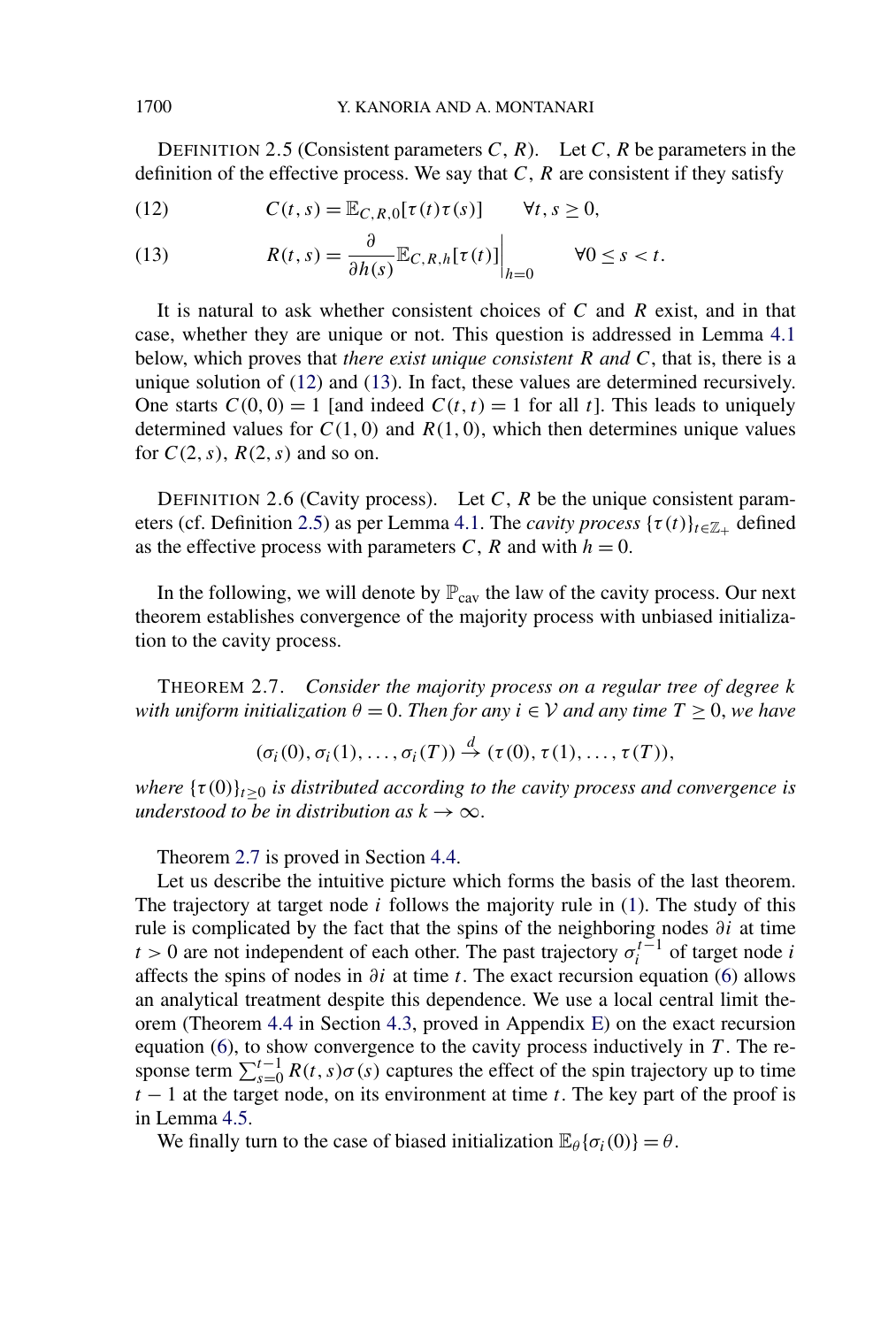<span id="page-7-0"></span>THEOREM 2.8. *For*  $T_*$  *a* nonnegative integer and  $\beta_0 \geq 0$ , consider the ma*jority process on a regular tree of degree k with i*.*i*.*d*. *initialization with bias*  $\theta = \frac{\beta_0}{k^{(T_*+1)/2}}$ . *Then for any*  $i \in V$  *and*  $T \leq T_*$ , we have

$$
(\sigma_i(0),\sigma_i(1),\ldots,\sigma_i(T)) \stackrel{d}{\rightarrow} (\tau(0),\tau(1),\ldots,\tau(T)),
$$

*where*  $\{\tau(0)\}_{t\geq0}$  *is distributed according to the cavity process and convergence is understood to be in distribution as*  $k \to \infty$ .

*Further, if*  $\beta_0 > 0$ *, then for any*  $i \in V$  *and*  $T \geq T_* + 2$ *, we have* 

$$
(\sigma_i(0), \sigma_i(1), \ldots, \sigma_i(T))
$$
  
\n
$$
\stackrel{d}{\rightarrow} (\tau(0), \tau(1), \ldots, \tau(T_*), \sigma(T_*+1), +1, +1, \ldots, +1)
$$

*where the random variable*  $\sigma(T_* + 1)$  *dominates stochastically*  $\tau(T_* + 1)$ *, and*  $\mathbb{P}\{\sigma(T_*+1) > \tau(T_*+1)\}\$ is strictly positive.

*Finally, there exist*  $D = D(\beta_0, T_*)$ , *with*  $D(\beta_0, T_*) > 0$  *for*  $\beta_0 > 0$  *such that, for any*  $T \geq T_* + 2$ ,

(15) 
$$
\mathbb{E}_{\theta}\{\sigma_i(T)\} \geq 1 - e^{-D(\beta_0,T_*)k}.
$$

 $(14)$ 

Theorem 2.8 is proved in Section [4.5.](#page-23-0) Theorem [2.3](#page-5-0) is an immediate corollary of this general result.

PROOF OF THEOREM [2.3.](#page-5-0) Choose  $T_* = [2B]$  and  $\beta_0 = K$  in Theorem 2.8 and use (15) to check the assumptions of Lemma [1.2,](#page-3-0) whereby for  $t \geq T_* + 2$ , it is sufficient to take  $k \ge k_*$  such that  $\delta_*/k \ge e^{-D(\beta_0, T_*)k}$ .  $\Box$ 

Clearly, Theorem [2.7](#page-6-0) is a special case of Theorem 2.8 (just take *T*∗ large enough and  $\beta_0 = 0$ ). However our proof proceeds by first analyzing the unbiased case  $\theta = 0$ , and then turning to the biased one  $\theta > 0$ . The latter is treated by establishing a delicate relationship between processes with biased and unbiased initializations, derived in Lemmas [4.6](#page-24-0) and [4.7.](#page-29-0) In the unbiased case, one has  $\mathbb{E}{\lbrace \sigma_i(t) \rbrace} = 0$  by symmetry at all times. In the biased case, we will prove a quantitative estimate of how the fraction of  $+1$  spins evolves with time. Let  $\theta_t = \mathbb{E}[\sigma_i(t)]$  for an arbitrary node *i*. If  $\theta_t = O(k^{-1})$  we obtain  $\theta_{t+1} = \sqrt{k} \theta_t R(t+1, t) (1 + o(1))$ . In words, as long as the fraction of  $+1$  spins is small enough, it gets multiplied at each step by a factor of order  $\sqrt{k}$ . By iterating this procedure with  $\theta_0 = \beta_0 / k^{(T_*+1)/2}$ , we get  $\theta_{T_*} = \Theta(k^{-1/2})$  and  $\theta_{T_*+1} = \Theta(1)$ . At the next iteration, the fraction of +1 spins approaches 1 and the bias saturates to  $\theta_{T_*+2} = 1 - e^{-\Theta(k)}$ .

Theorem 2.8 also implies that, for large degree trees, consensus to majority takes place very abruptly. Indeed the bias toward +1 passes from  $k^{-1/2}$  (at  $t =$  $T_{*}$ ) to 1 –  $e^{-\Theta(k)}$  (at  $t = T_{*} + 2$ ) in 2 iterations. Numerical illustrations of this phenomenon are provided in Section [2.4,](#page-9-0) specifically Figures [1](#page-11-0) and [2.](#page-12-0)

*,*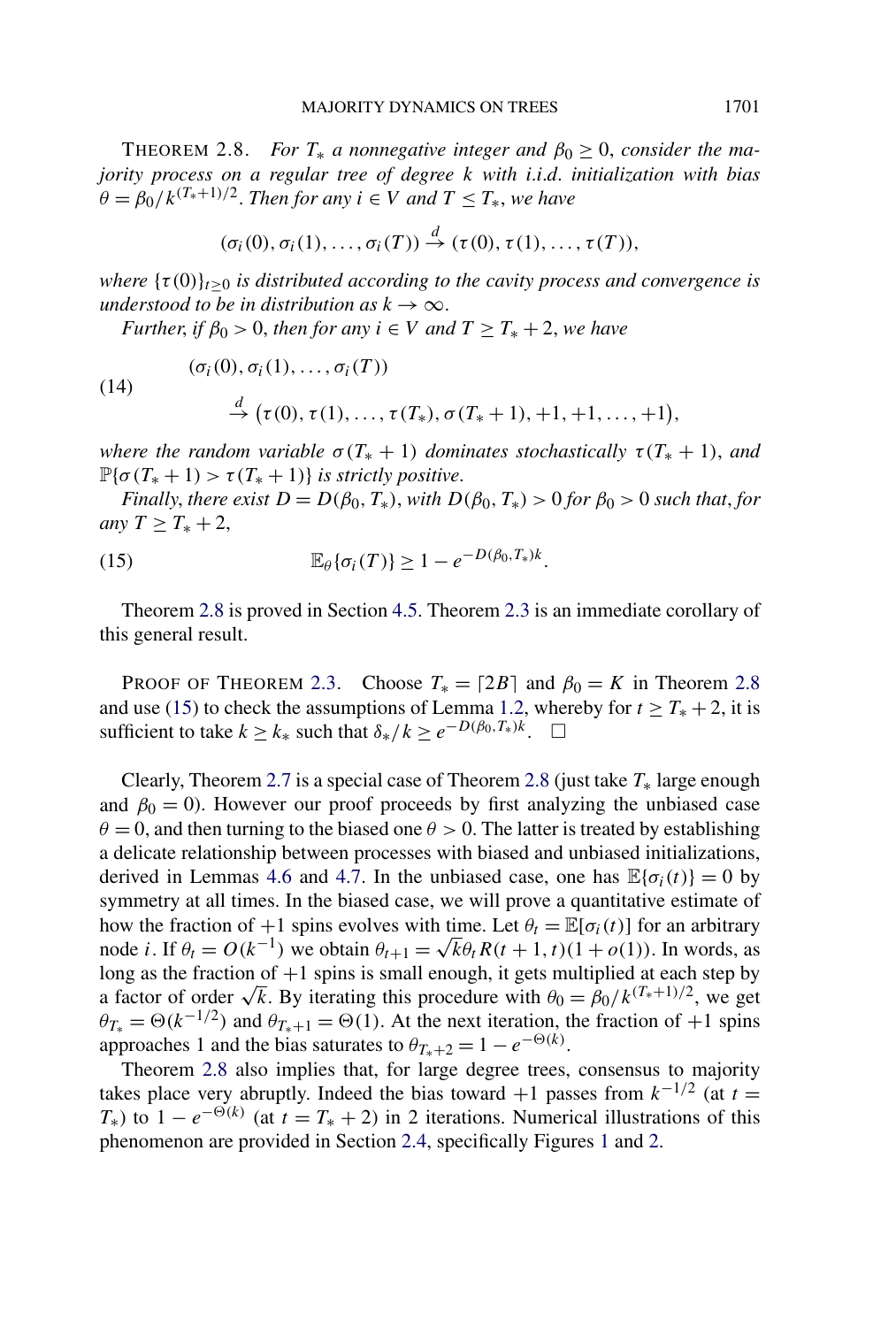### <span id="page-8-0"></span>1702 Y. KANORIA AND A. MONTANARI

2.3. *Lower bounds*. We state a sequence of recursively computable lower bounds. These lower bounds are based on the formation of "stable" structures of −1's. Once formed, these stable structures persist for all future times, hence preventing the system from reach the  $+1$  consensus. A key issue we overcome is that such stable structures do not exist at time 0 (w.p. 1) for any  $k$  and  $\theta > 0$ . The lower bound  $\theta_{\text{lb}}(k,T)$  stated below is based on the formation w.p. 1 of stable structures of  $-1$ 's at time *T*, as a result of majority dynamics up to that time.

THEOREM 2.9. Consider any 
$$
T \ge 0
$$
. For all  $\sigma^T$ ,  $u^T \in \{-1, +1\}^{T+1}$  define  
\n
$$
\Psi_{\text{odd},T}^{0}(\sigma_{\theta}^T || u^T) = \mathbb{P}(\sigma_{\theta}^T || u^T),
$$
\n(16)  
\n
$$
\Psi_{\text{even},T}^{0}(\sigma_{\theta}^T || u^T) = \mathbb{P}(\sigma_{\theta}^T || u^T) \mathbb{I}(\sigma_{\theta}(T)) = -1).
$$
\n
$$
\text{Define } \Psi_{\text{odd},T}^{d+1}(\sigma_{\theta}^T || u^T), \Psi_{\text{even},T}^{d+1}(\sigma_{\theta}^T || u^T) \text{ for } d \ge 0 \text{ recursively as per}
$$
\n
$$
\Psi_{\text{odd},T}^{d+1}(\sigma_{\theta}^T || u^T)
$$
\n
$$
= \mathbb{P}_0(\sigma_{\theta}(0)) \sum_{r=[(k+1)/2]-1}^{k-1} {k-1 \choose r}
$$
\n(17)  
\n
$$
\times \sum_{r=[(k+1)/2]-1}^{T-1} \left[ \mathbb{K}_{u(r)}(\sigma_{\theta}(t+1) | \sigma_{\theta \theta}(t)) \right]
$$
\n
$$
\times \prod_{i=1}^r \Psi_{\text{even},T}^d(\sigma_i^T || \sigma_{\theta}^T)
$$
\n
$$
\times \prod_{i=r+1}^{k-1} {\mathbb{P}}(\sigma_i^T || \sigma_{\theta}^T) - \Psi_{\text{even},T}^d(\sigma_i^T || \sigma_{\theta}^T) ],
$$
\n
$$
\Psi_{\text{even},T}^{d+1}(\sigma_{\theta}^T || u^T)
$$
\n
$$
= \mathbb{I}(\sigma_{\theta}(T) = -1) \mathbb{P}_0(\sigma_{\theta}(0)) \sum_{r=[(k+1)/2]-1}^{k-1} {k-1 \choose r}
$$
\n(18)  
\n
$$
\times \sum_{r=[1}^{T-1} \mathbb{K}_{u(r)}(\sigma_{\theta}(t+1) | \sigma_{\theta \theta}(t))
$$
\n
$$
\times \prod_{i=1}^r \Psi_{\text{odd},T}^d(\sigma_i^T || \sigma_{\theta}^
$$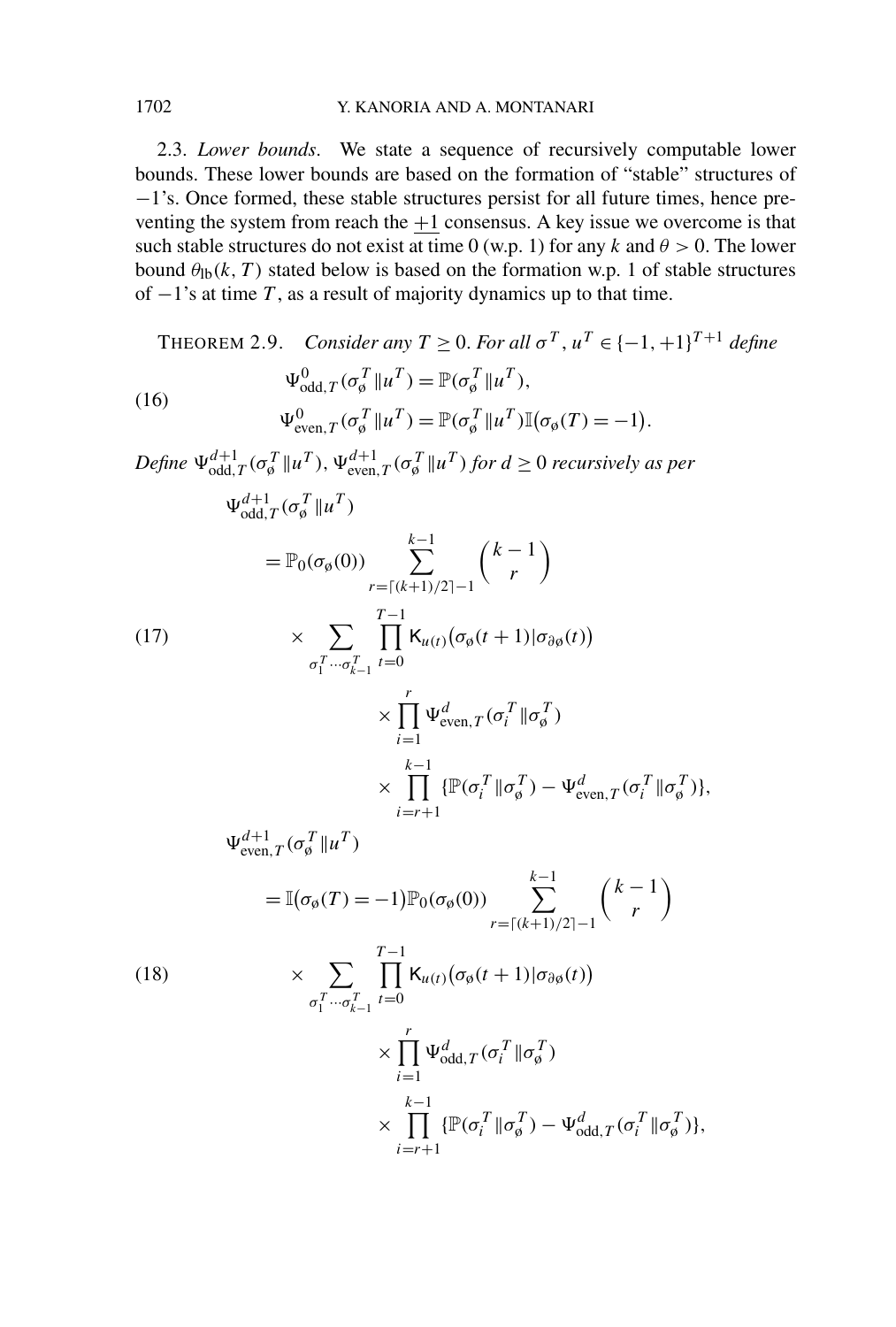<span id="page-9-0"></span>(19) 
$$
\mathsf{K}_{u(t)}(\cdots) \equiv \begin{cases} \mathbb{I}\left\{\sigma_{\emptyset}(t+1) = \text{sign}\left(\sum_{i=1}^{k-1} \sigma_{i}(t) + u(t)\right)\right\}, \\ \qquad \qquad \qquad \text{if } \sum_{i=1}^{k-1} \sigma_{i}(t) + u(t) \neq 0, \\ \frac{1}{2}, \qquad \text{otherwise.} \end{cases}
$$

 $Let \Psi_{odd, T}(\sigma^T \| u^T) = \lim_{d \to \infty} \Psi_{odd, T}^d(\sigma^T \| u^T)$ . *This limit exists.* 

*Define*  $\theta_{\text{lb}}(k,T) \equiv \sup \{ \theta \in [0,1] : \Psi_{\text{odd},T}(\sigma^T | u^T) > 0 \text{ for all } \sigma^T, u^T \}.$  Then, *for every k,T*

$$
\theta_*(k) \ge \theta_{\text{lb}}(k, T).
$$

It is obvious that evaluating the lower bound  $\theta_{\text{lb}}(k, T)$  analytically is quite challenging. An exception is provided by the case  $k = 3$ , where it is not too hard to show that  $\theta_{\text{lb}}(k = 3, T = 1) > 0$ .

We will instead evaluate the lower bounds  $\theta_{\text{lb}}(k, T)$  numerically. The above recursion allows us to do it through a number of operations (sums and multiplications) of order  $2^{k(T+1)}T(T+k)$ . As explained in Section [5,](#page-31-0) the recursion can be considerably simplified by exploiting the symmetries of the problem, while remaining exponential in *k* and *T*. Evaluating the lower bound for  $k = 3, 5, 7$  and *T* = 3, we get  $\theta_*(3) > 0.573$ ,  $\theta_*(5) > 0.052$  and  $\theta_*(7) > 0.0080$ . This shows convincingly that  $\theta_*(k) > 0$  for  $k \le 7$ , k odd.

2.4. *Numerical illustration*. The objective of this section is to provide illustrations of our results, and help to develop some intuition on the majority process.

It is obviously difficult to simulate the majority dynamics on infinite trees. On the other hand, the state of any node  $i$  after  $t$  iterations only depends on the state of its neighbors in the graph up to distance *t*. It is natural to consider sequences of finite graphs having an increasing number of vertices *n*, that converge locally to trees (in the sense of [\[1\]](#page-52-0)). Random regular graphs drawn from the configuration model [\[8\]](#page-52-0) are a natural choice. A sequence of random *k* regular graphs does indeed converge to the regular tree of degree *k* almost surely (e.g., see [\[14\]](#page-53-0)).

Moreover, as demonstrated in Lemmas [A.1](#page-40-0) and [A.2,](#page-40-0) the fraction of nodes that are  $+1$  at time  $t$  in the configuration model converges to the probability in the infinite tree of an arbitrary node being  $+1$ .

It is worth emphasizing that we are using random regular graphs as a tool for computing the evolution of the fraction of  $(+1)$ 's on the infinite tree. This approach is supported by Lemmas [A.1](#page-40-0) and [A.2.](#page-40-0) On the other hand, we will not attack the problem of defining a consensus threshold for finite graphs. This indeed requires some care as we briefly explain for clarity.

The consensus threshold  $\theta_*$  is well defined for a general infinite graph G. If G is finite, then trivially  $\theta_*(\mathcal{G}) = 1$ : indeed for any  $\theta < 1$  there is a positive probability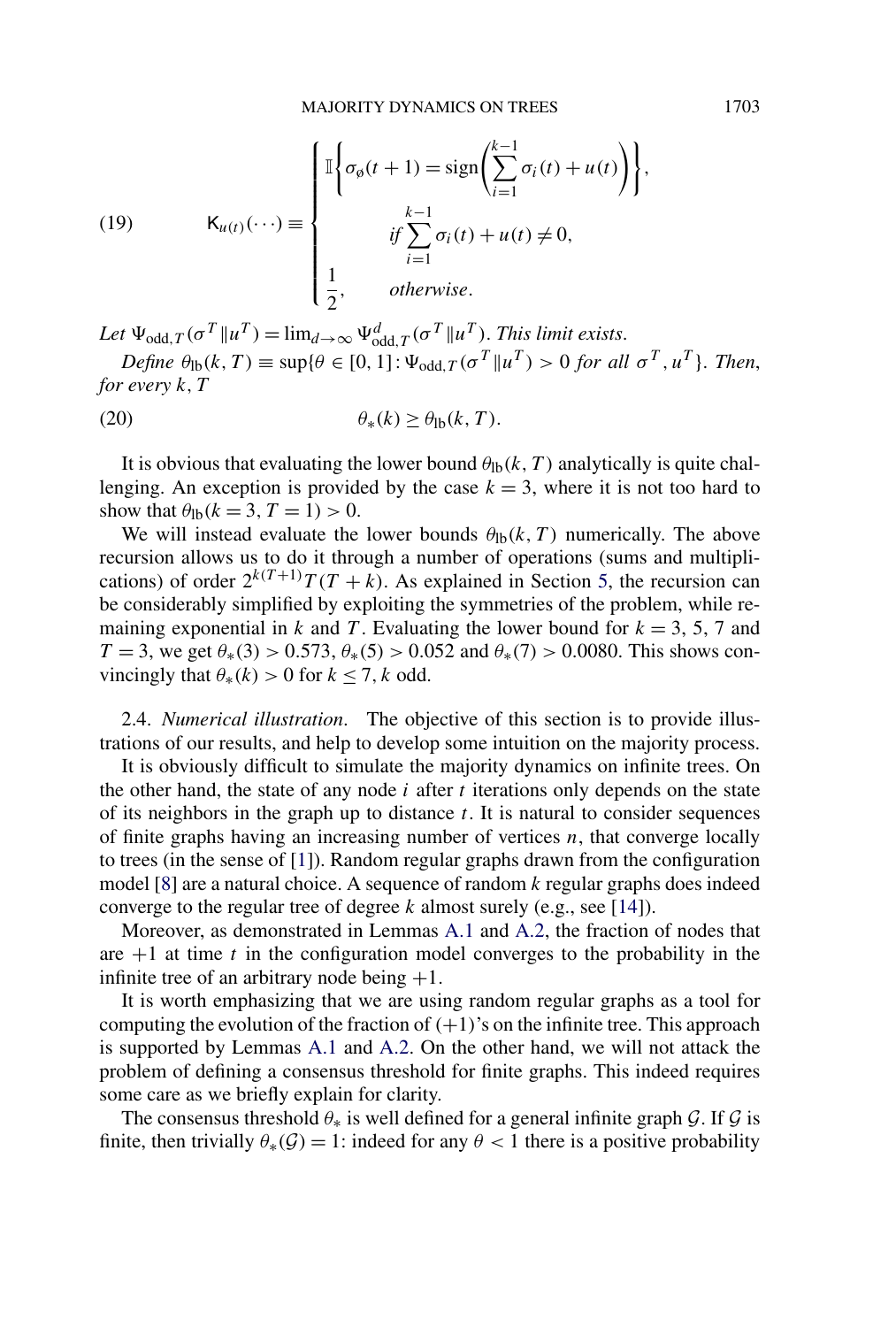| k | $\theta_{*, \text{rgraph}}(k)$ | Lower bd on $\theta_*(k)$ from Theorem 2.9 |  |  |
|---|--------------------------------|--------------------------------------------|--|--|
| 3 | $0.58 \pm 0.01$                | 0.574                                      |  |  |
|   | $0.000 \pm 0.001$              | $\theta$                                   |  |  |
|   | $0.054 \pm 0.001$              | 0.052                                      |  |  |
| 6 | $0.000 \pm 0.001$              | $\left( \right)$                           |  |  |
|   | $0.010 \pm 0.001$              | 0.008                                      |  |  |

<span id="page-10-0"></span>TABLE 1 *Empirical thresholds*  $\theta_*$  <sub>roranh</sub> $(k)$  *and computed lower bounds on*  $\theta_*(k)$ 

that  $\sigma$  (0) is the all  $-1$  configurations. However, given a sequence of graphs with an increasing number of vertices *n*, one can define a threshold function  $\theta_{*,n}(\gamma)$ such that  $\sigma(t) \rightarrow +1$  with probability  $\gamma$  for  $\theta = \theta_{*,n}(\gamma)$ . It is an open question to determine which graph sequences exhibit a sharp threshold [in the sense that *θ*\**n*(γ) has a limit independent of  $γ ∈ (0, 1)$  as  $n → ∞$ ]. It is a natural conjecture that such a sharp threshold does indeed exist for sequences of random regular graphs.

We carried out numerical simulations with random regular graphs of degree  $k$ <sup>3</sup> In this case, there appears empirically to be a sharp threshold bias that converges, as  $n \to \infty$  to a limit  $\theta_{*,\text{graph}}(k)$ . Above this threshold, the dynamics converge with high probability to all  $+1$ . Below this threshold, the dynamics converge instead to either a stationary point or to a length-two cycle [\[19\]](#page-53-0). Threshold biases found for small values of *k* are shown in Table 1.

The empirical threshold for the configuration model approaches 0 rapidly with increasing *k*, for *k* odd, and appears to be identically 0 for all even *k*. The origin of the odd–even difference lies in the fact that, for *k* odd, the majority dynamics is deterministic. For *k* even, the possibility of ties leads to random choices [cf. [\(2\)](#page-0-0)] thus reducing the chance of blocking structures. Getting a rigorous understanding of this phenomenon is an open problem.

For comparison, we have shown above the best lower bound value we could compute based on Theorem [2.9](#page-8-0) (combined with the trivial lower bound of 0). The lower bounds we have obtained for the tree process are very close to the empirical thresholds  $\theta_{*,\text{graph}}(k)$ . A full table of computed lower bound values is available in Table [4.](#page-38-0)

Figures [1](#page-11-0) and [2](#page-12-0) compare our predictions for the evolution of  $\theta_t$  with the average observed values for finite values of *k*. Theorem [2.8](#page-7-0) predicts almost complete consensus is reached sharply at iteration  $T_* + 2$ . We see that the prediction provided by our method is quite accurate already for  $k \ge 15$ . In particular, consensus develops fairly rapidly between iteration  $T_*$  and  $T_* + 2$ .

<sup>&</sup>lt;sup>3</sup>We used graphs of size up to  $n = 5 \cdot 10^4$ , generated according to a modified *configuration model* [\[8\]](#page-52-0) (with eventual self-edges and double edges rewired randomly). The initial bias was implemented by drawing a uniformly random configuration with  $n(1 + \theta)/2$  spins  $\sigma_i = +1$ .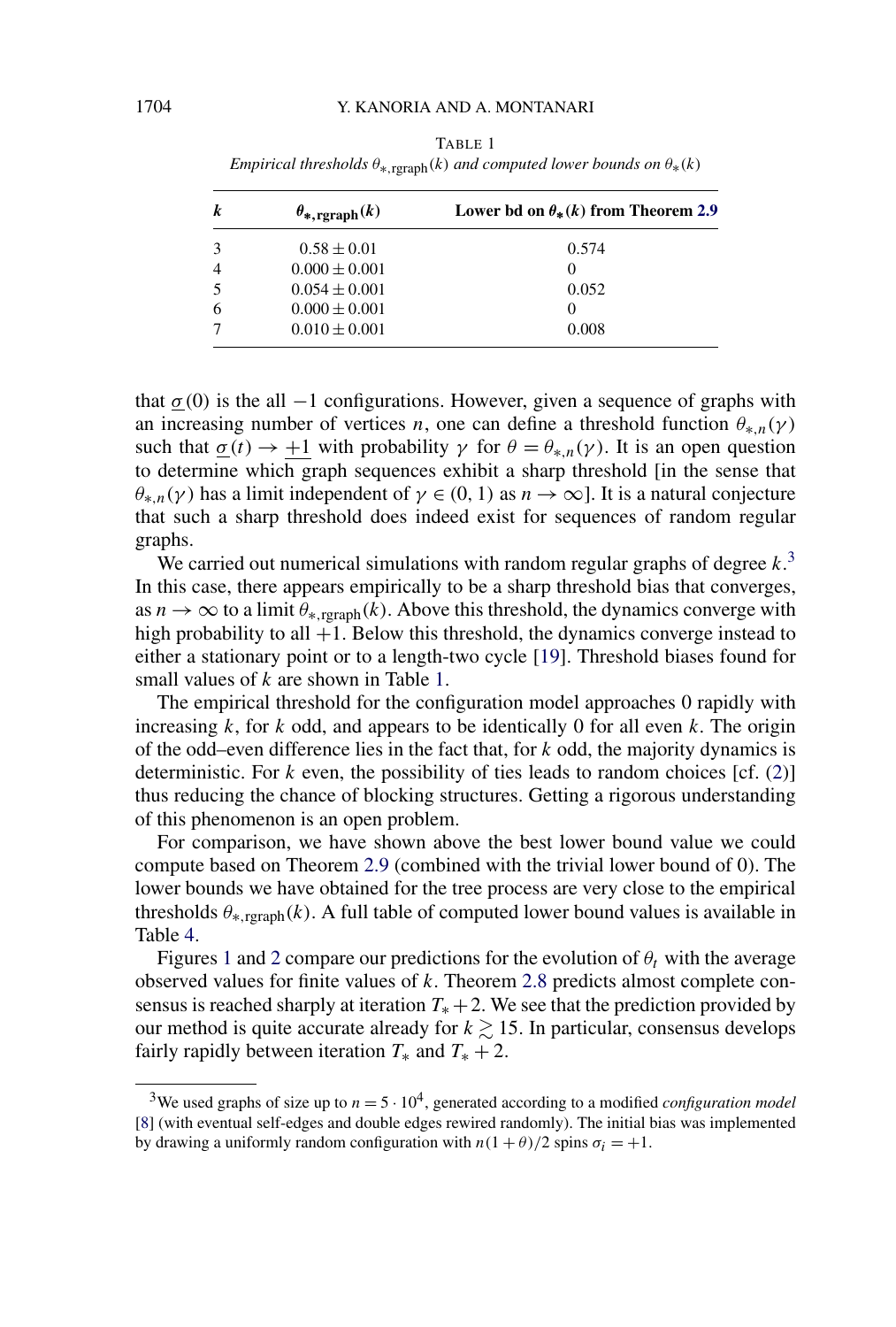<span id="page-11-0"></span>

FIG. 1. *Change of bias*  $\mathbb{E}\sigma_i(t)$  *over time t, with with initial bias*  $\mathbb{E}\sigma_i(0) \equiv \theta = 0.5/k$  (*i.e., in our notation*  $T_* = 1$ ,  $\beta_0 = 0.5$ ). *The "prediction" is based on*  $\beta_1, \ldots, \beta_{T_*}$  *computed according to* [\(41\)](#page-24-0) *and*  $\beta_{T_*+1}$  *computed according to the modified cavity process* [*see Lemma* [4.8](#page-30-0) *and* [\(61\)](#page-31-0)].

**3. Related work.** The majority process is a simple example of a stochastic dynamics evolving according to local rules on a graph. In the last few years, considerable effort has been devoted to the study of high-dimensional probability distributions with an underlying sparse graph structure (e.g., see [\[29\]](#page-53-0)). Such distributions are referred to as Markov random fields, graphical models, spin models or constraint satisfaction problems, depending on the context. Common algorithmic and analytic tools were developed to address a number of questions ranging from statistical physics to computer science. Among such tools, we recall local weak convergence [\[1, 5\]](#page-52-0) and correlation decay [\[15, 18, 34\]](#page-53-0).

The objective of the present paper is to initiate a similar development in the context of stochastic dynamical processes that "factor" according to a sparse graph structure. Rather than addressing a generic setting, we focus instead on a challenging concrete question, and try to develop tools that are amenable to generalization.

The majority process can be regarded as a example of interacting particle system [\[26\]](#page-53-0) or as a cellular automaton, two topics with a long record of important results. In particular, it bears some resemblance with the voter model. The latter is however considerably simpler because of the underlying martingale structure. Further, the voter model does not exhibit any sharp threshold for  $\theta_*(k) < 1$ .

More closely related to the model studied in this paper is the zero-temperature Glauber dynamics for the Ising model, which obeys the same update rule as in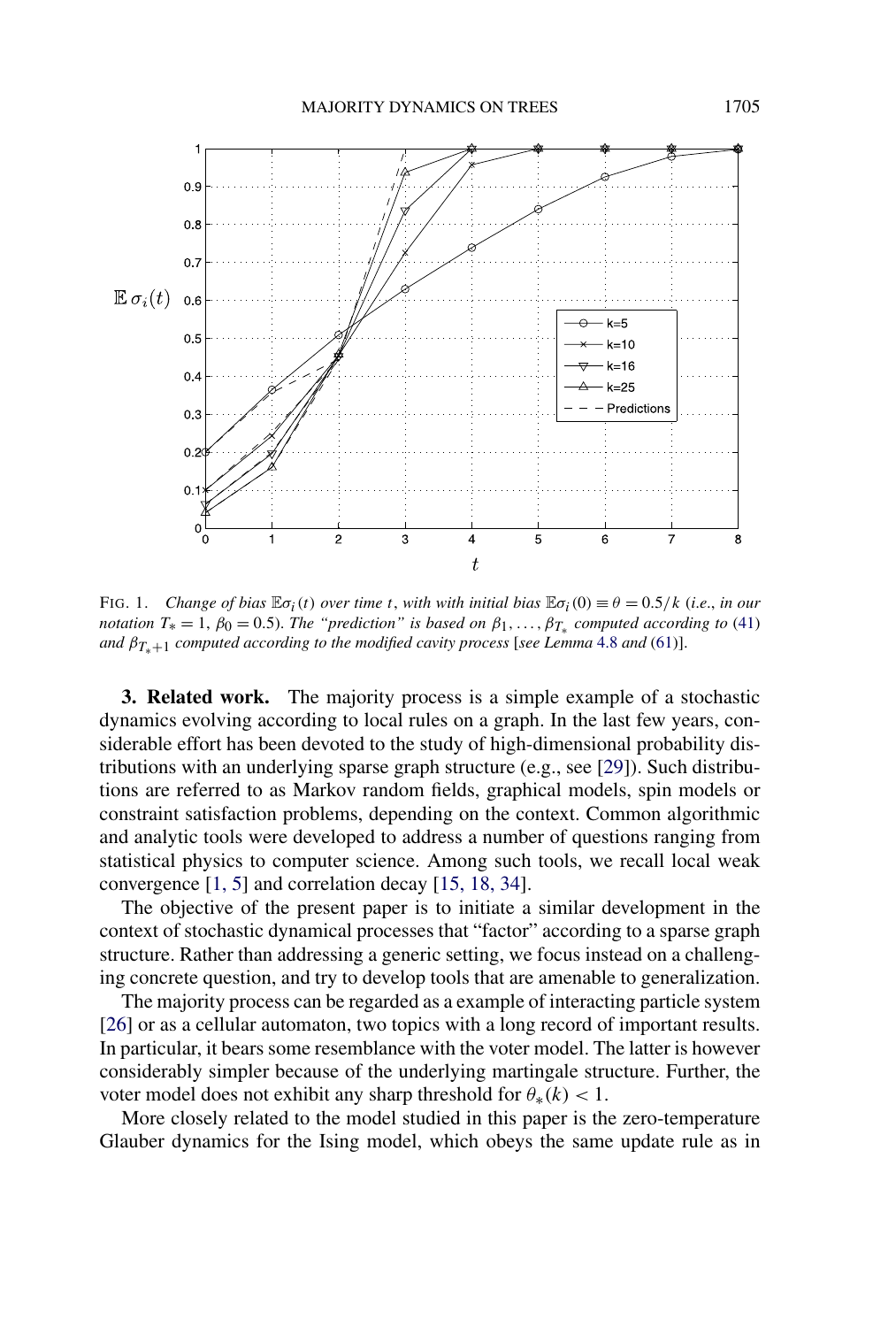<span id="page-12-0"></span>

FIG. 2. *Change of bias*  $\mathbb{E}\sigma_i(t)$  *over time t, with initial bias*  $\theta = \mathbb{E}\sigma_i(0) = 2.5/k^2$  (*i.e.*,  $T_* = 3$ ,  $\beta_0 = 2.5$ ).

[\(1\)](#page-0-0), [\(2\)](#page-0-0). Let us stress that Glauber dynamics is defined to be asynchronous: each spin is updated at the arrival times of an independent Poisson clock of rate 1. Fontes, Schonmann and Sidoravicius [\[16\]](#page-53-0) studied this dynamics on *d*-dimensional grids, proving that the consensus threshold is  $\theta_* < 1$  for all  $d \ge 2$ . Howard [\[22\]](#page-53-0) studied zero-temperature Glauber dynamics on 3-regular trees and found that infinite "spin chains" of both signs are formed almost surely at positive times if we start with an unbiased initialization. In our notation, this implies  $\theta_* > 0$  for this model. Positive-temperature Glauber dynamics on trees was the object of several recent papers [\[6, 27\]](#page-52-0). While no "complete consensus" can take place for positive temperature, at small enough temperature this model exhibits coarsening, namely the growth of a positively (or negatively) biased domain. In particular, Caputo and Martinelli [\[10\]](#page-53-0) proved that the corresponding threshold  $\theta_{*,\text{coars}}(k) \to 0$  as  $k \to \infty$ .

As mentioned, an important difference with respect to these studies lies in the fact that we focus on synchronous dynamics. Indeed our methods are somewhat simpler to apply to the synchronous case. Nevertheless, we think that they can be generalized to the asynchronous setting as well. In particular, we expect that a limit theorem analogous to Theorem [2.7](#page-6-0) (with a proper definition of the cavity process) can be proved for Glauber dynamics as well. As for the lower bounds on  $\theta_*(k)$ , we imagine that arguments similar to the ones leading to Theorem [2.9](#page-8-0) can be developed also for the asynchronous case. For instance, the result by Howard [\[22\]](#page-53-0) on  $k = 3$  referred indeed to asynchronous dynamics.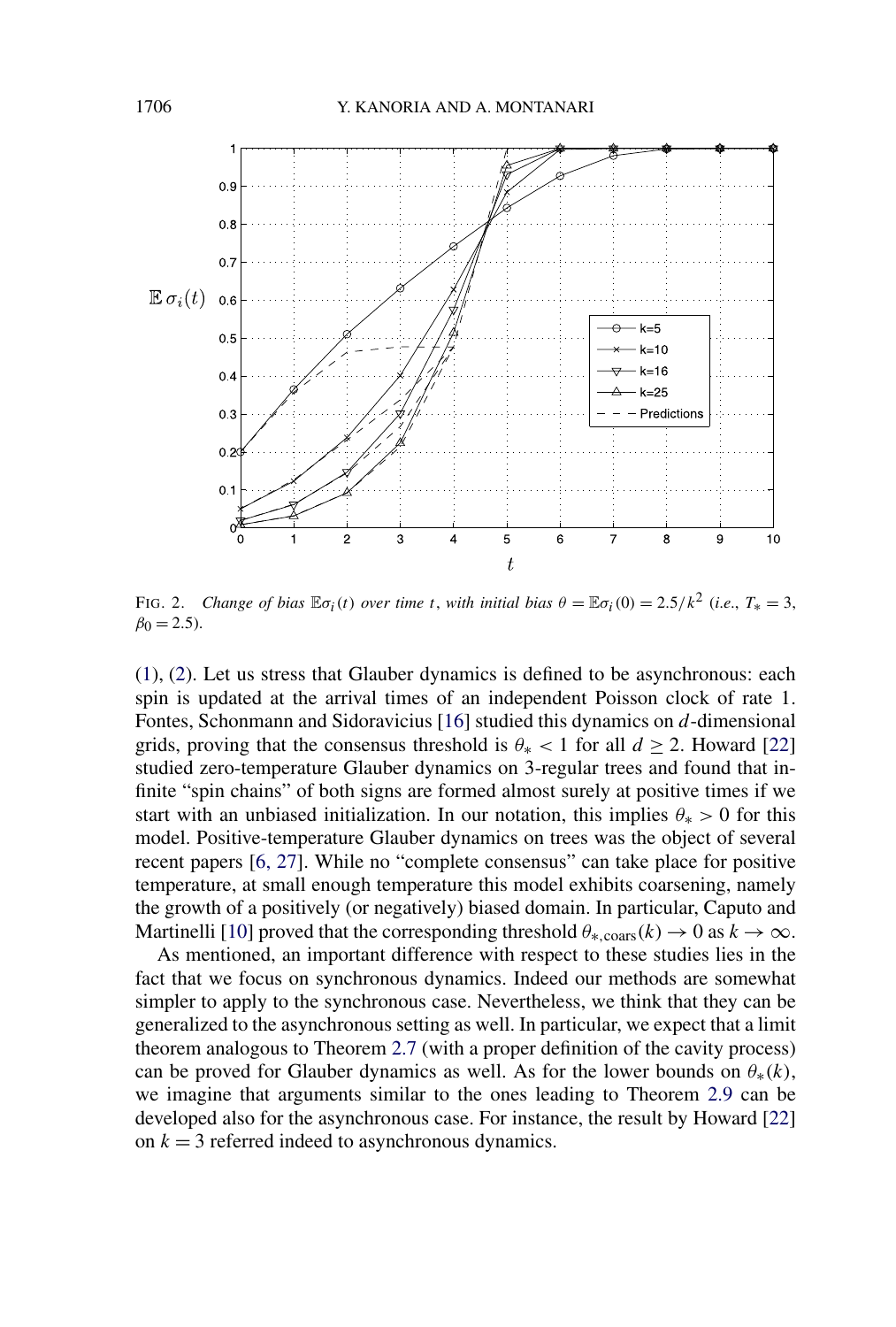More important is the difference between trees and grids. The methods developed in this paper are well suited for analyzing stochastic processes on locally tree-like graphs, while a good part of the literature on Glauber dynamics focused on *d*-dimensional grids.

Variations of the majority dynamics on locally tree-like graphs have been studied recently within the statistical mechanics literature [\[20, 32\]](#page-53-0). Both of these papers analyze the synchronous dynamics. In particular, the latter paper uses a nonrigorous version of the cavity method.

The main technical ideas developed in this paper are quite far from the ones within interacting particle systems. More precisely, we develop a dynamical analogue of the so-called "cavity method" that has been successful in the analysis of probabilistic models on sparse random graphs. The basic idea in that context is to exploit the locally tree-like structure of such graphs to derive an approximate dynamic-programming type recursion. This idea was further developed mathematically in the local weak convergence framework of Aldous and Steele [\[1\]](#page-52-0). Adapting this framework to the study of a stochastic process is far from straightforward. First of all, one has to determine what quantity to write the recursion for. It turns out that an exact recursion can be proved for the probability distribution of the trajectory of the root spin in a modified majority process (see Section [2.1](#page-3-0) for a precise definition). The next difficulty consists of extracting useful information from this recursion which is rather implicit and intricate. We demonstrate that this can be done for large *k* using an appropriate local central limit theorem proved in Appendix [E.](#page-50-0) This allows to prove convergence to the cavity process; see Theorems [2.7](#page-6-0) and [2.8.](#page-7-0) There has been previous work in this spirit (for other models) that uses a normal approximation or a large degree limit (e.g., see [\[11, 33\]](#page-53-0)).

The use of a dynamic cavity method for analyzing stochastic dynamics was pioneered in the statistical physics literature on mean field spin glasses. In that context, one is typically interested in the asymptotic behavior of Langevin dynamics for large system sizes. The energy function is taken to be a spin-glass Hamiltonian, and the cavity method can be used to explore this asymptotics. A lucid (albeit nonrigorous) discussion can be found in [\[30\]](#page-53-0), Chapter VI. This approach allows one to derive limit deterministic equations for the covariance and the "response function" of the process under study. The study of such equations led to a deeper understanding of fascinating phenomena such as "aging" in spin glasses [\[9\]](#page-53-0). For some models, the limit equations were proved rigorously after a tour de force in stochastic processes theory [\[4\]](#page-52-0). Theorem [2.7](#page-6-0) presents remarkable structural similarities with these results. It suggests that this type of approach might be useful in analyzing a large array of stochastic dynamics on graphs.

Over the last couple of years, the cavity method has also been successfully applied in nonrigorous studies of quantum spin models on trees [\[24, 25\]](#page-53-0), a topic of interest in condensed matter physics. While this paper does treat quantum spin models, there are strong mathematical similarities between the dynamic cavity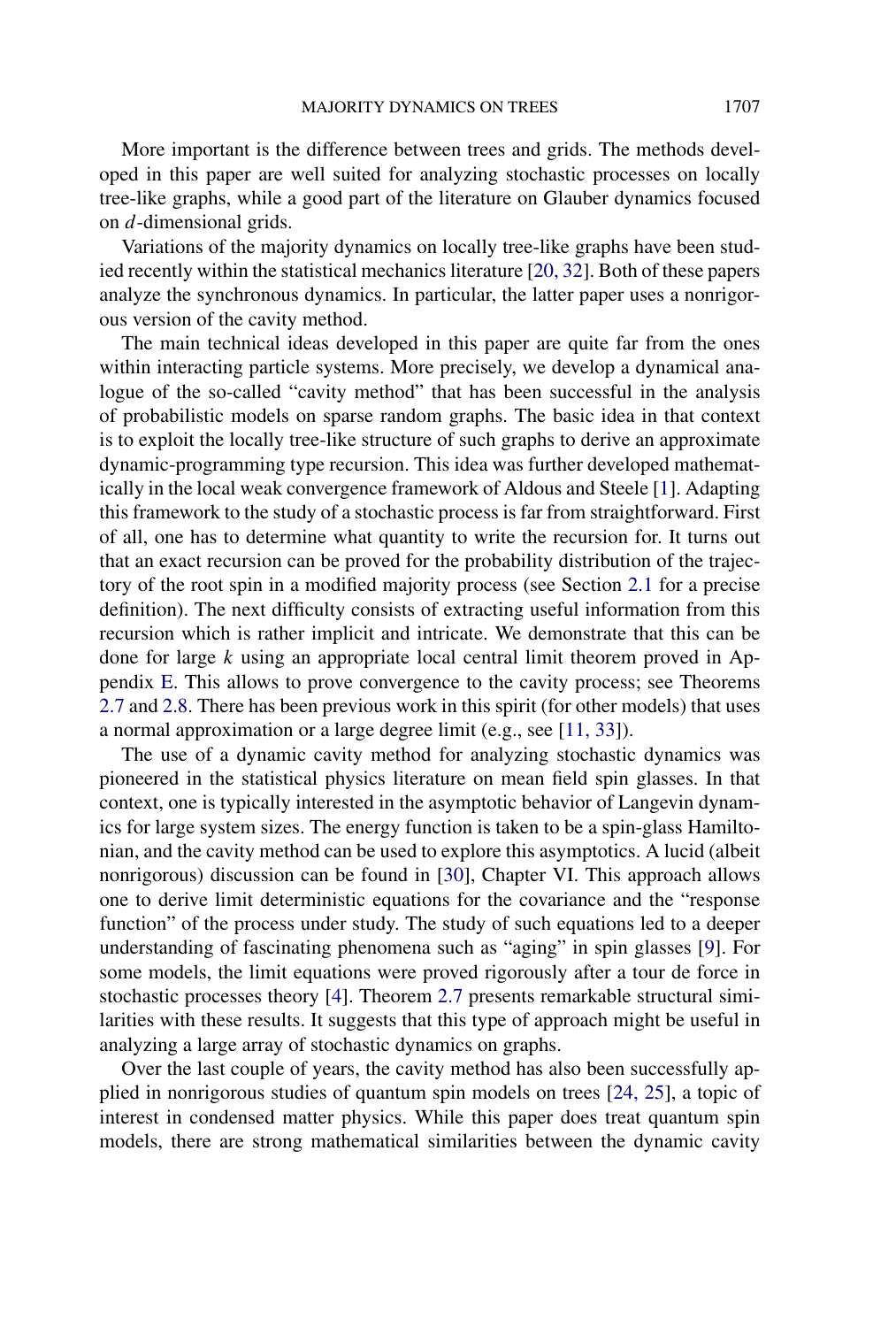<span id="page-14-0"></span>method adopted here and the cavity analysis of [\[24, 25\]](#page-53-0). It would be interesting to adapt the rigorous methods developed here to the analysis of quantum models.

The majority dynamics can be viewed as a simple model of iterative "social learning" (see, e.g., [\[2, 13\]](#page-52-0)). In this context, the initial spin  $\sigma_i(0)$  at node *i* can be interpreted as a noisy version of some underlying "state of the world" that agents are attempting to learn from each other. Tools developed in this work, such as the dynamic cavity method, should be applicable to other models of social learning (cf. Remark [2.2\)](#page-5-0).

The majority process and similar models have been studied in the economic theory literature [\[23, 31\]](#page-53-0) within the general theme of "learning in games." In this context, each node corresponds to a strategic agent and each of the two states to a different strategy. The dynamics studied in this paper is just a best-response dynamics, whereby each agent plays a symmetric coordination game with each of its neighbors. It would be interesting to apply the present methodology to more general game-theoretic models.

**4. The dynamic cavity method and proof of Theorem [2.8.](#page-7-0)** The proof of Theorem [2.8](#page-7-0) is organized as follows. Section 4.1 introduces some notation. We start by proving some basic properties of the cavity process in Section [4.2.](#page-15-0) We state a local central limit theorem for lattice random variables in Section [4.3.](#page-17-0) A proof of Theorem [2.7](#page-6-0) follows in Section [4.4.](#page-18-0) Finally, in Section [4.5,](#page-23-0) we derive a delicate relationship between the biased and unbiased processes and prove Theorem [2.8.](#page-7-0)

4.1. *Notation*. We use the following notation throughout this section. For a sequence  $a(0), a(1), a(2), \ldots$ , and given  $t \geq s$ , we let  $a_s^t \equiv (a(s), a(s + 1))$ , *...,a(t))*. Further, given the correlation and response functions *C* and *R*, and an integer  $T \ge 0$ , we define the  $(T + 1) \times (T + 1)$  matrices  $C_T = {C(t, s)}_{t, s < T}$  and  $R_T = \{R(t, s)\}_{s < t \leq T}$ .

Given  $m \in \mathbb{R}^d$  and  $\Sigma \in \mathbb{R}^{d \times d}$ , we let  $\phi_m(\Sigma(x))$  be the density at  $x \in \mathbb{R}^d$  of a Gaussian random variable with mean  $\mu$  and covariance  $\Sigma$ . Finally, if  $\mathcal{A} \in \mathbb{R}^d$  is a rectangle,  $A = [a_1, b_1] \times [a_2, b_2] \times \cdots \times [a_d, b_d]$  (with  $a_i \leq b_i$ ), we let

(21) 
$$
\Phi_{m,\Sigma}(\mathcal{A}) \equiv \int_{\mathcal{A}} \phi_{m,\Sigma}(x) \prod_{i \in [d]: b_i > a_i} dx_i.
$$

Notice that those coordinates such that  $a_i = b_i$  are not integrated over. For a partition  $\{1, \ldots, d\} = \mathcal{I}_0 \cup \mathcal{I}_+ \cup \mathcal{I}_-$  and a vector  $a \in \mathbb{Z}^d$ , define

(22) 
$$
A(a,\mathcal{I}) \equiv \{z \in \mathbb{Z}^d : z_i = a_i \,\,\forall i \in \mathcal{I}_0, z_i \geq a_i \,\,\forall i \in \mathcal{I}_+, z_i \leq a_i \,\,\forall i \in \mathcal{I}_-\},
$$

$$
(23) \quad \mathcal{A}_{\infty}(\mathcal{I}) \equiv \{z \in \mathbb{R}^d : z_i = 0 \,\forall i \in \mathcal{I}_0, z_i \ge 0 \,\forall i \in \mathcal{I}_+, z_i \le 0 \,\forall i \in \mathcal{I}_-\}.
$$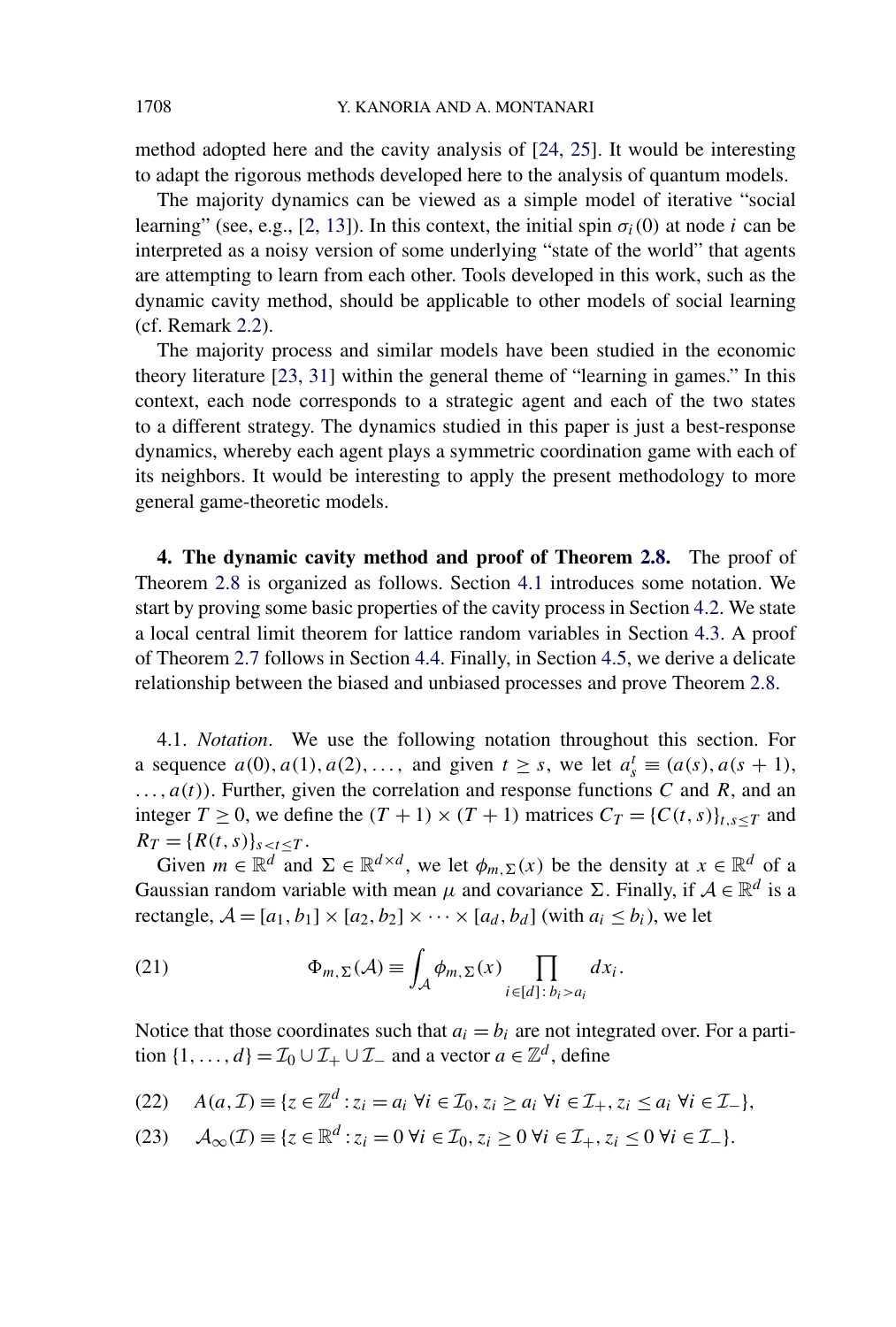<span id="page-15-0"></span>4.2. *The cavity process*. We start by checking that consistent *R*, *C* are uniquely defined, thus justifying the definition of the cavity process.

LEMMA 4.1. *There exist unique consistent C*, *R* (*cf*. *Definition* [2.5\)](#page-6-0).

**PROOF.** For  $T \ge 0$ , let  $C_T$ ,  $R_T$  denote the restriction of C, R to index values of at most *T* . Define

 $E(T)$  = There exists unique  $C_T$ ,  $R_T$ , such that [\(12\)](#page-6-0) is satisfied for all  $s, t \leq T$ and

[\(13\)](#page-6-0) is satisfied for all  $s < t \leq T$ .

We want to show that  $E(T)$  holds for all  $T \ge 0$ . We proceed by induction. Clearly,  $E(0)$  holds with  $C(0, 0) = 1$ .

Suppose  $E(T)$  holds. Denote by  $C_T$  and  $R_T$  the corresponding consistent covariance and response function, that exist and are unique by hypothesis. We construct consistent  $C_{T+1}$  and  $R_{T+1}$  by suitably extending  $C_T$  and  $R_T$ . Let  $(\tau(0), \tau(1), \ldots, \tau(T+1))$  be a sample path of the uniquely defined effective process with parameters  $C_T$ ,  $R_T$  and h as per [\(11\)](#page-5-0). Define  $C(s, T + 1) = C(T + 1, s)$ for all  $s \leq T + 1$  by [\(13\)](#page-6-0) with  $t = T + 1$ . Define  $R(T + 1, s)$  for all  $s \leq T$  by [\(12\)](#page-6-0) with  $t = T + 1$ . The resulting  $C_{T+1}$ ,  $R_{T+1}$  are clearly consistent up to  $T + 1$ . Notice that  $C_{T+1}$  is positive semidefinite by construction. We now need to argue that there is no other consistent  $C_{T+1}$ ,  $R_{T+1}$ . But this is clearly true since the restriction up to time *T must* match  $C_T$ ,  $R_T$  for consistency up to *T*, and the extension to  $T + 1$  defined above is the only way to satisfy [\(12\)](#page-6-0) and [\(13\)](#page-6-0) with  $t = T + 1$ . Thus,  $E(T + 1)$  holds. Induction completes the proof.  $\Box$ 

LEMMA 4.2. Let  ${C(t, s)}_{t, s \geq 0}$  *be the correlation function of the cavity process. For any*  $T \geq 0$  *the matrix*  $C_T$  *is strictly positive definite, and*  $\mathbb{P}(\tau^T = \lambda^T) > 0$ *for each*  $\lambda^T \in {\pm 1}^{T+1}$ .

PROOF. As a preliminary remark notice that, by Lemma 4.1, *R(t,s)* is well defined for all  $s < t$ . Moreover, it is easy to see that it is always finite.

We prove the lemma by induction. Clearly,  $C_0$  is positive definite and  $\mathbb{P}(\tau(0) =$  $\pm 1$ ) =  $\frac{1}{2}$  > 0. Suppose,  $C_T$  is positive definite. Now, from the definition of the cavity process, we have

(24) 
$$
\mathbb{P}(\tau^{T+1} = \lambda^{T+1}) = \frac{1}{2} \Phi_{\mu(\lambda^T), C_T}(\mathcal{A}_{\infty}(\mathcal{I}_C(\lambda))),
$$

where  $\mathcal{I}_C(\lambda^T)$  is the partition of  $\{1, 2, ..., T\}$  defined as follows:

(25) 
$$
\mathcal{I}_C(\lambda) \equiv (\emptyset, \mathcal{I}_{C,+}, \mathcal{I}_{C,-}), \qquad \mathcal{I}_{C,+} = \{i : \lambda(i+1) = +1\},\
$$

$$
\mathcal{I}_{C,-} = \{i : \lambda(i+1) = -1\},\
$$

(26) 
$$
\mu(\lambda^T) \equiv (\mu_0(\lambda^T), \dots, \mu_t(\lambda^T))
$$
 with  $\mu_r(\lambda^T) \equiv \sum_{s=0}^{r-1} R(r, s) \lambda(s)$ .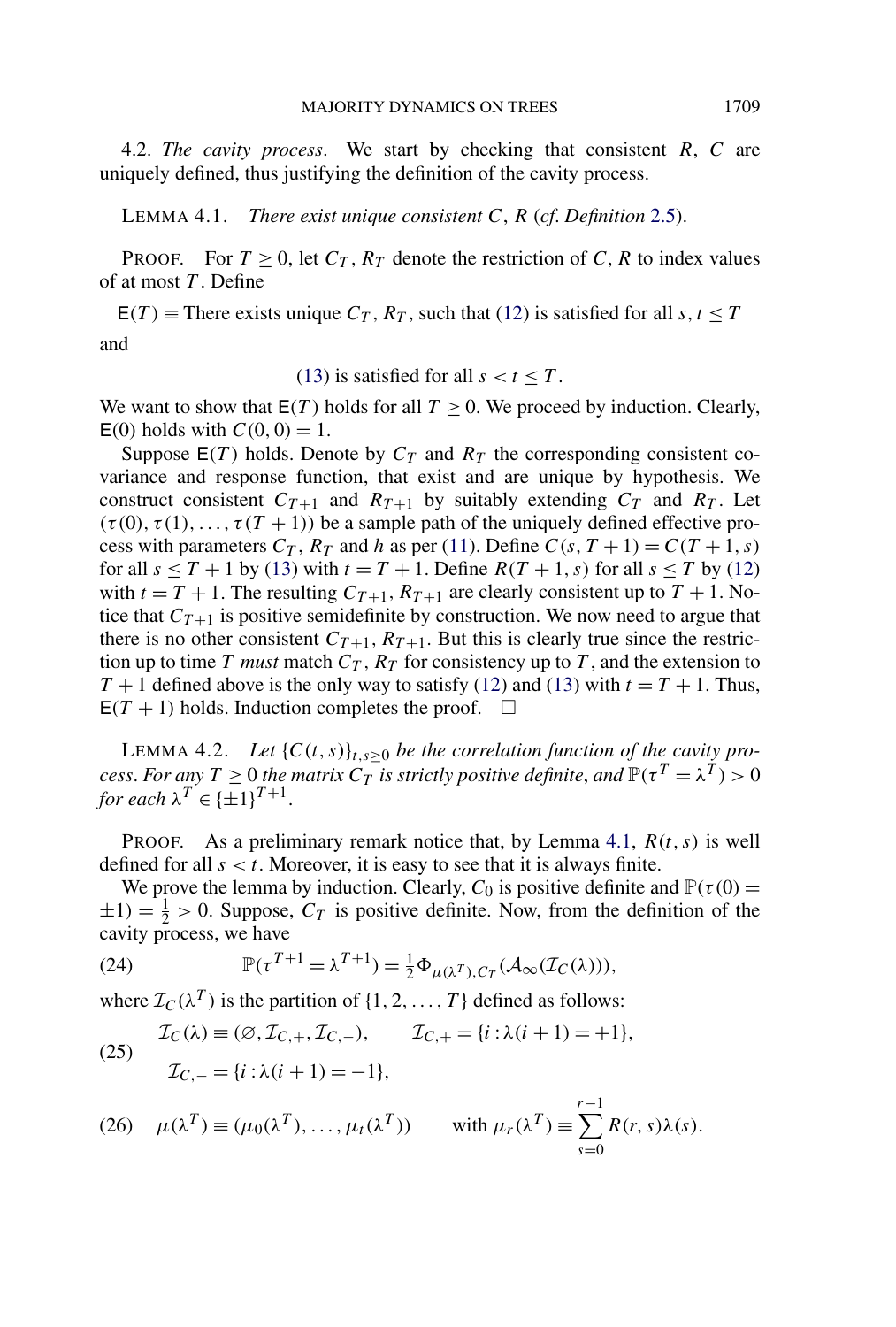Since  $C_T$  is positive definite, we have  $\Phi_{\mu(\lambda^T),C_T}(x) > 0 \ \forall x \in \mathbb{R}^{T+1}$ , whence  $\mathbb{P}(\tau^{T+1} = \lambda^{T+1}) > 0$  for all  $\lambda^{T+1} \in \{-1, +1\}^{T+2}$ . Notice that  $C_{T+1}$  is positive semidefinite by the definition of cavity process. If  $C_{T+1}$  is not strictly positive definite, there must be a linear combination of  $(\tau(0),...,\tau(T+1))$  that is equal to 0 with probability 1. Since the distribution of  $\tau^{T+1}$  gives positive weight to each possible configuration, there must exist a nontrivial linear function in  $\mathbb{R}^{T+2}$  that vanishes on very point of  $\{\pm 1\}^{T+2}$ , which is impossible. This proves that  $C_{T+1}$  is strictly positive definite.  $\Box$ 

The above proof provides, in fact, a procedure to determine  $C(t, s)$  and  $R(t, s)$ by recursion over *t*. However, while the recursion for *C* consists just of a multidimensional integration over the Gaussian variables  $\{\eta(t)\}\$ , the recursion for *R* [cf. [\(13\)](#page-6-0)] is a priori more complicated since it involves differentiation with respect to *h*. The next lemma provides more explicit expressions.

LEMMA 4.3. *The correlation and response functions C and R of the cavity process are determined by the following recursion*:

(27)  
\n
$$
C(t+1,s) = \frac{1}{2} \sum_{\lambda^{t+1} \in \{\pm 1\}^{(t+2)}} \lambda(t+1)\lambda(s)\Phi_{\mu(\lambda^t),C_t}(A_{\infty}(\mathcal{I}_C(\lambda)))
$$
\n
$$
\forall 0 \le s \le t,
$$
\n
$$
R(t+1,s) = \frac{1}{2} \sum_{\lambda^{t+1} \in \{\pm 1\}^{(t+2)}} \lambda(t+1)\lambda(s+1)\Phi_{\mu(\lambda^t),C_t}(A_{\infty}(\mathcal{I}_R(\lambda,s)))
$$
\n(28)

 $\forall 0 \leq s \leq t$ ,

*with boundary condition*  $R(t,s) = 0$  *for*  $t \leq s$ ,  $C(t,t) = 1$  *and*  $C(s,t) = C(t,s)$ . *Here*,  $\mathcal{I}_C$  *and*  $\mathcal{I}_R$  *are partitions of*  $\mathcal{T} = \{0, 1, ..., t\}$  *of the form*  $\mathcal{I} \equiv (\mathcal{I}_0, \mathcal{I}_+, \mathcal{I}_-),$ *with*  $I_c$  *and*  $\mu$  *defined as per* [\(26\)](#page-15-0) *with*  $T = t$  *and*  $I_R$  *is defined by* 

(29) 
$$
\mathcal{I}_R(\lambda, s) \equiv (\{s\}, \mathcal{I}_{R,+}, \mathcal{I}_{R,-}), \qquad \mathcal{I}_{R,+} = \{i : \lambda(i+1) = +1\} \setminus \{s\},
$$

$$
\mathcal{I}_{R,-} = \{i : \lambda(i+1) = -1\} \setminus \{s\}.
$$

We provide a proof of this lemma in Appendix [C.](#page-45-0) Equation (28) yields in particular

(30) 
$$
R(t+1,t) = \sum_{\lambda^t \in \{\pm 1\}^{t+1}} \Phi_{\mu(\lambda^t),C_t}(A_\infty(\mathcal{I}_R(\lambda,t))).
$$

Note that  $R(t + 1, t) > 0 \ \forall t \geq 0$ , since it is a sum of positive terms. These facts will be used later in Section [4.5.](#page-23-0)

<span id="page-16-0"></span>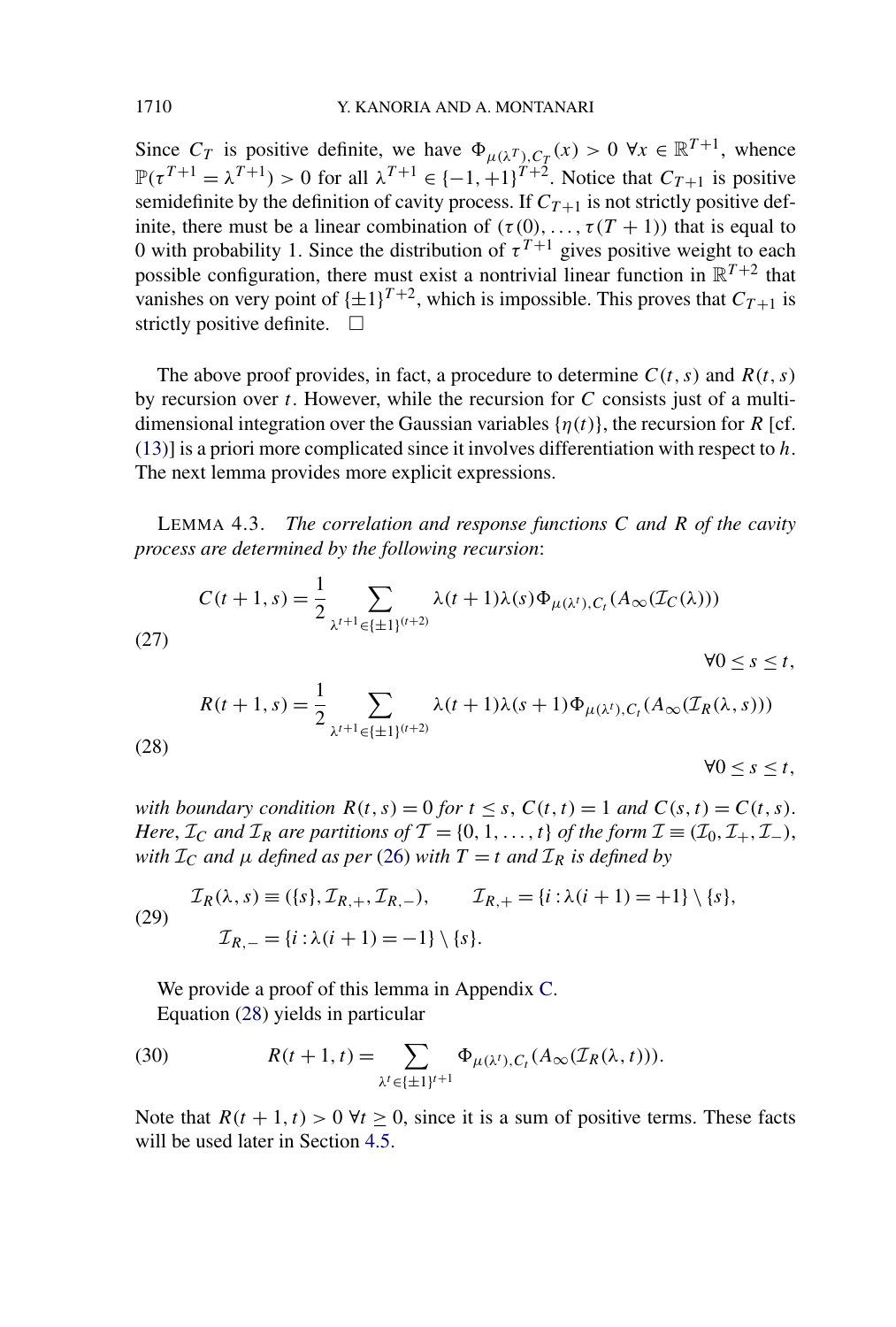<span id="page-17-0"></span>

| Computed $C(t, s)$ values |        |        |  |  |  |  |  |
|---------------------------|--------|--------|--|--|--|--|--|
|                           | S      |        |  |  |  |  |  |
|                           |        |        |  |  |  |  |  |
|                           |        |        |  |  |  |  |  |
|                           |        |        |  |  |  |  |  |
| 2                         | 0.5751 |        |  |  |  |  |  |
|                           |        | 0.7600 |  |  |  |  |  |

Tables 2 and 3 contain computed values of *C* and *R*, respectively, for small values of *s*, *t*.

Note how  $C(t, s) = 0$  when *t* and *s* have different parity, and  $R(t, s) = 0$  when *t* and *s* have the same parity. This is a simple consequence of the fact that the dynamics is "bipartite." This also allows us to reduce the dimensionality of integrals in [\(27\)](#page-16-0) and [\(28\)](#page-16-0), making numerical computations easier.

4.3. *A central limit theorem*. We will use repeatedly the following local central limit theorem for lattice random variables.

THEOREM 4.4. *For any*  $B > 0$  *and*  $d \in \mathbb{N}$ , *there exists a finite constant*  $D = D(B, d)$  *such that the following is true. Let*  $X_1, X_2, \ldots, X_N$ , *be i.i.d. random vectors with*  $X_1 \in \{+1, -1\}^d$  *and* 

$$
\|\mathbb{E}X_1\| \le \frac{B}{\sqrt{N}}, \qquad \min_{s \in \{+1, -1\}^d} \mathbb{P}(X_1 = s) \ge \frac{1}{B}.
$$

*Let p<sub>N</sub> be the distribution of*  $S_N = \sum_{i=1}^N X_i$ . *For a partition*  $\{1, \ldots, d\} = \mathcal{I}_0 \cup$  $\mathcal{I}_+ \cup \mathcal{I}_-$  *and a vector a* ∈  $\mathbb{Z}^d$ , *with*  $||a||_{\infty} \leq B \log N$ , *define*  $A(a,\mathcal{I})$ ,  $\mathcal{A}_{\infty}(\mathcal{I})$  *as in* [\(23\)](#page-14-0) *and* [\(22\)](#page-14-0).

|                | S      |        |        |        |  |
|----------------|--------|--------|--------|--------|--|
|                | O      |        |        |        |  |
|                | 0.7979 |        |        |        |  |
| $\overline{c}$ |        | 0.5804 |        |        |  |
| 3              | 0.4164 |        | 0.4607 |        |  |
|                | ∩      | 0.2920 |        | 0.3950 |  |

TABLE 3 *Computed R(t,s) values*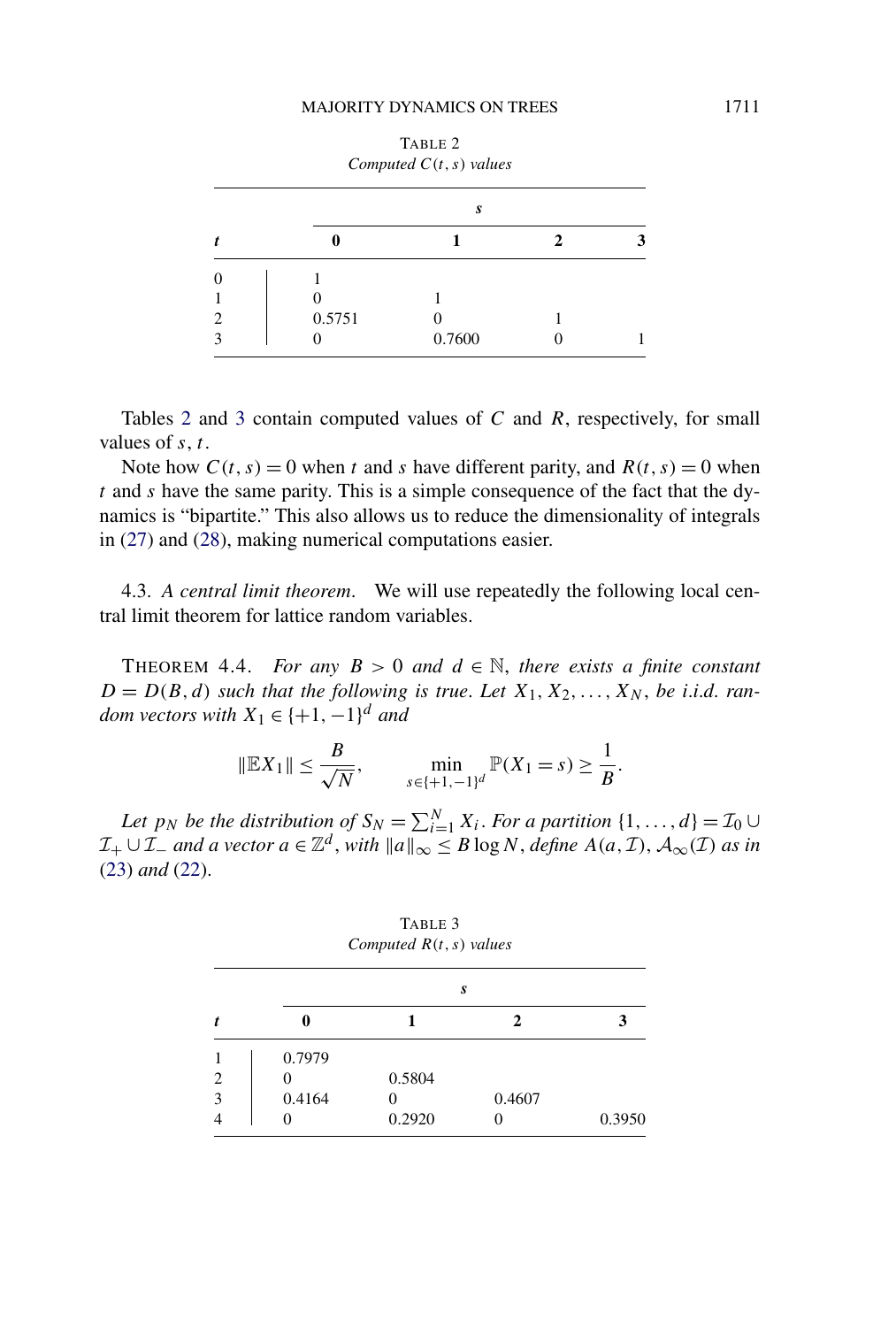*Assume the coordinates ai to have the same parity as N*. *We then have*

(31) 
$$
\sum_{y \in A(a,\mathcal{I})} p_N(y) = \frac{2^{|\mathcal{I}_0|}}{N^{|\mathcal{I}_0|/2}} \Phi_{\sqrt{N} \mathbb{E} X_1, \text{Cov}(X_1)} (\mathcal{A}_{\infty}(\mathcal{I})) \big( 1 + \text{Err}(a, \mathcal{I}, N) \big),
$$
  
\n
$$
|\text{Err}(a, \mathcal{I}, N)| \le D(B, d) N^{-1/(2|\mathcal{I}_0|+2)}.
$$

A simple proof of this result can be obtained using the Bernoulli decomposition method of [\[12, 28\]](#page-53-0) and is reported in Appendix [E.](#page-50-0) Indeed Appendix [E](#page-50-0) proves a slightly stronger result.

4.4. *Unbiased initialization*: *Proof of Theorem* [2.7.](#page-6-0) Throughout this section, we consider the case of unbiased initialization, that is,  $\theta = 0$ .

Before passing to the details of the actual proof, we attempt to provide some intuition.

4.4.1. *Theorem* [2.7:](#page-6-0) *Basic intuition*. The central idea consists in studying the dynamics at the root of the rooted tree  $\mathcal{G}_{\emptyset} = (\mathcal{V}_{\emptyset}, \mathcal{E}_{\emptyset})$  with updates modified according to [\(5\)](#page-3-0). The dynamics at the root is indeed completely characterized by the recursion [\(6\)](#page-4-0). Let  $y^T = \sum_{i=1}^{k-1} \sigma_i^T$ , and write  $P(y^T || \sigma_{\emptyset}^T)$  for its distribution under the product measure  $\prod_{i=1}^{k-1} \mathbb{P}(\sigma_i^T || \sigma_j^T)$ . Since  $\sigma_{\emptyset}^T$  only depends on its neighbors through their sum  $y^T$ , all that matters is in fact the distribution  $\mathbb{P}(y^T \| \sigma_{\phi}^T)$ . A further simplification arises in the large *k* limit because we can apply the central limit theorem to show that  $y<sup>T</sup>$  converges to a Gaussian random variable.

Two complications however arise: (i) The mean and variance of this Gaussian depend in an a priori arbitrary way on  $\sigma_{\phi}^{T}$  itself; (ii) In order to track this dependence, it is necessary to establish a central limit theorem for  $y<sup>T</sup>$ .

In order to illustrate these points, it is useful to follow the first few steps of the dynamics. First take  $T = 0$ . We know that  $\mathbb{P}(\sigma_i(0) \| \sigma_0(0)) = \mathbb{P}_0(\sigma_i(0)) = 1/2$ . Thus, using [\(6\)](#page-4-0) for  $T = 0$ , we get

$$
\mathbb{P}(\sigma_{\theta}^1 \|u^1) = \frac{1}{2^k} \sum_{\sigma_1(0)\cdots\sigma_{k-1}(0)} \mathsf{K}_{u(0)}(\sigma_{\theta}(1)|\sigma_{\partial\theta}(0)).
$$

This expression can be estimated by approximating  $\mathbb{P}(\gamma(0) \| u(0))$  with the Gaussian distribution  $\mathcal{N}(0, k - 1)$ . In particular, using the expression [\(7\)](#page-4-0) for K<sub>*u*(0)</sub>( $\sigma$ <sub>ø</sub>(1)| $\sigma$ <sub>∂ø</sub>(0)) we get, for (k − 1) even and *u*(0) ∈ {+1,−1}

$$
\mathbb{E}(\sigma_{\emptyset}(1)\|u^{1}) = \mathbb{E}\operatorname{sign}\left(\sum_{i=1}^{k-1}\sigma_{i}(0) + u(0)\right)
$$
  
= 
$$
\mathbb{E}\operatorname{sign}(y(0) + u(0)) = u(0)\mathbb{P}(y(0) = 0)
$$
  

$$
\approx u(0)\mathbb{P}(\sqrt{k-1}Z \in [-1, 1]) \approx \sqrt{\frac{2}{\pi k}}u(0),
$$

<span id="page-18-0"></span>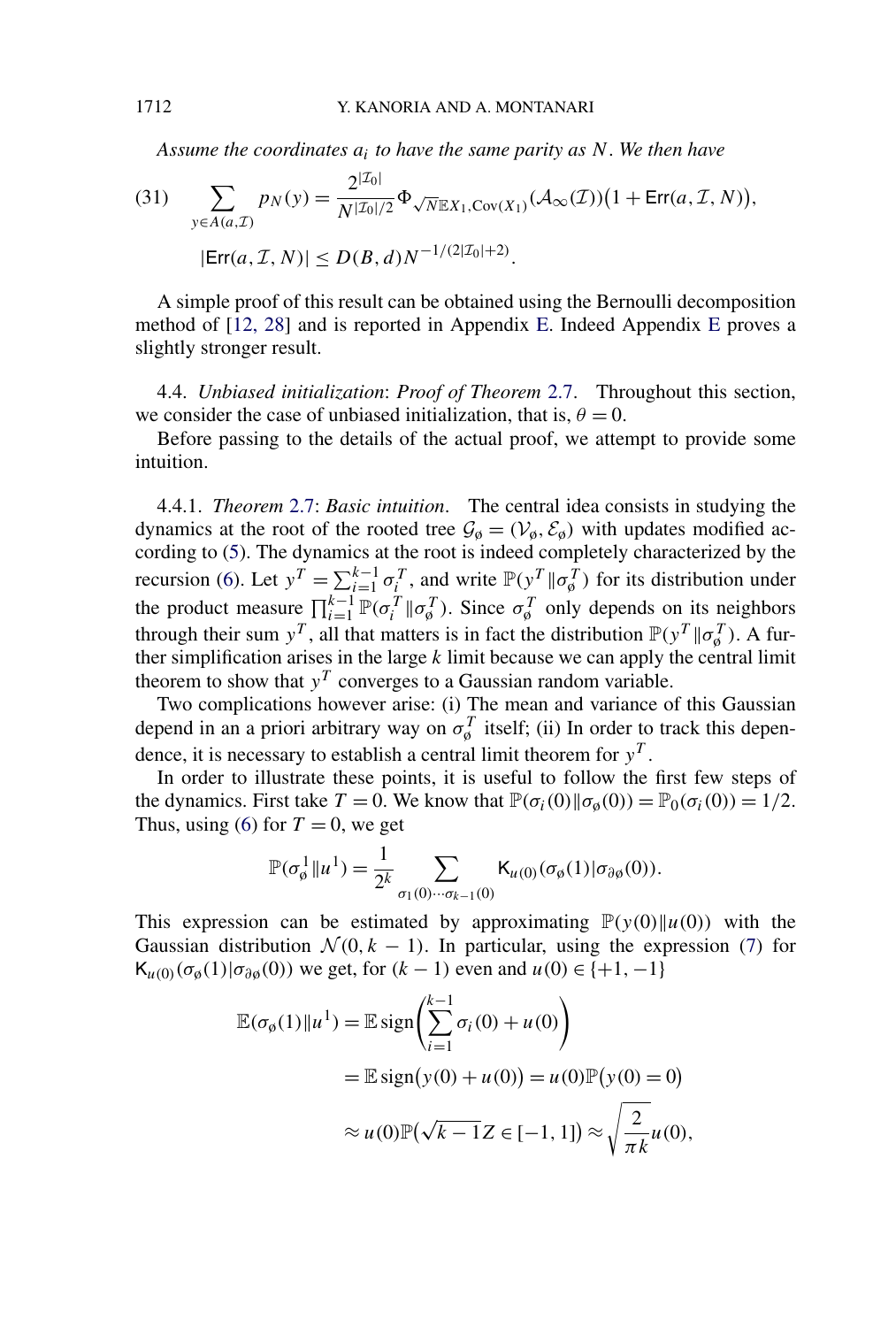<span id="page-19-0"></span>where *Z* denotes a unit normal random variable. Using the fact that  $\sigma_{\varphi}(0)$  is independent of  $\sigma_{\emptyset}(1)$  by the bipartite nature of the dynamics, we obtain the estimate

$$
\mathbb{P}(\sigma_{\phi}^1||u^1) \approx \frac{1}{4}\bigg(1 + \frac{R(1,0)u(0)}{\sqrt{k}}\sigma_{\phi}(1)\bigg),\,
$$

where  $R(1,0) = \sqrt{2/\pi}$  as per [\(30\)](#page-16-0). It follows that  $\mathbb{E}_{\mathbb{P}(\cdot|\cdot|u^1)}[\sigma_\emptyset(1)] \approx R(1,0) \times R(1,0)$  $u(0)k^{-1/2}$ . Also,  $\mathbb{E}_{\mathbb{P}(\cdot||u^1)}[\sigma_\emptyset(1)\sigma_\emptyset(0)] = C(1,0) = 0$  and  $\mathbb{E}_{\mathbb{P}(\cdot||u^1)}[\sigma_\emptyset(1)\sigma_\emptyset(1)] =$  $C(1, 1) = 1$ . It follows that  $\mathbb{P}(y^1 || u^1)$  has a Gaussian approximation  $\mathcal{N}(\sqrt{k}\mu(\sigma_\phi^1))$ ,<br> $C(1, 1) = 1$ . It follows that  $\mathbb{P}(y^1 || u^1)$  has a Gaussian approximation  $\mathcal{N}(\sqrt{k}\mu(\sigma_\phi^1))$ ,  $kC_1$ , where  $\mu(\sigma_0)^1 = (0 \ R(1,0)\sigma_0(0))$ . Note how the mean and standard deviation of  $y^1$  are each of the same order  $\Theta(\sqrt{k})$ .

When passing to  $T = 1$  in [\(6\)](#page-4-0), we can make this normal approximation for the environment  $y^1 = \sum_{i=1}^{k-1} \sigma_i^1$ , up to time 1. We hence obtain a stochastic description of the root spin process up to time 2. Essentially the same argument is extended to any time *T* by induction, as is explained in detail in the following.

4.4.2. *Theorem* [2.7:](#page-6-0) *The actual proof*. The next lemma rigorizes the above intuition and extends it to all times *T* by induction.

LEMMA 4.5. *Let*  $T \ge 0$  *and*  $u^T$  *with*  $u(t) \in \{+1, -1\}$  *be given. Assume*  $\sigma_{\phi}^T$  *to be distributed according to*  $\mathbb{P}(\cdot | u^T)$ . *Then, as*  $k \to \infty$ *, we have* 

(32)  

$$
|\mathbb{E}\{\sigma_{\emptyset}(t)\sigma_{\emptyset}(s)\} - C(t,s)| = o(1),
$$

$$
\left|\mathbb{E}\sigma_{\emptyset}(t) - \frac{1}{\sqrt{k}}\sum_{s=0}^{t-1} R(t,s)u(s)\right| = o(k^{-1/2})
$$

*for all t*, *s*  $\leq T$ . *Further, for any*  $u^T$ ,  $\sigma_{\emptyset}^T$ *d* → *τ <sup>T</sup>* , *with τ <sup>T</sup> distributed according to the cavity process*.

PROOF. The proof is by induction on the number of steps *T* . Obviously, the thesis holds for  $T = 0$ .

Assume that it holds up to time *T* . Consider the exact recursion equation [\(6\)](#page-4-0) and fix a sequence  $\sigma_{\emptyset}(0), \ldots, \sigma_{\emptyset}(T+1)$ . Under the measure  $\prod_{i=1}^{k-1} \mathbb{P}(\sigma_i^T \| \sigma_{\emptyset}^T)$ , the vectors  $\sigma_1^T, \ldots, \sigma_{k-1}^T$  are independent and identically distributed. Further, by the induction hypothesis

$$
\mathbb{E}\sigma_1(t) = \frac{1}{\sqrt{k}} \sum_{s=0}^{t-1} R(t,s)\sigma_{\emptyset}(s) + o(k^{-1/2}), \qquad \mathbb{E}\{\sigma_1(t)\sigma_1(s)\} = C(t,s) + o(1).
$$

By the central limit theorem  $\{\frac{1}{\sqrt{2}}\}$  $\frac{1}{k} \sum_{i=1}^{k} \sigma_i(t)$ <sub>0≤*t*≤*T* converge in distribution to</sub>

(33) 
$$
\left\{\eta(t)+\sum_{s=0}^{t-1}R(t,s)\sigma_{\emptyset}(s)\right\}_{0\leq t\leq T},
$$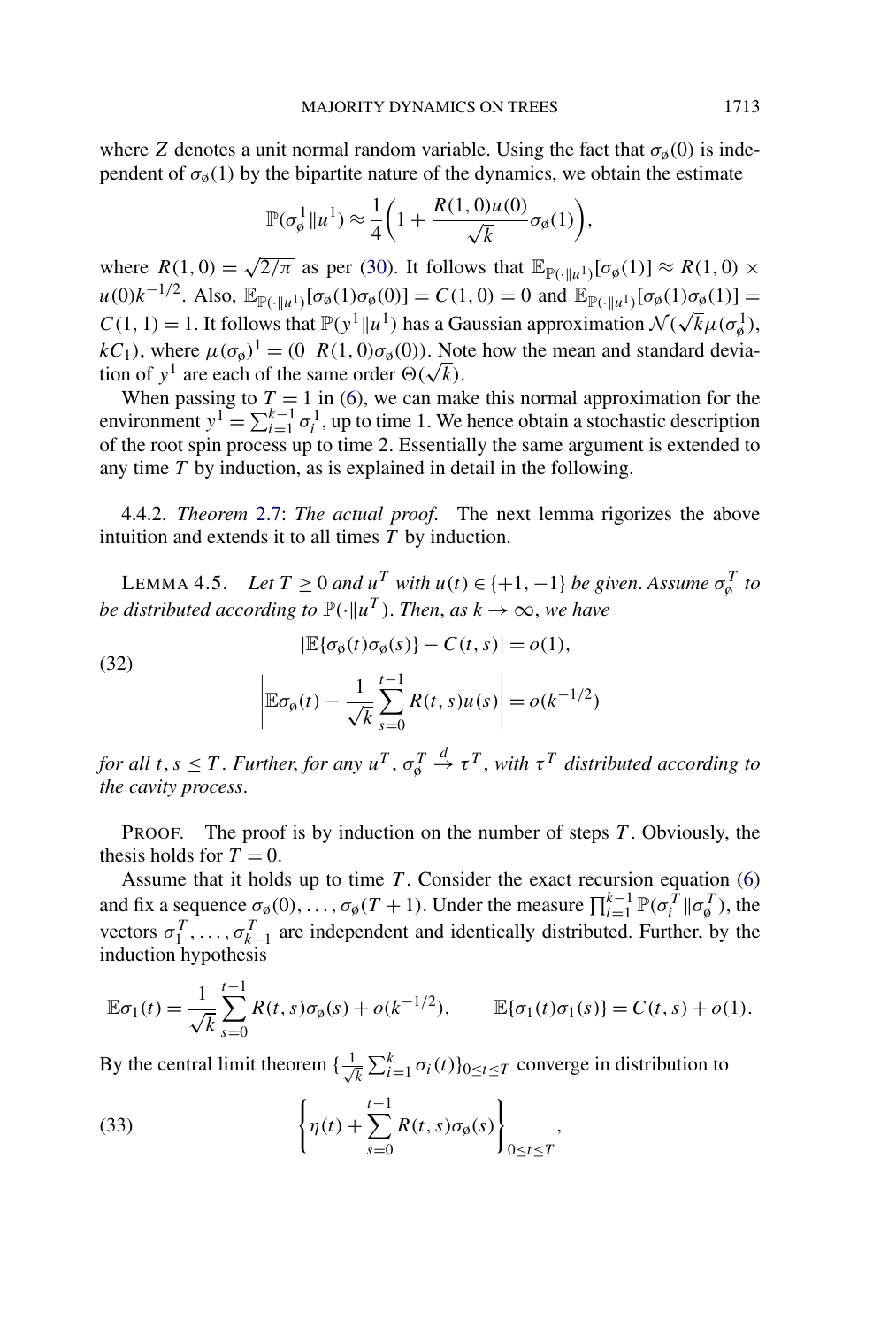<span id="page-20-0"></span>where  $\{\eta(t)\}_{0 \le t \le T}$  is a centered Gaussian vector with covariance  $\mathbb{E}\{\eta(t)\eta(s)\}$  =  $C(t, s)$ . Since the product of indicator functions in [\(6\)](#page-4-0) is a bounded function of the vector  $\{\frac{1}{\sqrt{2}}\}$  $\frac{1}{k} \sum_{i=1}^{k} \sigma_i(t)$ <sub>0≤*t*≤*T*</sub>, and the normal distribution is everywhere continuous, we have

(34) 
$$
\lim_{k \to \infty} \mathbb{P}(\sigma_{\theta}^{T+1} || u^{T+1})
$$
  
= 
$$
\mathbb{P}_0(\sigma_{\theta}(0)) \mathbb{E}_{\eta} \left[ \prod_{t=0}^T \mathbb{I} \left\{ \sigma_{\theta}(t+1) = \text{sign} \left( \eta(t) + \sum_{s=0}^{t-1} R(t,s) \sigma_{\theta}(s) \right) \right\} \right],
$$

that is,  $\sigma_{\phi}^{T+1}$  converges in distribution to the first  $T+1$  steps of the cavity process. This implies the first equation in [\(32\)](#page-19-0). It is therefore sufficient to prove the second equation in [\(32\)](#page-19-0), for  $t = T + 1$ .

To get the estimate of the mean, we use again [\(6\)](#page-4-0), and consider the distribution  $\mathbb{P}(\sigma_{\phi}^{T+1} \| 0^{T+1})$  whereby the root perturbation is set to 0. This satisfies the recursion equation [\(6\)](#page-4-0), with  $u(t) = 0$ :

(35)  
\n
$$
\mathbb{P}(\sigma_{\emptyset}^{T+1} \| 0^{T+1})
$$
\n
$$
= \mathbb{P}_0(\sigma_{\emptyset}(0)) \sum_{\sigma_1^T \cdots \sigma_{k-1}^T} \prod_{t=0}^T K_0(\sigma_{\emptyset}(t+1) | \sigma_{\partial \emptyset}(t)) \prod_{i=1}^{k-1} \mathbb{P}(\sigma_i^T \| \sigma_{\emptyset}^T).
$$

Since  $|u(t)| \leq 1$ ,  $K_{u(t)}(\dots) = K_0(\dots)$  for all values of *t*, except those in which  $\sum_{i=1}^{k-1} \sigma_i(t) \in \{+1, 0, -1\}$ . Let  $\mathcal{I}_0 = \{t : |\sum_{i=1}^{k-1} \sigma_i(t)| \leq 1\}$ . Further, irrespective of  $u(t)$ ,  $\mathsf{K}_{u(t)}(\sigma_{\emptyset}(t+1)|\sigma_{\partial\emptyset}(t))$  is nonvanishing only if  $\sigma_{\emptyset}(t+1)\sum_{i=1}^{k-1}\sigma_i(t) \geq -1$ . By taking the difference of [\(6\)](#page-4-0) and (35), we get

$$
\mathbb{P}(\sigma_{\emptyset}^{T+1} \| u^{T+1}) - \mathbb{P}(\sigma_{\emptyset}^{T+1} \| 0^{T+1})
$$
\n
$$
= \mathbb{P}_0(\sigma_{\emptyset}(0)) \sum_{\sigma_1^T \cdots \sigma_{k-1}^T} \prod_{i=1}^{k-1} \mathbb{P}(\sigma_i^T \| \sigma_{\emptyset}^T) \prod_{t=0}^T \mathbb{I} \left\{ \sigma_{\emptyset}(t+1) \sum_{i=1}^{k-1} \sigma_i(t) \ge -1 \right\}
$$
\n(36)\n
$$
\times \left( \prod_{t \in \mathcal{I}_0} \mathsf{K}_{u(t)} (\sigma_{\emptyset}(t+1) | \sigma_{\partial \emptyset}(t)) - \prod_{t \in \mathcal{I}_0} \mathsf{K}_0 (\sigma_{\emptyset}(t+1) | \sigma_{\partial \emptyset}(t)) \right).
$$

Let  $y^T = \sum_{i=1}^{k-1} \sigma_i^T$ , and write  $\mathbb{P}(y^T || \sigma_{\emptyset}^T)$  for its distribution under the product measure  $\prod_{i=1}^{k-1} \mathbb{P}(\sigma_i^T \| \sigma_{\emptyset}^T)$ . Further, let

$$
\mathcal{I}_{+} \equiv \{t : t < T, t \notin \mathcal{I}_{0}, \sigma_{\emptyset}(t+1) = +1\},
$$
\n
$$
\mathcal{I}_{-} = \{t : t < T, t \notin \mathcal{I}_{0}, \sigma_{\emptyset}(t+1) = -1\}.
$$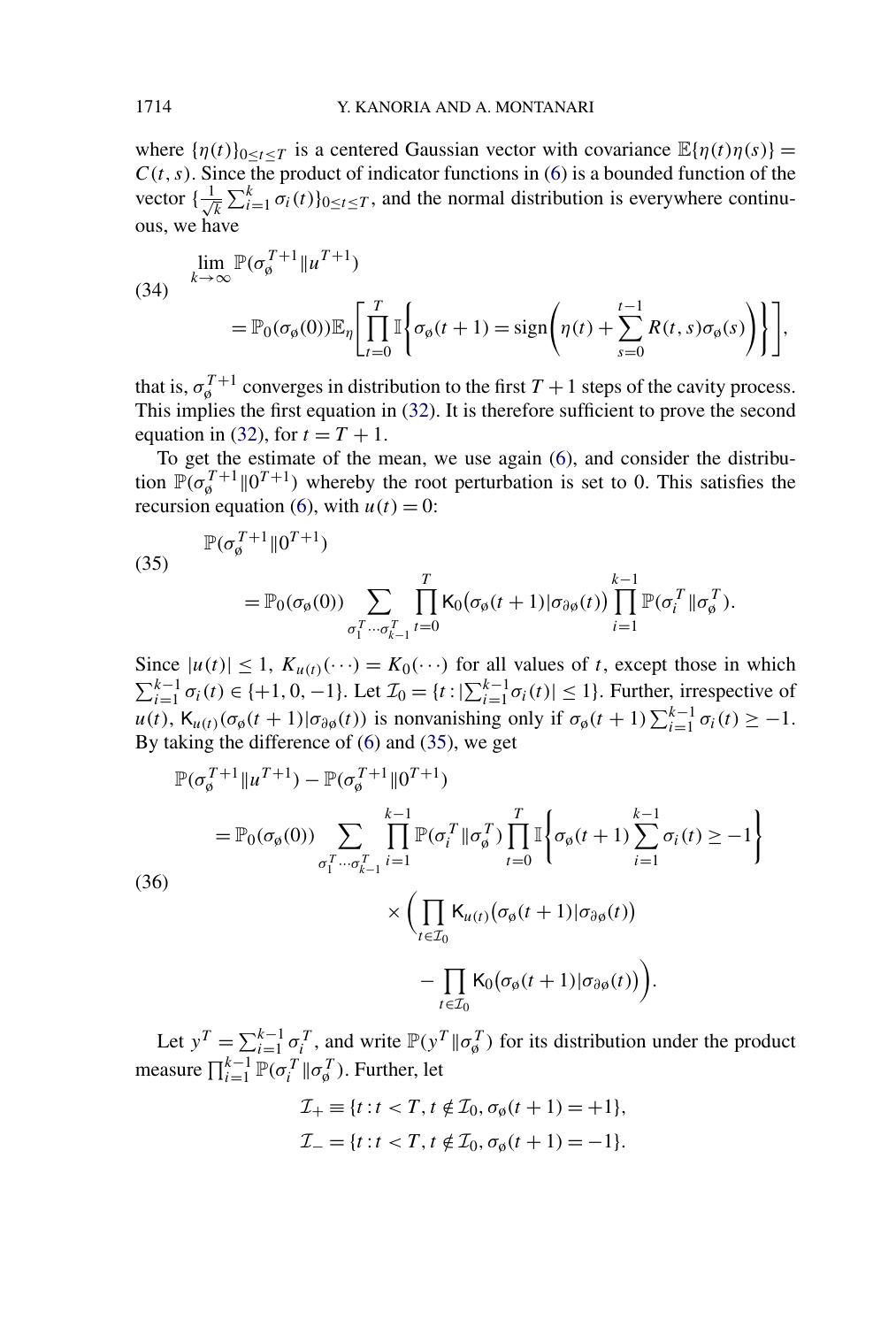<span id="page-21-0"></span>Then the above expression takes the form

$$
\mathbb{P}(\sigma_{\emptyset}^{T+1} \| u^{T+1}) - \mathbb{P}(\sigma_{\emptyset}^{T+1} \| 0^{T+1})
$$
\n
$$
= \mathbb{P}_0(\sigma_{\emptyset}(0)) \sum_{y^T} \mathbb{P}(y^T \| (\sigma_{\emptyset})^T) \prod_{t \in \mathcal{I}_+} \mathbb{I}\{y(t) > 1\}
$$
\n
$$
\times \prod_{t \in \mathcal{I}_-} \mathbb{I}\{y(t) < -1\} f_{\mathcal{I}_0}(\{y(t)\}_{t \in \mathcal{I}_0}),
$$

where we defined  $f({y(t)}_{t\in\mathcal{I}_0})$  to be the term in parentheses in [\(36\)](#page-20-0).

Now, we can apply Theorem [4.4](#page-17-0) for every possible  $\mathcal{I}_0$ , by letting  $X_i = \sigma_i^T$ , so that  $d = T + 1$ , and  $N = k - 1$ . Note that our induction hypothesis equation [\(32\)](#page-19-0) on the mean implies that

(37) 
$$
\left| \mathbb{E} \sigma_i(t) - \frac{1}{\sqrt{k}} \sum_{s=0}^{t-1} R(t, s) \sigma_{\emptyset}(s) \right| = o(k^{-1/2})
$$

for all  $t \leq T$ . In particular  $||\mathbb{E}[X]|| \leq B/\sqrt{k}$  as needed. Further, by Lemma [4.2,](#page-15-0) our induction hypothesis equation [\(32\)](#page-19-0), and the convergence result [\(34\)](#page-20-0), we have  $\min_{s} \mathbb{P}\{X_1 = s\} \ge 1/B$  for all *k* large enough.

Now  $f_{\mathcal{I}_0}(\{y(t)\}_{t \in \mathcal{I}_0}) = 0$  for  $\mathcal{I}_0 = \emptyset$ . From Theorem [4.4,](#page-17-0) the contribution for any  $\mathcal{I}_0 \neq \emptyset$  is  $\Theta(k^{-|\mathcal{I}_0|/2})$ . It follows that the dominating terms correspond to  $\mathcal{I}_0 = \{t_0\}$ . If we let  $\mu'(\sigma_\emptyset) = \sqrt{k-1} \mathbb{E}[(\sigma_1)^T]$ ,  $V(\sigma_\emptyset) = \text{Cov}((\sigma_1)^T)$ , then

$$
\mathbb{P}(\sigma_{\emptyset}^{T+1} \| u^{T+1}) - \mathbb{P}(\sigma_{\emptyset}^{T+1} \| 0^{T+1})
$$
\n
$$
= \frac{2\mathbb{P}_{0}(\sigma_{\emptyset}(0))}{\sqrt{k-1}} \sum_{t_{0}=0}^{T} \Phi_{\mu'(\sigma_{\emptyset}), V(\sigma_{\emptyset})}(\mathcal{A}_{\infty}(T))
$$
\n(38)\n
$$
\times \sum_{|y(t_{0})| \leq 1} \{K_{\mu(t_{0})}(\sigma_{\emptyset}(t_{0}+1)|y(t_{0})) - K_{0}(\sigma_{\emptyset}(t_{0}+1)|y(t_{0}))\}(1+o(1)),
$$

where, with an abuse of notation, we wrote K $(\sigma_{\phi}(t_0 + 1))y(t_0)$  for K $(\sigma_{\phi}(t_0 +$ *i*)| $\sigma_{\partial\varphi}(t_0)$ ) when  $\sum_{i=1}^{k-1} \sigma_i(t_0) = y(t_0)$ . Further, the rectangle  $\mathcal{A}_{\infty}(\mathcal{I})$  is defined as in Theorem [4.4.](#page-17-0)

If *k* is odd, then the only term in the above sum is  $y(t_0) = 0$ . An simple explicit calculation shows that

$$
\mathsf{K}_{u(t_0)}(\sigma_\emptyset(t_0+1)|y(t_0)=0)-\mathsf{K}_0(\sigma_\emptyset(t_0+1)|y(t_0)=0)=\tfrac{1}{2}u(t_0)\sigma_\emptyset(t_0+1).
$$

If *k* is even, two terms contribute to the sum:  $y(t_0) = +1$  and  $y(t_0) = -1$ , with

$$
\begin{aligned} \mathsf{K}_{u(t_0)}\big(\sigma_{\emptyset}(t_0+1)|y(t_0)=+1\big)-\mathsf{K}_0\big(\sigma_{\emptyset}(t_0+1)|y(t_0)=+1\big) \\ &=-\tfrac{1}{2}\sigma_{\emptyset}(t_0+1)\mathbb{I}\big(u(t_0)=-1\big), \end{aligned}
$$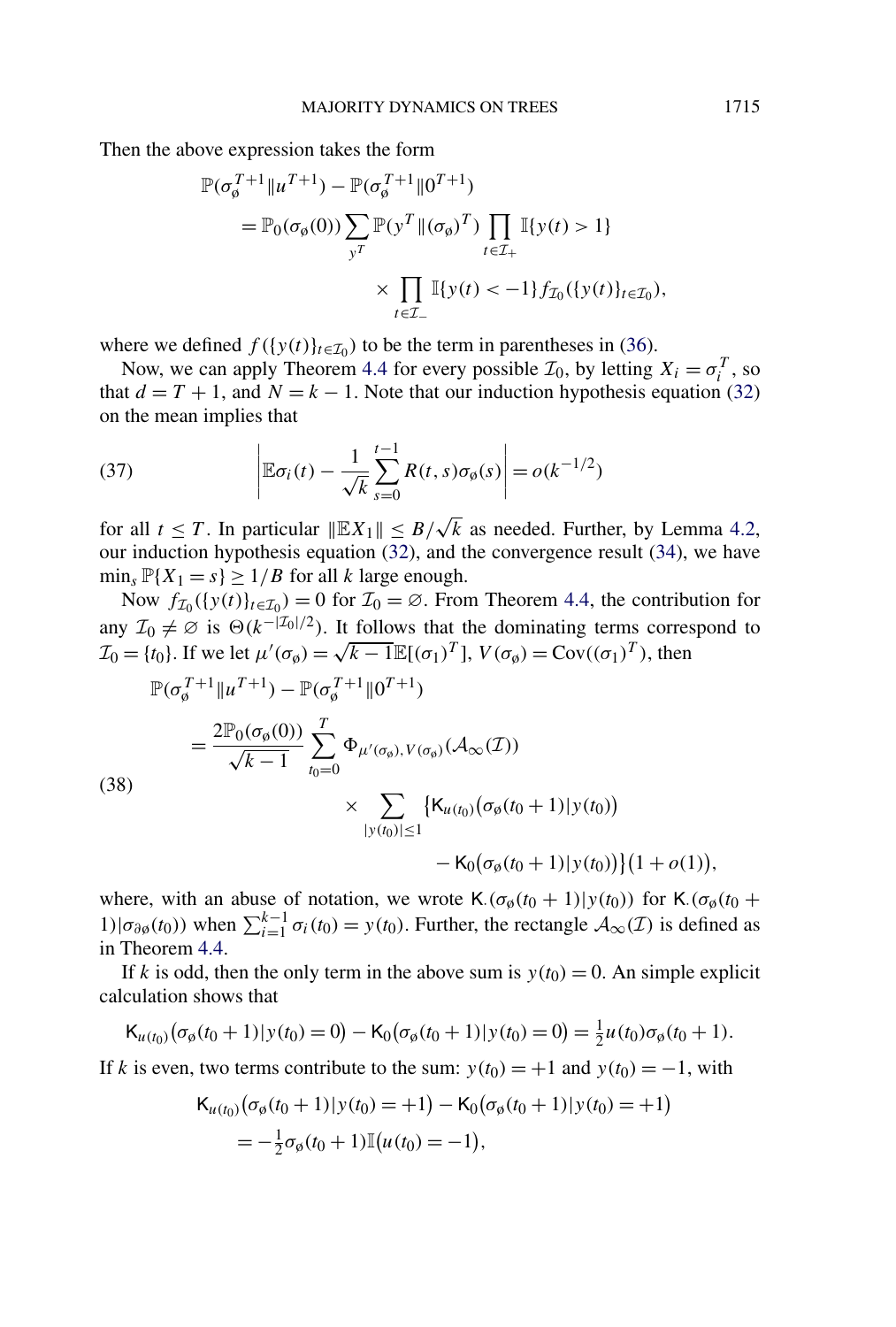$$
\mathsf{K}_{u(t_0)}\big(\sigma_{\emptyset}(t_0+1)|y(t_0)=-1\big)-\mathsf{K}_0\big(\sigma_{\emptyset}(t_0+1)|y(t_0)=-1\big)\\
= -\frac{1}{2}\sigma_{\emptyset}(t_0+1)\mathbb{I}\big(u(t_0)=-1\big).
$$

Also, by [\(37\)](#page-21-0) we have  $\lim_{k\to\infty} \mu'(\sigma_{\emptyset}) = \mu(\sigma_{\emptyset})$  with  $\mu(\cdot)$  defined as in [\(26\)](#page-15-0). The induction hypothesis equation [\(32\)](#page-19-0) on the covariance of  $\sigma_{\varphi}$  further implies lim<sub>*k*→∞</sub>  $V(\sigma_{\emptyset}) = C_T$ . By the continuity of Gaussian distribution, we get

$$
\lim_{k\to\infty}\Phi_{\mu'(\sigma_{\emptyset}),V(\sigma_{\emptyset})}(\mathcal{A}_{\infty}(I))=\Phi_{\mu(\sigma_{\emptyset}),C_{I}}(\mathcal{A}_{\infty}(I)).
$$

Applying these remarks to [\(38\)](#page-21-0), and using the fact that  $\mathbb{P}_0(\sigma_0(0)) = 1/2$ , we finally get

(39)  

$$
\mathbb{P}(\sigma_{\emptyset}^{T+1}||u^{T+1}) - \mathbb{P}(\sigma_{\emptyset}^{T+1}||0^{T+1})
$$

$$
= \frac{1}{2\sqrt{k}} \sum_{t_0=0}^{T} \Phi_{\mu(\sigma_{\emptyset}),C_T}(\mathcal{A}_{\infty}(T))u(t_0)\sigma_{\emptyset}(t_0+1)(1+o(1)).
$$

By symmetry, we have  $\mathbb{E}_{\mathbb{P}(\cdot |0^{T+1})}[\sigma_{\emptyset}(T+1)] = 0$ . By summing over  $\sigma_{\emptyset}^{T}$  equation (39), we get

$$
\mathbb{E}_{\mathbb{P}(\cdot||u^{T+1})}[\sigma_{\emptyset}(T+1)]
$$
\n
$$
=\frac{1}{\sqrt{k}}\sum_{t_0=0}^{T}u(t_0)\left\{\frac{1}{2}\sum_{\sigma_{\emptyset}^{T+1}}\sigma_{\emptyset}(T+1)\sigma_{\emptyset}(t_0+1)\Phi_{\mu(\sigma_{\emptyset}),C_{T}}(\mathcal{A}_{\infty}(T))\right\}(1+o(1)).
$$

It is easy to verify that the expression in parentheses matches the one for  $R(T +$ 1*,t*0*)* from Lemma [4.3.](#page-16-0) Therefore we proved

$$
\mathbb{E}_{\mathbb{P}(\cdot||u^{T+1})}[\sigma_{\emptyset}(T+1)] = \frac{1}{\sqrt{k}} \sum_{s \in \mathcal{I}} u(s)R(T+1,s) + o(1/\sqrt{k}),
$$

which finishes the proof of the induction step.  $\Box$ 

In the next section, we will use this estimate to prove Theorem [2.8,](#page-7-0) which in particular implies Theorem [2.7.](#page-6-0) Let us notice however that Theorem [2.7](#page-6-0) admits a direct proof as a consequence of the last lemma.

PROOF OF THEOREM [2.7.](#page-6-0) As part of Lemma [4.5,](#page-19-0) we have proved that *σ T* ø  $\stackrel{\text{d}}{\rightarrow} \tau^T$  for each "fixed" trajectory  $u^T$ ; see [\(34\)](#page-20-0). In particular, this holds for the extreme trajectories  $u_{-}^{T} = (-1, -1, \ldots, -1)$  and for  $u_{+}^{T} = (+1, +1, \ldots, +1)$ . By monotonicity, the true trajectory of a spin  $\sigma_i$  in the regular tree  $\mathcal G$  lies between the trajectories  $\sigma_{\emptyset,-}^T$  and  $\sigma_{\emptyset,+}^T$  distributed according to  $\mathbb{P}(\cdot|\!| u_+^T)$  and  $\mathbb{P}(\cdot|\!| u_-^T)$ . Since both  $\sigma_{\phi,-}^T$  and  $\sigma_{\phi,+}^T$  converge in distribution to the cavity process  $\tau^T$ , the original trajectory  $\sigma_i^T$  converges to the cavity process as well.  $\Box$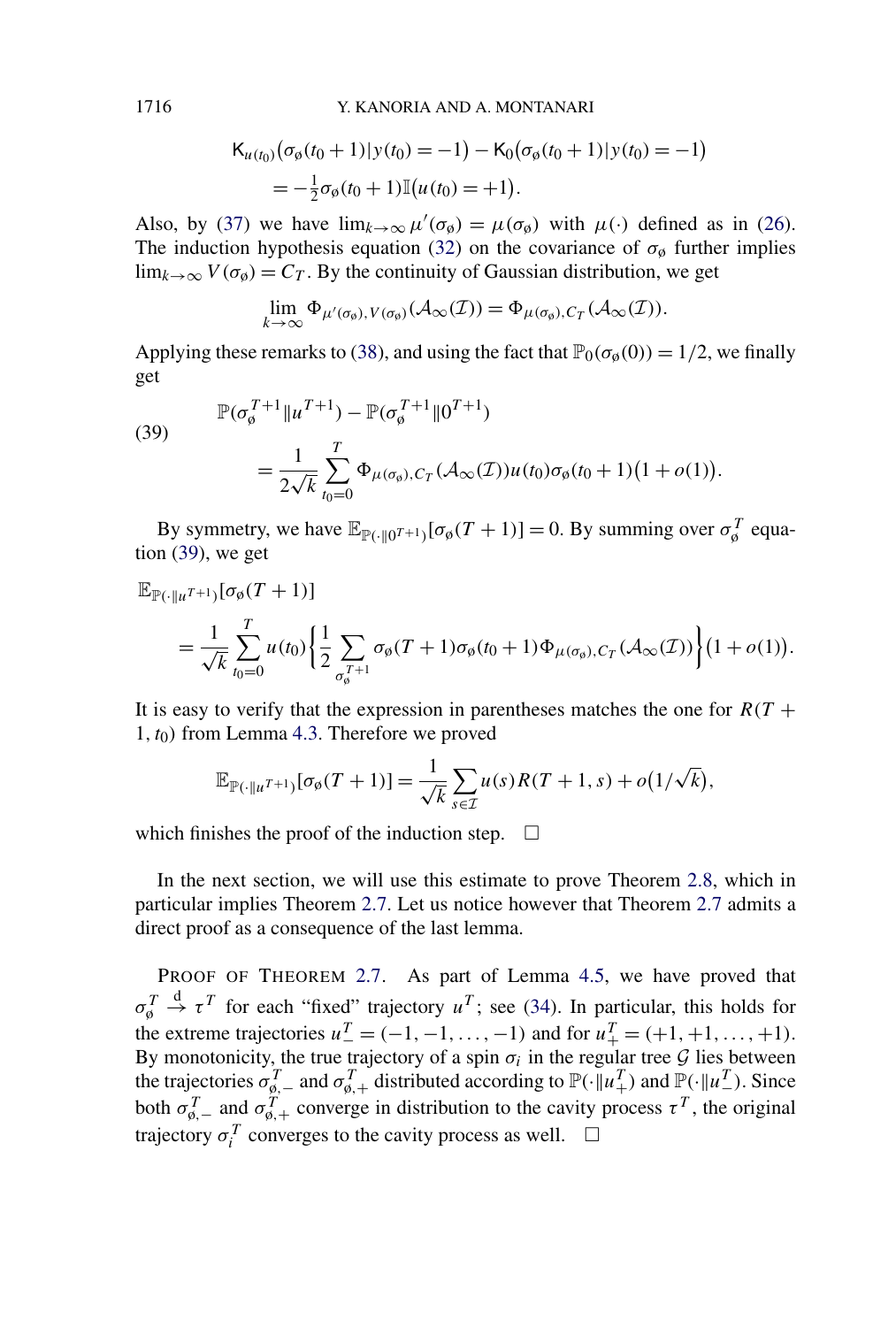<span id="page-23-0"></span>4.5. *Biased initialization*: *Proof of Theorem* [2.8.](#page-7-0) In this subsection, we prove Theorem [2.8.](#page-7-0) The proof is based on Lemmas [4.6](#page-24-0) and [4.7](#page-29-0) that capture the asymp-totic behavior of the recursion [\(6\)](#page-4-0) as  $k \to \infty$  in two different regimes.

Throughout this subsection, we adopt a special notation to simplify calculations. We reserve  $\mathbb{P}(\sigma_{\phi}^T || u^T)$  for the family of measures indexed by  $u^T$  and introduced in Section [2.1,](#page-3-0) in the case  $\mathbb{P}_0(\sigma_0(0) = \pm 1) = 1/2$ . We use instead  $\mathbb{Q}(\sigma_0^T || u^T)$  when the initialization is

$$
\mathbb{Q}_0(\sigma_\emptyset(0) = \pm 1) = \frac{1}{2} \pm \frac{\beta_0}{k^{(T_*+1)/2}},
$$

that is, when in the initial configuration, the spins of  $\mathcal{G}_{\emptyset}$  are i.i.d. Bernoulli with expectation  $\mathbb{E}\sigma_i(0) = 2\beta_0 k^{-(T_*+1)/2}$ .

Before providing the formal argument, we will describe the basic intuition.

4.5.1. *Theorem* [2.8:](#page-7-0) *Basic intuition*. The proof relies on a delicate comparison between the unbiased case (analyzed in the previous section) and the biased case treated here. An obvious but important fact is that, if the initialization is unbiased, then the distribution of  $\sigma_i^T$  is exactly symmetric under inversion of all the spins.

How does the evolution with initial bias  $\theta = 2\beta_0/k^{(T_*+1)/2}$ ,  $\beta_0 > 0$ , differ from the unbiased initialization trajectory? Consider the coupling between these two processes constructed as follows. Initialize the two processes by drawing the initial spins at each vertex according to the optimal coupling between a Bernoulli*(*1*/*2*)* and a Bernoulli $(\theta)$  random variable. At each subsequent step, the new spin values are either chosen deterministically, or according to a fair coin toss (in the case of a tie). In the former case, the coupling is obvious. In the latter—that is, if a tie occurs in both processes at the same vertex—the coupling is constructed by using the same coin. Notice that this coupling is monotone: for  $\theta > 0$  at each time the biased process dominates the unbiased one.

Denote by  $\sigma_i(t)$  the spin at node *i* in the unbiased dynamics and by  $\sigma'_i(t)$  the spin at node *i* in the biased dynamics. Since the coupling is monotone, the two processes can disagree at node *i* and time *t* only if  $\sigma_i'(t) = +1$  and  $\sigma_i(t) = -1$ .

For concreteness, let us consider  $T_* = 2$ , that is,  $\theta = 2\beta_0/k^{3/2}$ . At time  $t = 0$ , of the *k* neighbors of an arbitrary node *i*, on average *β*0*/k*1*/*<sup>2</sup> of them will be different in the two processes. Further, each neighbor will disagree or not be independent of the others. Since  $\beta_0/k^{1/2}$  is much smaller than 1, most often no neighbors will differ, occasionally 1 neighbor will differ and very rarely more than 1 neighbor will differ. For simplicity, assume *k* is odd. The main event leading to  $\sigma_i(t) \neq \sigma'_i(t)$  at  $t = 1$  will be the following: the two process disagree on one neighbor of *i* (call this event  $E_1$ ), and the spins that do not disagree across the two processes add up to 0 (call this E<sub>2</sub>). Since  $\mathbb{E}[\sigma_i(1)] = 0$  exactly, we have

$$
\mathbb{E}[\sigma'_i(1)] = 2\mathbb{P}\{\sigma'_i(1) \neq \sigma_i(1)\} \approx 2\mathbb{P}(\mathsf{E}_1)\mathbb{P}(\mathsf{E}_2).
$$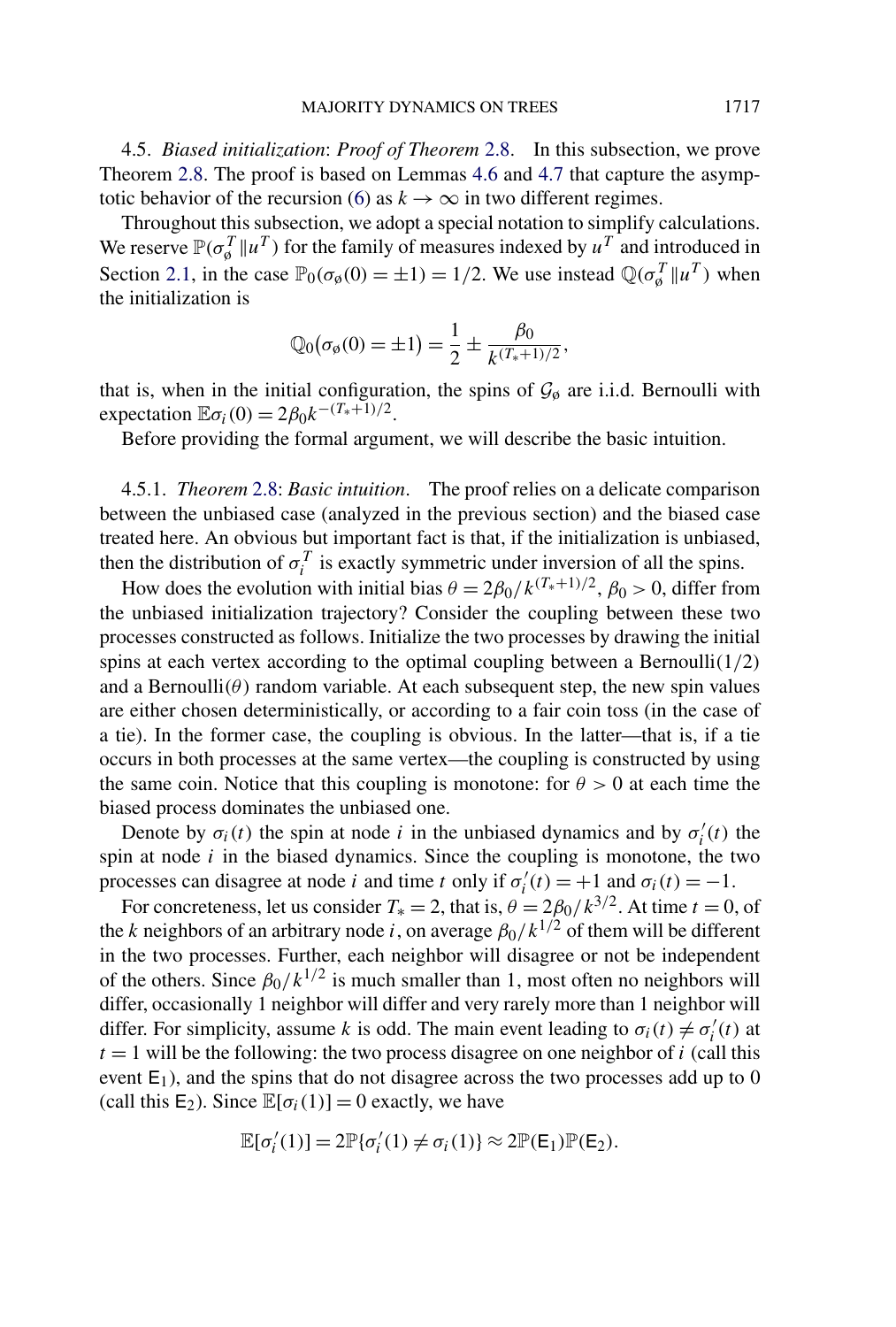<span id="page-24-0"></span>The probability of  $E_1$  is estimated by the expected number of disagreements  $\mathbb{P}(E_1) \approx \beta_0 / k^{1/2}$ . The probability of a near tie on the other spins is instead estimated through a Gaussian approximation as at the beginning of Section [4.4,](#page-18-0) timated through a Gaussian approximation as at the begintle  $\mathbb{P}(E_1) \approx \mathbb{P}(\sqrt{k}Z \in [-1, 1]) \approx \sqrt{2/(\pi k)}$ . One gets therefore

$$
\mathbb{E}[\sigma'_i(1)] \approx 2R(1,0)\frac{\beta_0}{k} \equiv \frac{2\beta_1}{k},
$$

where  $\beta_1$  is defined as in the statement of Theorem [2.8.](#page-7-0)

The next steps follow along the same lines. Consider the neighbors of *i* at time  $t = 1$ . The two processes have a probability close to  $\beta_1/k$  of disagreeing. Assuming that disagreements are again roughly independent of each other, we expect  $O(\log k)$  disagreements at most. This leads, by an argument similar to the above,  $U(\log k)$  disagreements at most. This lead<br>to  $\mathbb{E}[\sigma_i'(2)] \approx 2R(2, 1)\beta_1/\sqrt{k} \equiv 2\beta_2/\sqrt{k}$ .

Finally, consider the neighbors of  $i$  at time  $t = 2$ . We expect the two processes to disagree—on average—on  $\sqrt{k}\beta_2$  neighbors. The two processes still agree on most of the neighbors but the sum of these spins is also—by central limit theorem—of or the neignbors but the sum or these spins is also—by central limit theorem—or order  $\sqrt{k}$ . This leads to  $\mathbb{E}[\sigma_i'(3)] = \Theta(1)$ . Continuing for one more step, we get  $\mathbb{E}[\sigma'_i(4)] \approx 1.$ 

The next section will make this calculation rigorous, the main challenge being of course a precise control of dependencies. The simple coupling argument above is insufficient to achieve this goal. We will instead use once more the exact cavity recursion [\(6\)](#page-4-0), together with appropriate analytical arguments.

4.5.2. *Theorem* [2.8:](#page-7-0) *The actual proof*. The above intuition is rigorized by Lemmas 4.6 and [4.7.](#page-29-0) We use the modified dynamics introduced in Section [2.1,](#page-3-0) so that the exact cavity recursion in Lemma [2.1](#page-4-0) can be used.

LEMMA 4.6. *For*  $\sigma^T \in {\pm 1}^{T+1}$ , *let*  $\mathcal{I}_+ = {\tau : \sigma(t+1) = +1}$ ,  $\mathcal{I}_- = {\tau : \sigma(t+1) = +1}$  $1) = -1$ *} and*  $\mathcal{I}_0 = \{T\}$ *. Define* 

(40) 
$$
I_T(\sigma^T) = \Phi_{\mu(\sigma), C_T}(\mathcal{A}_{\infty}(T)),
$$

*where*  $\mu(\sigma) = (\mu_0(\sigma), \dots, \mu_T(\sigma))$  *with*  $\mu_r(\sigma) = \sum_{s=0}^{r-1} R(r, s) \sigma(s)$ . *Set by definition*  $I_{-1} = 1$ *. Finally, for*  $0 \leq T < T_* - 1$ *, define*  $\beta_{T+1}$  *recursively by* 

*.*

(41) 
$$
\beta_{T+1} = R(T+1, T)\beta_T.
$$

*Then, for*  $0 \le T < T_* - 1$  *and for all*  $\sigma_{\phi}^{T+1}$ ,  $u^{T+1} \in {\{\pm 1\}}^{T+2}$ , we have

(42)  
\n
$$
\mathbb{Q}(\sigma_{\emptyset}^{T+1} \|u^{T+1}) - \mathbb{P}(\sigma_{\emptyset}^{T+1} \|u^{T+1})
$$
\n
$$
= \frac{\beta_T}{k^{(T_*-T)/2}} \sigma_{\emptyset}(T+1) I_T(\sigma_{\emptyset}^T) (1+o(1))
$$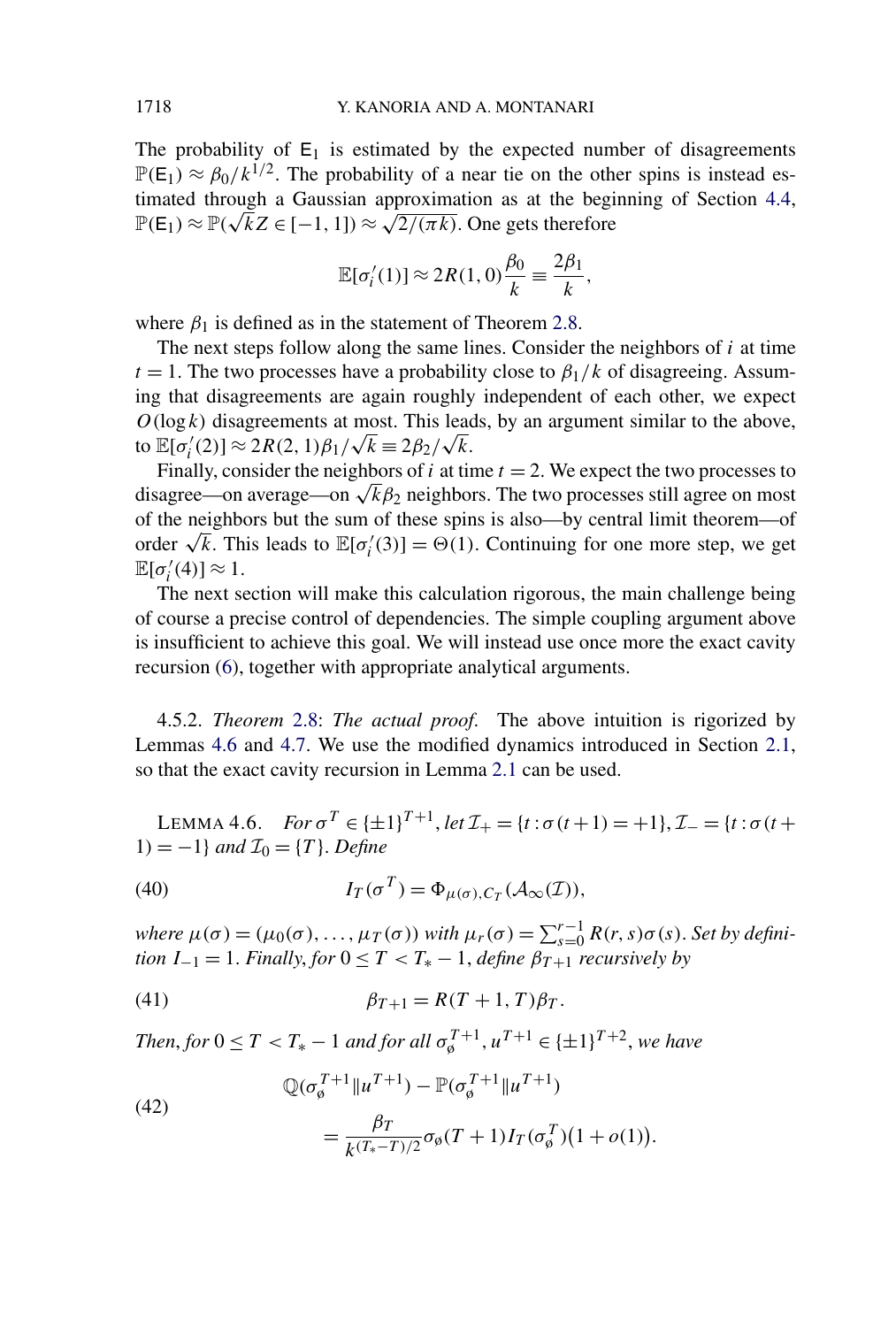<span id="page-25-0"></span>Further, for all 
$$
u^{T+1} \in \{\pm 1\}^{T+2}
$$
, we have

\n
$$
\sum_{\sigma_{\emptyset}^{T+1}} \sigma_{\emptyset}(T+1) \{ \mathbb{Q}(\sigma_{\emptyset}^{T+1} \| u^{T+1}) - \mathbb{P}(\sigma_{\emptyset}^{T+1} \| u^{T+1}) \}
$$
\n(43)

\n
$$
= \frac{2\beta_{T+1}}{k^{(T_{*}-T)/2}} \big( 1 + o(1) \big).
$$

PROOF. The proof is by induction over *T*, for  $0 \le T < T_* - 1$ , whereby in the base case  $(T + 1 = 0)$ , [\(42\)](#page-24-0) corresponds to

(44) 
$$
\mathbb{Q}_0(\sigma_\emptyset(0)) - \mathbb{P}_0(\sigma_\emptyset(0)) = \frac{\beta_0}{k^{(T_*+1)/2}} \sigma_\emptyset(0) (1 + o(1))
$$

and holds by definition. Making use of [\(6\)](#page-4-0) for both  $\mathbb P$  and  $\mathbb Q$ , we get

$$
\mathbb{Q}(\sigma_{\theta}^{T+1}||u^{T+1}) - \mathbb{P}(\sigma_{\theta}^{T+1}||u^{T+1})
$$
\n
$$
= \mathbb{Q}_{0}(\sigma_{\theta}(0)) \sum_{\sigma_{1}^{T}\cdots\sigma_{k-1}^{T}} \prod_{t=0}^{T} \mathsf{K}_{u(t)}(\sigma_{\theta}(t+1)|\sigma_{\partial\theta}(t)) \prod_{i=1}^{k-1} \mathbb{Q}(\sigma_{i}^{T}||\sigma_{\theta}^{T})
$$
\n
$$
- \mathbb{P}_{0}(\sigma_{\theta}(0)) \sum_{\sigma_{1}^{T}\cdots\sigma_{k-1}^{T}} \prod_{t=0}^{T} \mathsf{K}_{u(t)}(\sigma_{\theta}(t+1)|\sigma_{\partial\theta}(t)) \prod_{i=1}^{k-1} \mathbb{P}(\sigma_{i}^{T}||\sigma_{\theta}^{T})
$$
\n45)\n
$$
= \frac{1}{2} \sum_{\sigma_{1}^{T}\cdots\sigma_{k-1}^{T}} \prod_{t=0}^{T} \mathsf{K}_{u(t)}(\sigma_{\theta}(t+1)|\sigma_{\partial\theta}(t))
$$

 $\left(4\right)$ 

$$
\begin{aligned}\n& \frac{1}{2} \sum_{\sigma_1^T \cdots \sigma_{k-1}^T} \prod_{t=0}^T \mathsf{K}_{u(t)}(\sigma_{\emptyset}(t+1)|\sigma_{\partial \emptyset}(t)) \\
& \times \left\{ \prod_{i=1}^{k-1} \mathbb{Q}(\sigma_i^T || \sigma_{\emptyset}^T) - \prod_{i=1}^{k-1} \mathbb{P}(\sigma_i^T || \sigma_{\emptyset}^T) \right\} \\
& + O\big(k^{-(T_*+1)/2}\big).\n\end{aligned}
$$

Now we use

$$
\prod_{i=1}^{k-1} \mathbb{Q}(\sigma_i^T \| \sigma_{\emptyset}^T) - \prod_{i=1}^{k-1} \mathbb{P}(\sigma_i^T \| \sigma_{\emptyset}^T)
$$
\n
$$
= \sum_{r=1}^{k-1} {k-1 \choose r} \prod_{i=1}^r \{ \mathbb{Q}(\sigma_i^T \| \sigma_{\emptyset}^T) - \mathbb{P}(\sigma_i^T \| \sigma_{\emptyset}^T) \}
$$
\n
$$
\times \prod_{i=r+1}^{k-1} \mathbb{P}(\sigma_i^T \| \sigma_{\emptyset}^T)
$$

in (45) to obtain

(46) 
$$
\mathbb{Q}(\sigma_{\emptyset}^{T+1}||u^{T+1}) - \mathbb{P}(\sigma_{\emptyset}^{T+1}||u^{T+1}) = \frac{1}{2}\sum_{r=1}^{k-1}D(r,k) + O(k^{-(T_{*}+1)/2}),
$$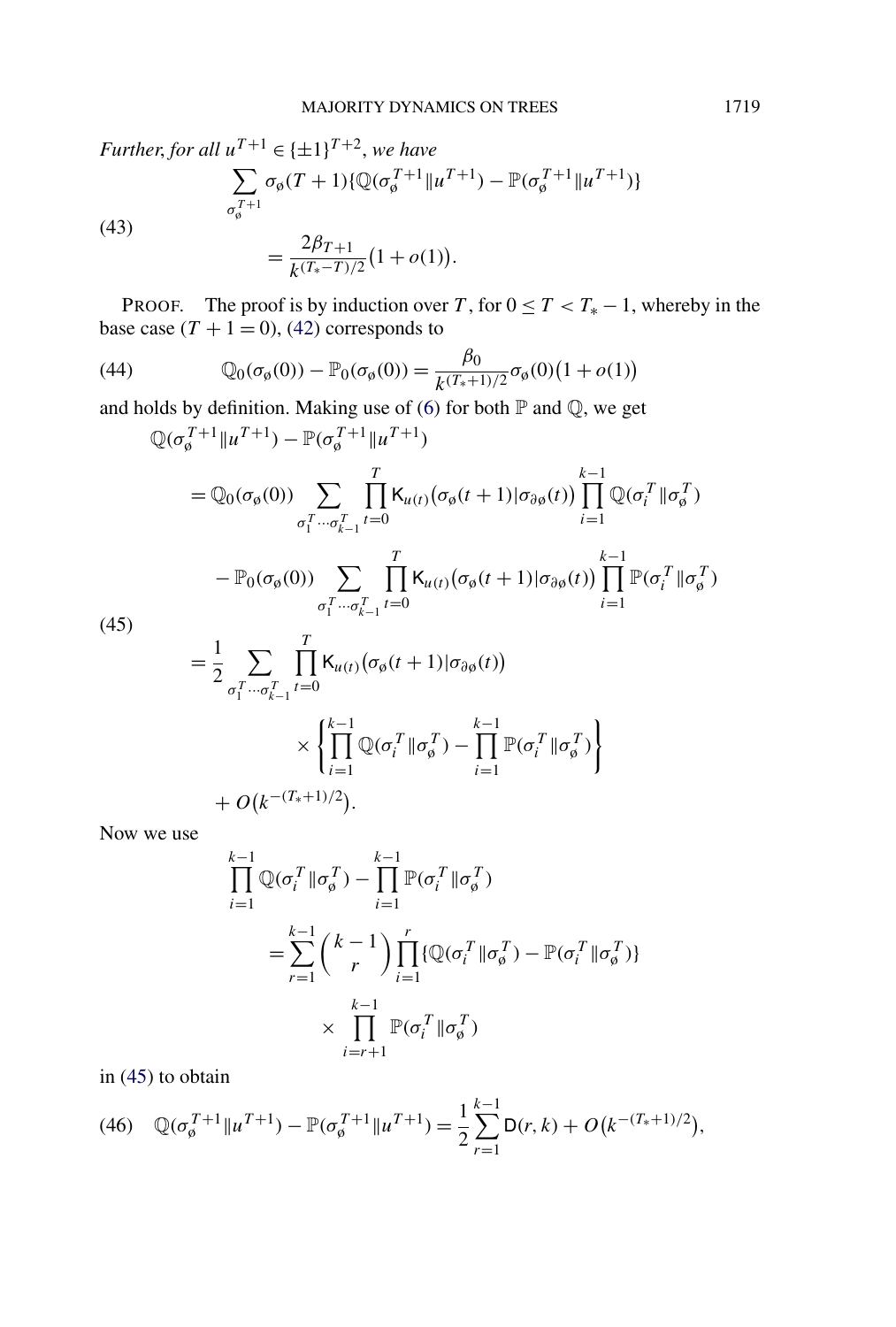where

(47) 
$$
D(r,k) = {k-1 \choose r} \sum_{\sigma_1^T \cdots \sigma_{k-1}^T} \prod_{t=0}^T K_{u(t)} (\sigma_\emptyset(t+1) | \sigma_{\partial\emptyset}(t)) \cdot \times \prod_{i=1}^r \{ \mathbb{Q}(\sigma_i^T || \sigma_\emptyset^T) - \mathbb{P}(\sigma_i^T || \sigma_\emptyset^T) \} \times \prod_{i=r+1}^k \mathbb{P}(\sigma_i^T || \sigma_\emptyset^T).
$$

We claim that only the term  $r = 1$  is relevant for large  $k$ :

(49) 
$$
\sum_{r=2}^{k-1} |D(r, k)| = o(k^{-(T_*-T)/2}).
$$

Before proving this claim, let us show that it implies the thesis. Set  $r_0 = 1$  (we introduce this notation because the calculation below holds for larger values of  $r_0$ and this fact will be exploited in the next lemma).

The  $r = 1$  term can be rewritten as

$$
D(1,k) = (k-1) \sum_{\{\sigma_i^T\}} \prod_{t=0}^T K_{u(t)} (\sigma_\emptyset(t+1) | \sigma_{\partial\emptyset}(t+1))
$$

$$
\times \{ \mathbb{Q}((\sigma_1)^T || \sigma_\emptyset^T) - \mathbb{P}((\sigma_1)^T || \sigma_\emptyset^T) \}
$$

$$
\times \prod_{i=2}^{k-1} \mathbb{P}(\sigma_i^T || \sigma_\emptyset^T).
$$

For  $t \in \{0, 1, \ldots, T\}$ , let

(50) 
$$
S_t \equiv \{ (\sigma_2)^T \cdots (\sigma_{k-1})^T : |\sigma_2(t) + \cdots + \sigma_{k-1}(t) + u(t)| \leq r_0 \}.
$$

If  $(\sigma_2)^T \cdots (\sigma_{k-1})^T$  is not in  $\bigcup_{t=0}^T S_t$ , then the sum over  $(\sigma_1)^T$  can be evaluated immediately [as  $\mathsf{K}_{u(t)}(\cdots)$  is independent of  $(\sigma_1)^T$ ] and is equal to 0 due to the normalization of  $\mathbb{Q}(\cdot|\sigma_{\phi}^T)$  and  $\mathbb{P}(\cdot|\sigma_{\phi}^T)$ . We can restrict the innermost sum to  $(\sigma_2)^T \cdots (\sigma_{k-1})^T$  in  $\bigcup_{t=0}^T S_t$ , that is,  $\bigl| \sum_{i=2}^{k-1} \sigma_i(t) + u(t) \bigr| \le r_0$  for some  $t \in \{0, ..., T\}$ . Let  $\mathcal{I}_0 \subseteq \{0, ..., T\}$  be the set of times such that this happens.

The expectation over  $(\sigma_2)^T$ , ...,  $(\sigma_{k-1})^T$  can be estimated applying Theo-rem [4.4,](#page-17-0) with  $N = k - 2$ , and using Lemmas [4.2](#page-15-0) and [4.5](#page-19-0) to check that the hypotheses [4.4](#page-17-0) hold for all *k* large enough. Using the induction hypothesis  $|\mathbb{Q}((\sigma_1)^T || \sigma_{\emptyset}^T) - \mathbb{P}((\sigma_1)^T || \sigma_{\emptyset}^T)| = O(k^{-(T_*-T+1)/2})$ , this implies that the contribution of terms with  $|\mathcal{I}_0| \geq 2$  is upper bounded as  $kO(k^{-(T_*-T+1)/2})^2$  =  $o(k^{-(T_*-T)/2})$  (for  $T \leq T_*-1$ ). Therefore, we make a negligible error if we restrict ourselves to the case  $|\mathcal{I}_0| = 1$ .

<span id="page-26-0"></span>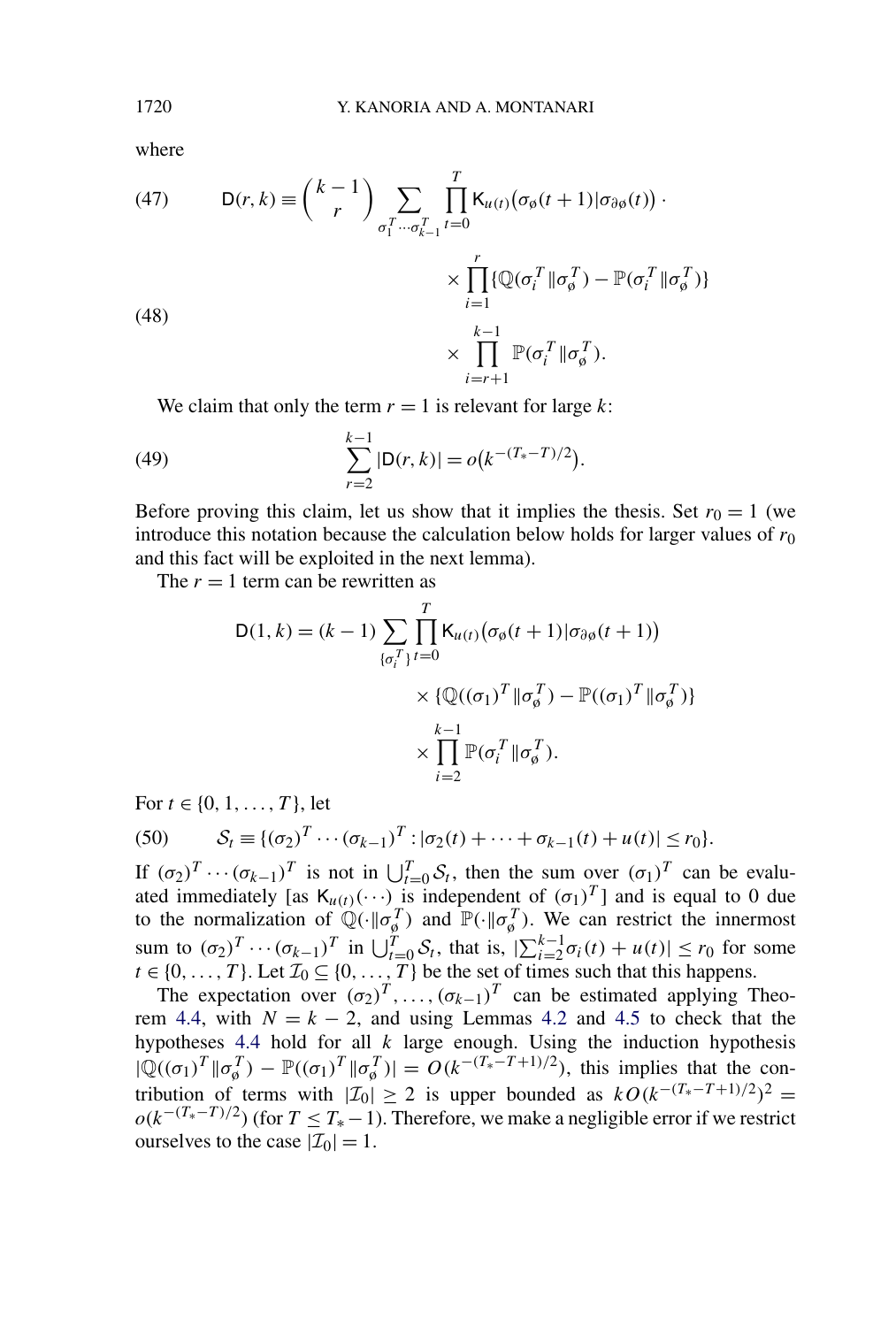<span id="page-27-0"></span>If we let 
$$
\widehat{S}_{t_0} \equiv S_{t_0} \cap \{ \bigcap_{t \neq t_0} \overline{S}_t \}
$$
, we then have  
\n
$$
D(1, k) \equiv (k - 1) \sum_{t_0 = 0}^T \sum_{(\sigma_1)^T} \{ \mathbb{Q}((\sigma_1)^T || \sigma_\emptyset^T) - \mathbb{P}((\sigma_1)^T || \sigma_\emptyset^T) \}
$$
\n
$$
\times \sum_{((\sigma_2)^T \cdots (\sigma_{k-1})^T) \in \widehat{S}_{t_0}} \prod_{i=2}^{k-1} \mathbb{P}(\sigma_i^T || \sigma_\emptyset^T)
$$
\n(51)\n
$$
\times \prod_{t=0}^T K_{u(t)} (\sigma_\emptyset(t+1) | \sigma_{\partial \emptyset}(t))
$$

$$
+o(k^{-(T_*-T)/2}).
$$

Consider the main term

(52) 
$$
J'_{t_0}(\sigma_\emptyset^T, (\sigma_1)^T)
$$
  
\n
$$
\equiv \sum_{((\sigma_2)^T \cdots (\sigma_{k-1})^T) \in \widehat{\mathcal{S}}_{t_0}} \prod_{i=2}^{k-1} \mathbb{P}(\sigma_i^T \| \sigma_\emptyset^T) \prod_{t=0}^T \mathsf{K}_{u(t)} (\sigma_\emptyset(t+1) | \sigma_{\partial \emptyset}(t)).
$$

The arguments of this function will often be dropped in what follows, and we will simply write *J*<sub>*t*0</sub>. For  $t \neq t_0$ , the kernel  $K_{u(t)}(\sigma_\theta(t+1)|\sigma_{\partial\theta}(t))$  can be replaced by an indicator function, and the constraint  $((\sigma_2)^T \cdots (\sigma_{k-1})^T) \in \widehat{S}_{t_0}$  can be removed. For  $t = t_0$  we write

$$
\mathsf{K}_{u(t_0)}\big(\sigma_\emptyset(t_0+1)|\sigma_{\partial\emptyset}(t_0)\big)=\widehat{\mathsf{K}}'_{\Omega(t_0)}\bigg\{\sigma_\emptyset(t_0+1)\bigg(u(t_0)+\sum_{i=2}^{k-1}\sigma_i(t_0)\bigg)\bigg\},
$$

where

$$
\widehat{\mathsf{K}}_a'(x) = \begin{cases} 1, & \text{if } -a < x \le r_0, \\ 1/2, & \text{if } x = -a, \\ 0, & \text{otherwise,} \end{cases}
$$

and  $\Omega(t) = \sigma_{\emptyset}(t+1)\sigma_1(t)$ ,  $|\Omega(t)| \le r_0$ . We thus have

$$
J'_{t_0} = \sum_{(\sigma_2)^T \dots (\sigma_{k-1})^T} \prod_{i=2}^{k-1} \mathbb{P}(\sigma_i^T || \sigma_{\emptyset}^T) \widehat{\mathsf{K}}'_{\Omega(t_0)} \left\{ \sigma_{\emptyset}(t_0 + 1) \left( u(t_0) + \sum_{i=2}^{k-1} \sigma_i(t_0) \right) \right\}
$$

$$
\times \prod_{t=0}^T \mathbb{I} \left\{ \sigma_{\emptyset}(t_0 + 1) \left( u(t) + \sum_{i=2}^{k-1} \sigma_i(t_0) \right) > r_0 \right\}.
$$

Notice that the only dependence on  $(\sigma_1)^T$  is through  $\Omega(t_0)$ . Therefore, we can replace  $\widehat{\mathsf{K}}'_{\Omega(t_0)}\{\cdot\}$  by  $\widehat{\mathsf{K}}_{\Omega(t_0)}\{\cdot\} = \widehat{\mathsf{K}}'_{\Omega(t_0)}\{\cdot\} - \widehat{\mathsf{K}}'_{0}\{\cdot\}$  because the difference, once integrated over  $(\sigma_1)^T$  as in (51), vanishes by the normalization of  $\mathbb{Q}(\cdot | \sigma_{\theta}^T)$  and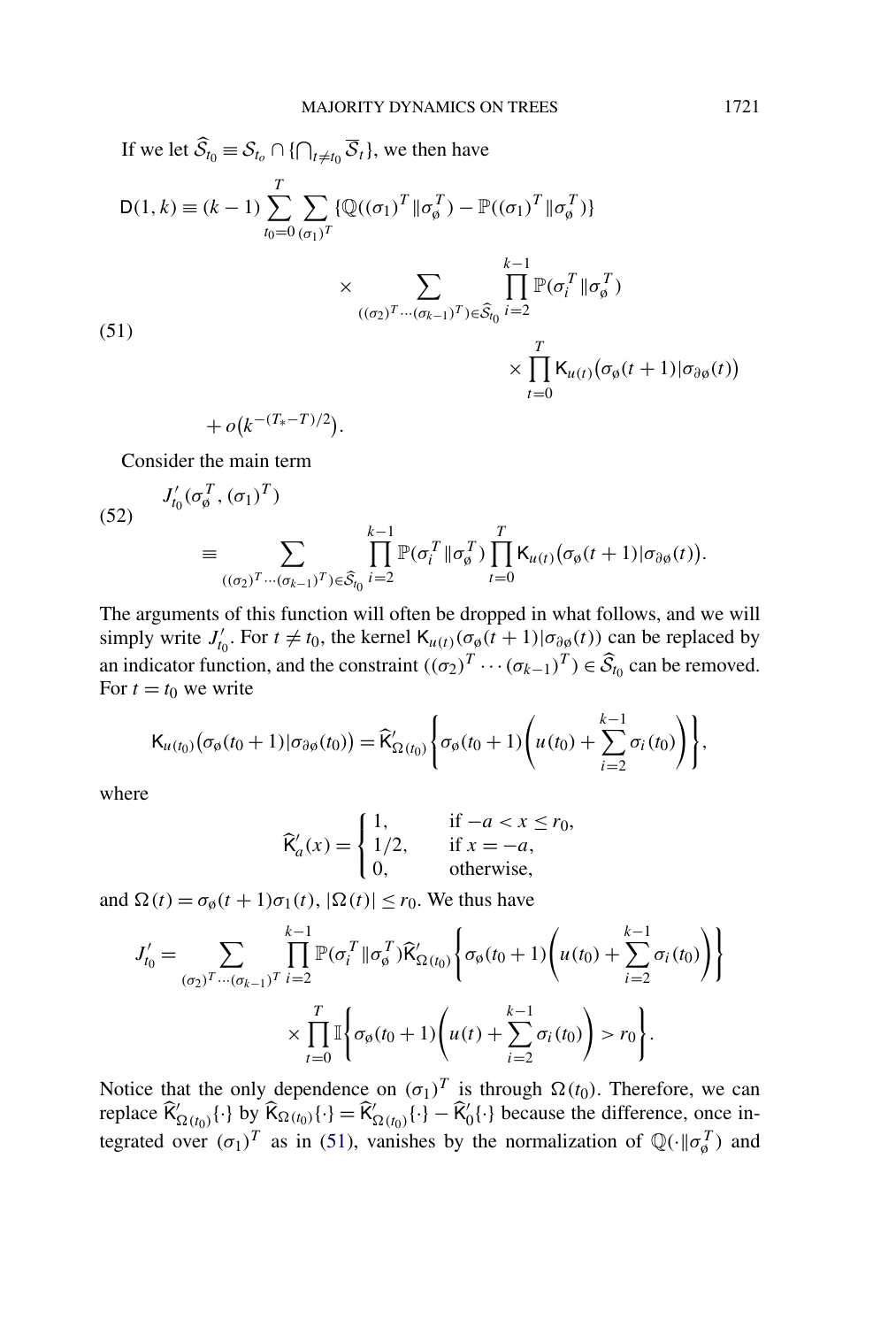$\mathbb{P}(\cdot \| \sigma_{\emptyset}^T)$ . We thus need to evaluate

$$
J_{t_0} = \sum_{(\sigma_2)^T \dots (\sigma_{k-1})^T} \prod_{i=2}^{k-1} \mathbb{P}(\sigma_i^T \| \sigma_{\emptyset}^T) \widehat{\mathsf{K}}_{\Omega(t_0)} \left\{ \sigma_{\emptyset}(t_0 + 1) \left( u(t_0) + \sum_{i=2}^{k-1} \sigma_i(t_0) \right) \right\}
$$

$$
\times \prod_{t=0}^T \mathbb{I} \left\{ \sigma_{\emptyset}(t+1) \left( u(t) + \sum_{i=2}^{k-1} \sigma_i(t) \right) > r_0 \right\},
$$

where, for  $a > 0$ ,  $a \in \mathbb{Z}$ 

$$
\widehat{\mathsf{K}}_a(x) = \begin{cases}\n1, & \text{if } -a < x < 0, \\
1/2, & \text{if } x = -a \text{ or } x = 0, \\
0, & \text{otherwise,} \n\end{cases}
$$
\n
$$
\widehat{\mathsf{K}}_{-a}(x) = \begin{cases}\n-1, & \text{if } 0 < x < -a, \\
-1/2, & \text{if } x = 0 \text{ or } x = -a, \\
0, & \text{otherwise.}\n\end{cases}
$$

Notice that  $\sum_{x \in \mathbb{Z}} \widehat{\mathsf{K}}_a(x) = a \ \forall a \geq -r_0$ .

We apply Theorem [4.4](#page-17-0) for any value of  $s(t_0) = \sum_{i=2}^{k-1} \sigma_i(t_0)$  such that  $\widehat{K}_{\Omega(t_0)}\{\cdot\}$ is nonvanishing, and then sum over these values. Notice that  $|\sum_{i=2}^{k-1} \sigma_i(t_0)| \le r_0 + 1$ and therefore the central limit theorem (Theorem [4.4\)](#page-17-0) applies. The leading order terms are all independent of  $s(t_0)$ . The  $O(1/k^{1/4})$  error term in [\(31\)](#page-18-0) is multiplied by a factor  $r_0$  and remains therefore negligible. We get

(53) 
$$
J_{t_0} = \frac{1}{\sqrt{k}} \sigma_\emptyset(t_0 + 1) \sigma_1(t_0) \Phi_{\mu(\sigma_\emptyset), C_T}(\mathcal{A}_\infty(T)) (1 + o(1))
$$

(54) 
$$
\equiv \frac{1}{\sqrt{k}} \sigma_{\emptyset}(t_0+1) \sigma_1(t_0) J_{t_0}^*(1+o(1)),
$$

where  $\mu(\sigma) = (\mu_0(\sigma), \dots, \mu_T(\sigma))$  with  $\mu_r(\sigma) = \sum_{s=0}^{r-1} R(r, s) \sigma(s)$ , and  $\mathcal{I}_+$  ${t : \sigma_{\emptyset}(t) = +1} \setminus {t_0}, \mathcal{I} = {t : \sigma_{\emptyset}(t) = -1} \setminus {t_0}$  and  $\mathcal{I}_0 = {t_0}.$  Notice that, in particular  $J_{t_0=T}^* = I_T(\sigma_{\emptyset}^T)$ .

If we use this estimate in [\(51\)](#page-27-0), we get

$$
D(1, k) = (k - 1) \sum_{t_0=0}^{T} \sigma_1(t_0) \{ \mathbb{Q}(\sigma_i^T \| (\sigma_\emptyset)_0^T) - \mathbb{P}(\sigma_i^T \| \sigma_\emptyset^T) \}
$$

$$
\times \frac{J_{t_0}^*}{\sqrt{k}} \sigma_\emptyset(t_0 + 1) (1 + o(1)) + o(k^{-(T_* - T)/2})
$$

$$
= k \sum_{t_0=0}^{T} \frac{2\beta_{t_0}}{k^{(T_* - t_0 + 1)/2}} \frac{J_{t_0}^*}{\sqrt{k}} \sigma_\emptyset(t_0 + 1) (1 + o(1)) + o(k^{-(T_* - T)/2})
$$

$$
= I_T(\sigma_\emptyset^T) \frac{2\beta_T}{k^{T_* - T}} \sigma_\emptyset(t_0 + 1) (1 + o(1)),
$$

<span id="page-28-0"></span>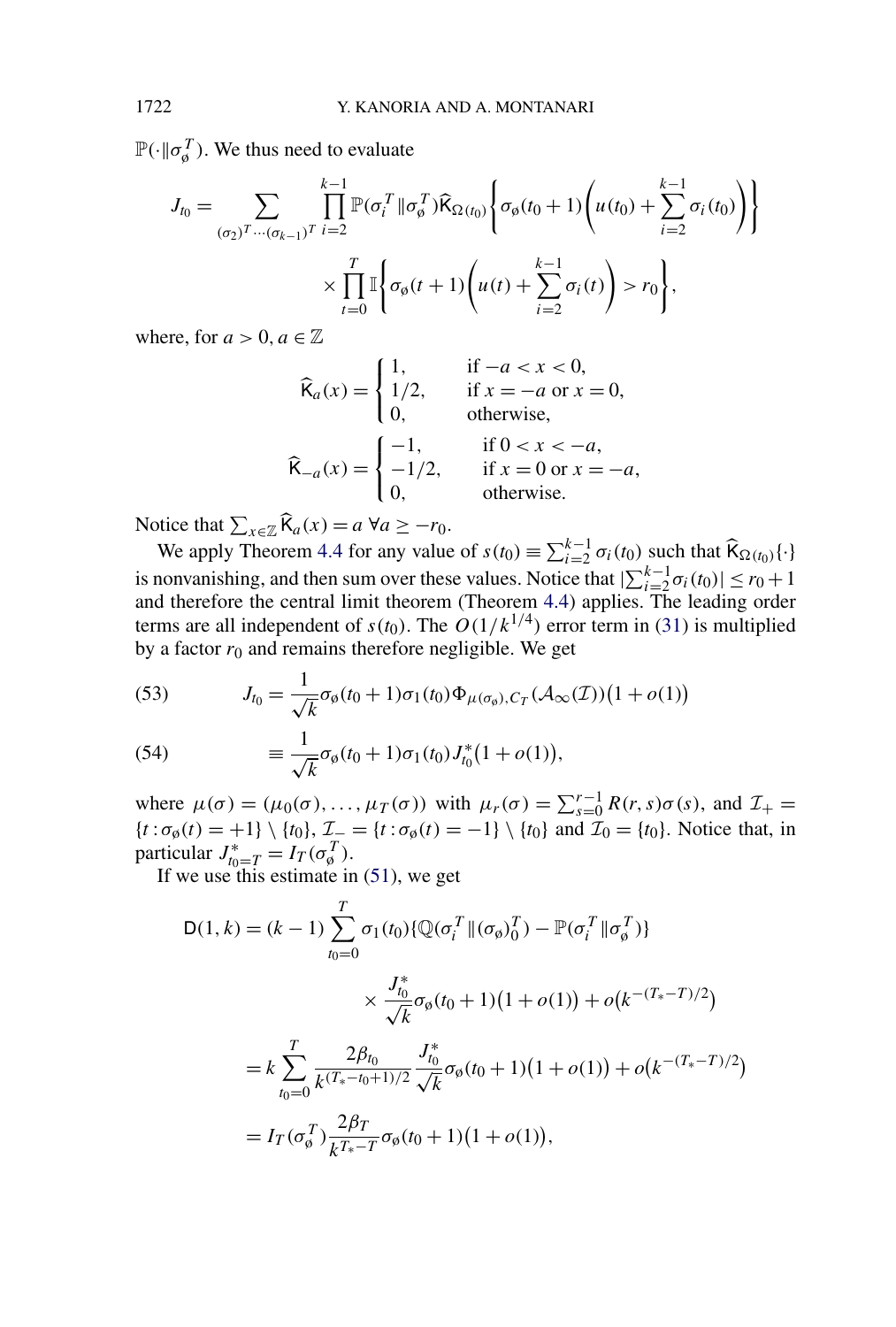<span id="page-29-0"></span>which, along with [\(30\)](#page-16-0) implies the thesis equation [\(42\)](#page-24-0).

Let us now prove the claim [\(49\)](#page-26-0). Recall that induction hypothesis we have  $\mathbb{Q}(\sigma_i^T || \sigma_{\phi}^T) - \mathbb{P}(\sigma_i^T || \sigma_{\phi}^T) = O(k^{-(T_*-T+1)/2})$ . Since  $|\mathsf{K}_{u(t)}(\sigma_{\phi}(t+1)|| \sigma_{\partial \phi}(t))| \leq 1$ , this implies

$$
|\mathsf{D}(r,k)| \leq k^r \sum_{(\sigma_1)^T \cdots (\sigma_r)^T} \prod_{i=1}^r |\mathbb{Q}(\sigma_i^T \| \sigma_{\emptyset}^T) - \mathbb{P}(\sigma_i^T \| \sigma_{\emptyset}^T)|
$$
  
=  $O(k^{-r(T_*-T-1)/2}).$ 

Since  $T_* - T - 1 \geq 1$ , we have

$$
\sum_{r=3}^{k-1} |D(r, k)| = O(k^{-3(T_*-T-1)/2}) = o(k^{-(T_*-T)/2}).
$$

 $Further, |D(2, k)| = O(k^{-(T_*-T-1)}) = o(k^{-(T_*-T)/2})$  unless  $T = T_* - 2$ .

In order to argue in the  $r = 2$ ,  $T = T_* - 2$  case, we will proceed analogously to  $r = 1$ . Consider the definition of D(2*, k)* in [\(48\)](#page-26-0). If  $(\sigma_3)^T, \ldots, (\sigma_{k-1})^T$  are such that  $|\sum_{i=3}^{k-1} \sigma_i(t) + u(t)| > 2$  for all  $t \in \{0, ..., T\}$  then the factors  $K_{u(t)}(\sigma_\emptyset(t +$ 1) $|\sigma_{\partial g}(t)|$  become independent of  $(\sigma_1)^T$ ,  $(\sigma_2)^T$ . We can therefore carry out the sum over these variables obtaining

$$
\sum_{(\sigma_1)^T, (\sigma_2)^T} \prod_{i=1}^2 \{ \mathbb{Q}(\sigma_i^T \| \sigma_{\emptyset}^T) - \mathbb{P}(\sigma_i^T \| \sigma_{\emptyset}^T) \}
$$
  
= 
$$
\prod_{i=1}^r \sum_{(\sigma_i)^T} \{ \mathbb{Q}(\sigma_i^T \| \sigma_{\emptyset}^T) - \mathbb{P}(\sigma_i^T \| \sigma_{\emptyset}^T) \} = 0,
$$

because both  $\mathbb{Q}(\cdot \| \sigma_{\emptyset}^T)$  and  $\mathbb{Q}(\cdot \| \sigma_{\emptyset}^T)$  are normalized. Therefore, we can restrict the sum to those  $(\sigma_3)^T$ , ...,  $(\sigma_{k-1})^T$  such that  $|\sum_{i=3}^{k-1} \sigma_i(t_0) + u(t_0)| \le 2$  for at least one  $t_0 \in \{0, \ldots, T\}$ . However, analogously to the case  $r = 1$ , the probability that this happens for the i.i.d. nondegenerate random vectors  $(\sigma_3)^T \cdots (\sigma_{k-1})^T$  is at most  $O(k^{-1/2})$ , using Theorem [4.4.](#page-17-0) Together with the induction hypothesis, this yields  $|D(2, k)| = O(k^{-1/2} \cdot k^{-(T_*-T-1)}) = o(k^{-(T_*-T)/2})$ , which proves the claim.

Finally, [\(43\)](#page-25-0) follows from [\(42\)](#page-24-0) using the definitions [\(40\)](#page-24-0), [\(41\)](#page-24-0) and the identity  $(28). \square$  $(28). \square$ 

The next lemma says that Lemma [4.6](#page-24-0) extends to  $T = T_* - 1$ . Since this case requires a different (more careful) calculation, we state it separately, although the conclusion is the same as for  $T < T_* - 1$ . The proof is in Appendix [D.](#page-46-0)

LEMMA 4.7. *Let*  $I_T(\sigma^T)$  *be defined as in Lemma [4.6,](#page-24-0) and define*  $\beta_{T_{\alpha}}$  *by* (55)  $\beta_{T_*} = R(T_*, T_* - 1)\beta_{T_* - 1}.$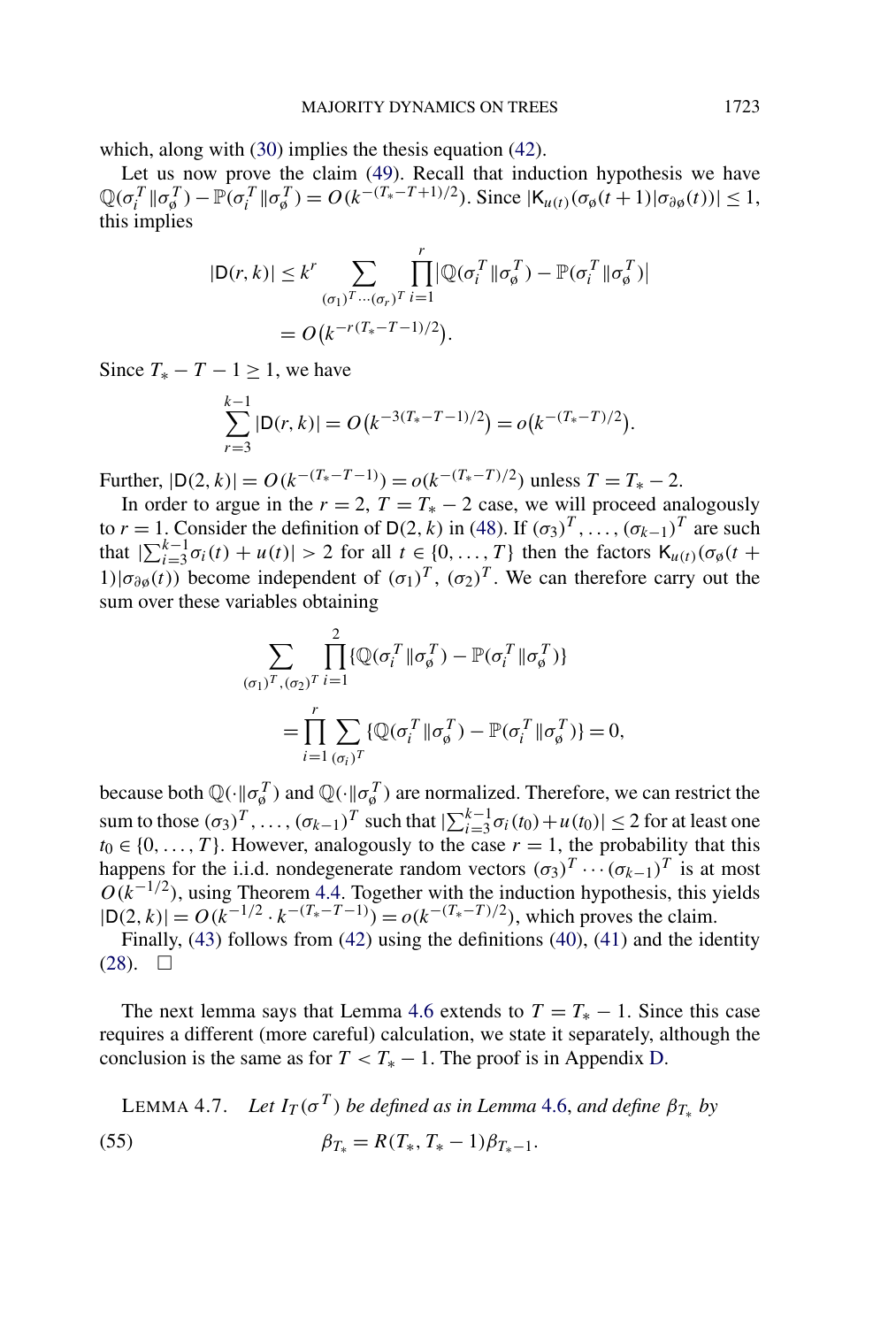*Then, for all*  $\sigma_{\phi}^{T_*}$ ,  $u^{T_*} \in {\{\pm 1\}}^{T_*+1}$ , we have

$$
(56) \quad \mathbb{Q}(\sigma_{\emptyset}^{T_*} \| u^{T_*}) - \mathbb{P}(\sigma_{\emptyset}^{T_*} \| u^{T_*}) = \frac{\beta_{T_*-1}}{k^{1/2}} \sigma_{\emptyset}(T_*) I_{T_*-1}(\sigma_{\emptyset}^{T_*-1})(1+o(1)).
$$

*Further, for all*  $u^{T_*} \in {\{\pm 1\}}^{T_*+1}$ , *we have* 

(57) 
$$
\sum_{\sigma_{\theta}^{T_*}} \sigma_{\theta}(T_*) \{ \mathbb{Q}(\sigma_{\theta}^{T_*} \| u^{T_*}) - \mathbb{P}(\sigma_{\theta}^{T_*} \| u^{T_*}) \} = \frac{2\beta_{T_*}}{k^{1/2}} (1 + o(1)).
$$

We now show that, for the dynamics under external field, the process of the root spin  $\{\sigma_{\emptyset}(t)\}_{t\geq 0}$  converges as in Theorem [2.8.](#page-7-0)

LEMMA 4.8. *For*  $T_*$  *a nonnegative integer*,  $\beta_0 > 0$ , *and*  $\{u(t)\}_{t>0} \in {\pm 1\}^{\mathbb{N}}$ , *consider the majority process under external field u, on the rooted tree*  $G_{\emptyset} =$  $(V_{\emptyset}, \mathcal{E}_{\emptyset})$ , *with i.i.d. initialization with bias*  $\theta = \beta_0 / k^{(T_*+1)/2}$ . *Then for any*  $T \geq$ *T*<sup>∗</sup> + 2, *we have*

$$
(\sigma_{\emptyset}(0), \sigma_{\emptyset}(1), \ldots, \sigma_{\emptyset}(T)) \stackrel{d}{\rightarrow} (\tau(0), \tau(1), \ldots, \tau(T_*), \sigma(T_*+1), +1, +1, \ldots, +1),
$$

*where the random variable*  $\sigma(T_* + 1)$  *dominates stochastically*  $\tau(T_* + 1)$ *, and*  $\mathbb{P}\{\sigma(T_*+1) > \tau(T_*+1)\}\$  *is strictly positive. Finally, there exists*  $D(\beta_0, T_*) > 0$ *such that, for any*  $T \geq T_* + 2$ ,

$$
\mathbb{E}_{\theta}\{\sigma_{\emptyset}(T)\} \geq 1 - e^{-D(\beta_0,T_*)k}.
$$

PROOF. An immediate consequence of (57) and [\(43\)](#page-25-0) is that, for all  $T$ ,  $0 \le$  $T \leq T_*$ 

(58) 
$$
\mathbb{E}_{\mathbb{Q}(\cdot||u^T)}[\sigma_{\emptyset}(T)] - \mathbb{E}_{\mathbb{P}(\cdot||u^T)}[\sigma_{\emptyset}(T)] = \frac{2\beta_T}{k^{(T_*-T+1)/2}}(1+o(1)).
$$

Further Lemmas [4.5](#page-19-0) and [4.6](#page-24-0) imply that

(59)  

$$
|\mathbb{E}_{\mathbb{Q}}\{\sigma_{\emptyset}(t)\sigma_{\emptyset}(s)\} - C(t,s)| = o(1),
$$

$$
\left|\mathbb{E}_{\mathbb{Q}}\sigma_{\emptyset}(t) - \frac{1}{\sqrt{k}}\sum_{s=0}^{t-1}R(t,s)u(s)\right| = o(k^{-1/2})
$$

for *t*,  $s \leq T_* - 1$ . At  $T_*$ , using Lemma [4.7](#page-29-0) and (58) with  $T = T_*$  we obtain

(60)  

$$
|\mathbb{E}_{\mathbb{Q}}\{\sigma_{\emptyset}(T_*)\sigma_{\emptyset}(s)\} - C(t,s)| = o(1),
$$

$$
\left|\mathbb{E}_{\mathbb{Q}}\left[\sigma_{\emptyset}(T_*+1) - \frac{1}{\sqrt{k}} \left\{\sum_{s=0}^{T_*-1} R(t,s)u(s) + 2\beta_{T_*}\right\}\right]\right| = o(k^{-1/2}),
$$

which holds for all  $s \leq T_*$ .

<span id="page-30-0"></span>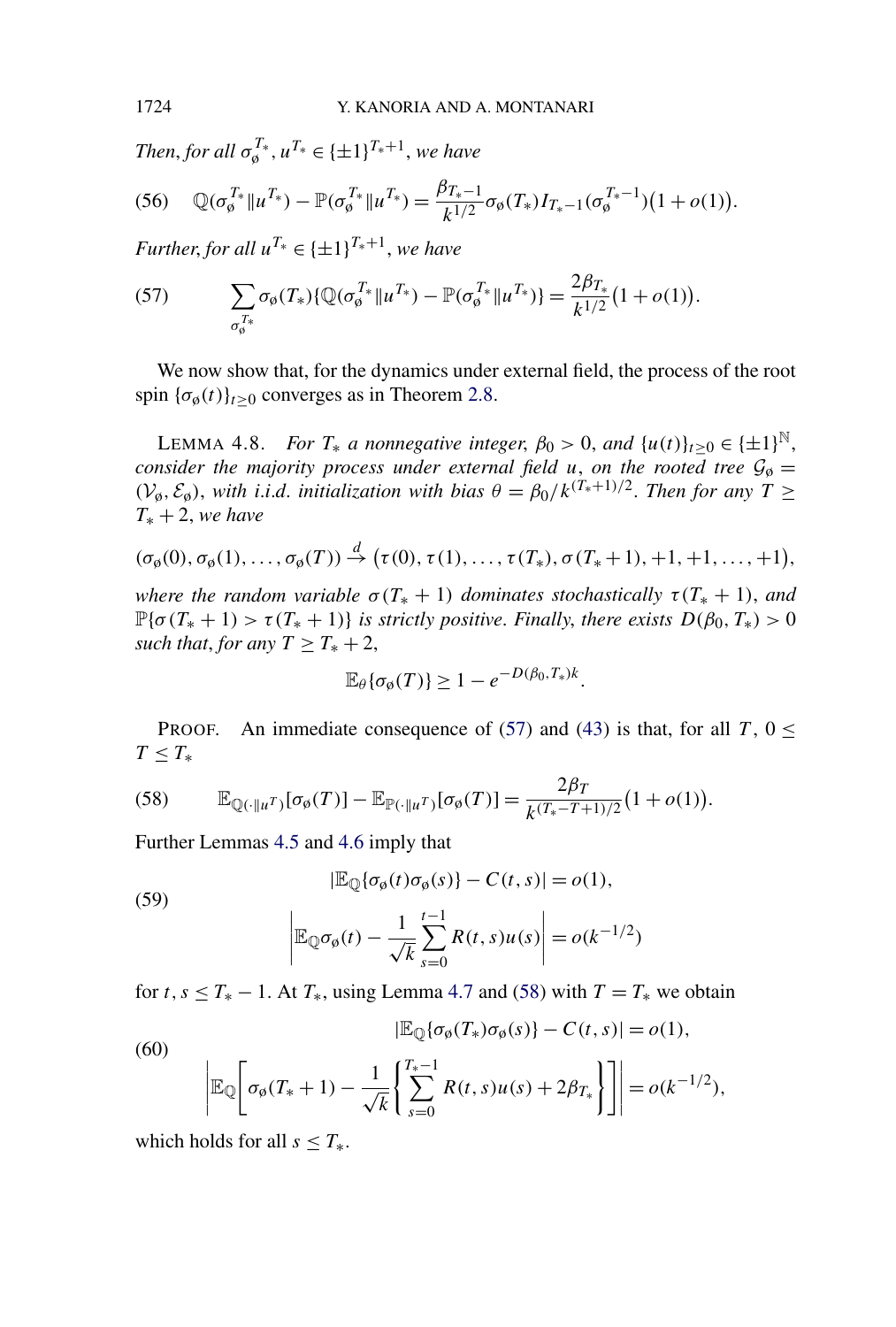<span id="page-31-0"></span>Now, repeating the CLT-based argument as in the proof of Lemma [4.5,](#page-19-0) we can show that with a biased initialization,  $(\sigma_{\emptyset}(0), \sigma_{\emptyset}(1), \ldots, \sigma_{\emptyset}(T_{*} + 1))$  converges to a modified cavity process, where the governing equation at  $T_*$  is

(61) 
$$
\sigma(T_*+1) = \text{sign}\bigg(\eta(T_*) + \sum_{s=0}^{T_*-1} R(t,s)\tau(s) + 2\beta_{T_*}\bigg).
$$

Convergence to this process occurs for all  $u^{T_*+1}$ . Clearly, since  $\beta_{T_*} > 0$ , this process dominates the unmodified cavity process. Further, we have  $B(\beta_0)$  =  $\mathbb{E}[\sigma'(T_*+1)] > 0$ . We know  $\lim_{k \to \infty} \mathbb{E}[\sigma_\theta(T_*+1)] = \mathbb{E}[\sigma(T_*+1)]$ , and therefore there exists  $k_0$ , such that for all  $k > k_0$ ,  $\mathbb{E}[\sigma_\phi(T_*+1)] > B(\beta_0, T_*)/2$ . Plugging this back into the recursion equation  $(6)$  applied to  $\mathbb{Q}$ , and using Azuma's inequality, we see that at  $T = T_* + 2$ 

$$
\mathbb{E}_{\theta}\{\sigma_{\emptyset}(T)\} \ge 1 - e^{-B^2k/8} \qquad \forall k > k_0.
$$

Clearly, the same continues to hold for  $T > T_* + 2$ , for sufficiently large *k*.  $□$ 

Finally, we can prove Theorem [2.8.](#page-7-0)

PROOF OF THEOREM [2.8.](#page-7-0) As in the proof of Theorem [2.7,](#page-6-0) we consider the dynamics on the rooted tree  $\mathcal{G}_{\emptyset}$  under external fields  $u_{-} = (-1, -1, \ldots)$  and  $u_{+} =$  $(+1, +1, \ldots)$ , and we denote by  $\sigma_{\emptyset,-}^T$ ,  $\sigma_{\emptyset,+}^T$  be the corresponding trajectories. By monotonicity of the dynamics, the process  $\sigma_i^T$  at any vertex of the regular tree  $\mathcal{G}$  is dominated by  $\sigma_{\emptyset,+}^T$  and dominates  $\sigma_{\emptyset,-}^T$ . Since by Lemma [4.8](#page-30-0) both  $\sigma_{\emptyset,+}^T$  and  $\sigma_{\emptyset,-}^T$ converge to the same limit, the same holds for  $\sigma_i^T$  as well.  $\Box$ 

**5. Lower bound: Proof of Theorem [2.9.](#page-8-0)** In this section, we prove Theorem [2.9,](#page-8-0) that provides a sequence of lower bounds on the consensus threshold *θ*∗*(k)*.

Our lower bounds are based on the formation of "stable" structures of −1 spins, that is, once such a structure is formed, it continues to exist at all future times, hence preventing consensus from being reached.

Consider  $k = 3$ . Clearly, if there is an infinite path of  $-1$  spins, spins along the path remain unchanged for all future times. In fact, it is sufficient to have an infinite path having alternate vertices with −1 spins, due to the "bipartite" nature of the dynamics. To see this, label an arbitrary node on the path 0. Choose an arbitrary direction on the path and hence label nodes *...,*−2*,*−1*,* 0*,* 1*,* 2*,....* Suppose that at time  $t_0$ , nodes with even labels  $\dots$ ,  $-2$ , 0, 2,  $\dots$  all have spin  $-1$ . At time  $t_0 + 1$ , all nodes with odd labels will have spin  $-1$ . At time  $t_0 + 2$ , all nodes with even labels will again have spin  $-1$  and so on. Note that any value for  $t_0$  suffices.  $t_0 = 0$ corresponds to an alternating core existing initially, but it is sufficient for such structure to be formed, say, at  $t_0 = 3$ .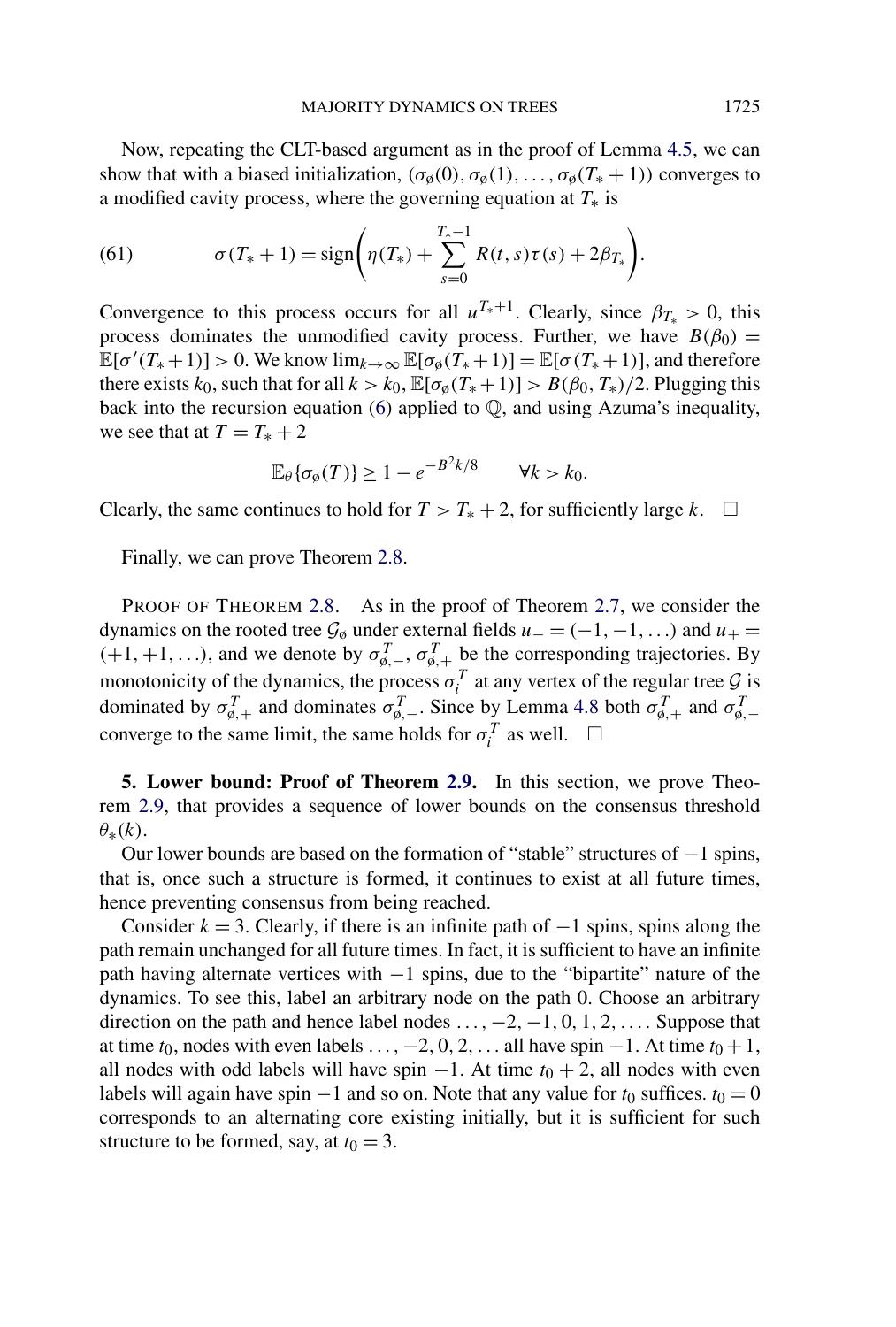<span id="page-32-0"></span>This idea can be generalized to any *k*. A  $\lceil \frac{k+1}{2} \rceil$ -core of −1 spins is clearly stable. In fact, an alternating  $\lceil \frac{k+1}{2} \rceil$ -core of  $-1$  spins (having alternate "levels" of −1 spins) is stable. We formally define such structures below. The key point to note is that though such structures exist in abundance at  $T = 0$  with small positive  $\theta$  for  $k = 3$ , this is not the case for larger values of k. We do not obtain a positive lower bound for  $k > 3$  based on analysis of the initial configuration only. Thus, we need a means to show that such structures form in abundance at  $t<sub>0</sub>(k) > 0$  for positive bias. We develop a set of iterative equations (see Theorem [2.9\)](#page-8-0) whose fixed point corresponds (roughly) to the probability of formation of an alternating core at time *t*<sup>0</sup> at an arbitrary node. A nontrivial fixed point implies that alternating cores are formed in abundance. Such iterative equations are in the spirit of the exact cavity recursion (Lemma [2.1\)](#page-4-0) though the analysis here is more intricate.

5.1. *Notation and preliminaries*. Let  $\mathcal{H} = (\mathcal{V}_{\mathcal{H}}, \mathcal{E}_{\mathcal{H}})$  be an induced subgraph of G with vertex set  $V_H$  and edge set  $\mathcal{E}_H$ . We denote by  $\partial_H i$  the set of neighbors in H of a node *i*  $\in$  H. Since H is an induced subgraph of G, we have  $V_H \subseteq V$  and, for all  $i \in V_H$ ,  $\partial_H i = \{j : j \in \partial i, j \in V_H\}$ . Given the graph  $\mathcal{G}, V_H$  uniquely determines the induced subgraph  $H$ .

DEFINITION 5.1. The subgraph  $H$  is an *r*-*core* of  $G$  with respect to spins  $\sigma: V \to \{-1, +1\}$  if H is an induced subgraph of G such that  $|\partial_H i| \geq r$  and  $\sigma_i =$  $-1$  for all  $i \in V_{\mathcal{H}}$ .

Clearly, this definition is useful only for  $r \leq k$ . Now, it is easy to see that if H is an  $\lceil \frac{k+1}{2} \rceil$ -core with respect to  $\underline{\sigma}(T)$ , then it is also an  $\lceil \frac{k+1}{2} \rceil$ -core with respect to  $\underline{\sigma}(T')$  for all  $T' > T$ , by definition of majority dynamics. In fact, a less stringent requirement suffices for persistence of negative spins.

DEFINITION 5.2.  $\mathcal{H}$  is an *alternating r-core* of a graph  $\mathcal{G}$  with respect to spins  $\sigma : V \to \{-1, +1\}$ , if H is an induced subgraph of G such that:

- 1.  $|\partial_{\mathcal{H}}i|$  ≥ *r* ∀*i* ∈  $\mathcal{V}_H$ ,
- 2. there is a partition  $(V_-, \mathcal{H}, V_*, \mathcal{H})$  of  $V_H$  such that:
	- (a)  $\sigma_i = -1$  for all  $i \in \mathcal{V}_{-, \mathcal{H}}$ ,
		- (b)  $\partial_H i \subseteq V_{-,H}$  for all  $i \in V_{*,H}$  and  $\partial_H i \subseteq V_{*,H}$  for all  $i \in V_{-,H}$ , that is, H is bipartite with respect to the vertex partition  $(V_{-}, \mathcal{H}, V_{*,} \mathcal{H})$ . We call  $V_{-}, \mathcal{H}$ the *even* vertices and  $V_{\ast, \mathcal{H}}$  the *odd* vertices.

LEMMA 5.3. *If*  $H$  *is an alternating*  $\lceil \frac{k+1}{2} \rceil$ -core with respect to  $\underline{\sigma}(T)$ , then it *is also an alternating*  $\lceil \frac{k+1}{2} \rceil$ -core with respect to  $\underline{\sigma}(T')$  for all  $T' > T$ .

PROOF. We prove the lemma by induction over  $T'$ . For this proof only, let

$$
E_{T'} \equiv \text{``} \mathcal{H}
$$
 is an alternating  $\left\lceil \frac{k+1}{2} \right\rceil$ -core with respect to  $\underline{\sigma}(T')$ ."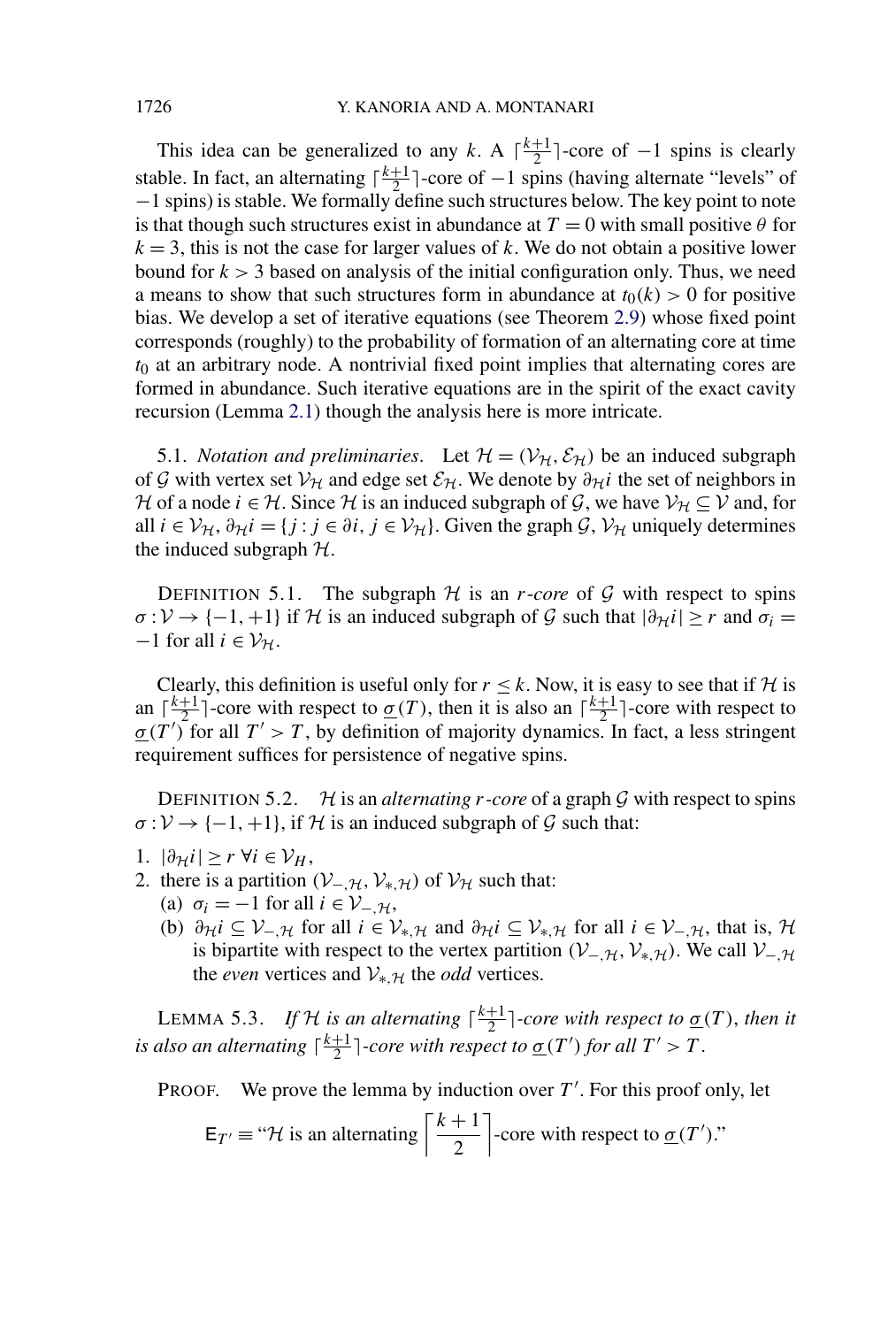<span id="page-33-0"></span>Clearly,  $E_T$  holds. Suppose  $E_{T'}$  holds. Let  $(\mathcal{V}_{-,H},\mathcal{V}_{*,H}) = (\mathcal{V}_1,\mathcal{V}_2)$  be a partition of *H* as in the Definition [5.2.](#page-32-0) In particular  $\sigma_i(T') = -1$  for all  $i \in V_1$ . By the definition of majority dynamics, we know that  $\sigma_i(T' + 1) = -1$  for all  $i \in V_2$ . As a consequence H is an alternating  $\lfloor (k+1)/2 \rfloor$ -core with respect to  $\sigma(T'+1)$  with partition  $(V_{-,H}, V_{*,H}) = (V_2, V_1)$ , and therefore  $E_{T'+1}$  holds.  $\Box$ 

We now proceed in a manner similar to Section [2.1.](#page-3-0) We consider the rooted tree  $\mathcal{G}_{\emptyset} = (\mathcal{V}_{\emptyset}, \mathcal{E}_{\emptyset})$ , with a root vertex  $\emptyset$  having  $k - 1$  "children." The root spin  $\sigma_{\emptyset}$ evolves under as external field  $\{u(t)\}_{t\geq 0}$  as in [\(5\)](#page-3-0) and we denote by  $\mathbb{P}(\sigma_{\phi}^T || u^T)$  its distribution. We use  $\tilde{\partial}$ *i* to denote the "children" of node  $i \in \mathcal{G}_{\emptyset}$ . In this section we will assume  $u^T$  ∈ {−1, +1}<sup>T+1</sup>.

DEFINITION 5.4. H is a *rooted alternating r-core* of  $\mathcal{G}_{\emptyset}$  with respect to spins  $\sigma : \mathcal{V}_{\emptyset} \to \{-1, +1\}$ , if H is a connected induced subgraph of  $\mathcal{G}_{\emptyset}$  such that:

- 1.  $\emptyset \in \mathcal{V}_{\mathcal{H}}$ .
- 2.  $|\tilde{\partial}_{\mathcal{H}} i| \ge r 1$  for all  $i \in \mathcal{V}_{\mathcal{H}}$ ,
- 3. there is a partition  $(V_{-}, \mathcal{H}, V_{*,\mathcal{H}})$  of  $V_{\mathcal{H}}$  such that:
	- (a)  $\sigma_i = -1$  for all  $i \in \mathcal{V}_{-, \mathcal{H}}$ ,
	- (b)  $\partial_H i \subseteq V_{-,H}$  for all  $i \in V_{*,H}$  and  $\partial_H i \subseteq V_{*,H}$  for all  $i \in V_{-,H}$ , that is, H is bipartite with respect to the vertex partition  $(V_-, \mathcal{H}, V_*, \mathcal{H})$ . We call  $V_-, \mathcal{H}$ the *even* vertices and  $V_{*H}$  the *odd* vertices.

Let  $\mathcal{G}_{\emptyset}^d = (\mathcal{V}_{\emptyset}^d, \mathcal{E}_{\emptyset}^d)$ , be the induced subgraph of  $\mathcal{G}_{\emptyset}$  containing all vertices that are at a depth less than or equal to  $d$  from  $\phi$ , the depth of  $\phi$  itself being 0. For example,  $\mathcal{G}_{\emptyset}^0$  contains ø alone. Denote by  $\tilde{\partial} \mathcal{G}_{\emptyset}^d$ , the set of leaves of  $\mathcal{G}_{\emptyset}^d$ . For example,  $\tilde{\partial}\mathcal{G}_{\emptyset}^{0} = {\emptyset}.$ 

DEFINITION 5.5. H is a *depth-d rooted alternating*  $r$ *-core* of  $\mathcal{G}_{\emptyset}$  with respect to spins  $\sigma: V^d_{\emptyset} \to \{-1, +1\}$ , if H is an connected induced subgraph of  $\mathcal{G}^d_{\emptyset}$  such that:

- 1.  $\emptyset \in \mathcal{V}_{\mathcal{H}}$ ,
- 2.  $|\tilde{\partial}_{\mathcal{H}} i| \geq r 1$  for all  $i \in \mathcal{V}_{\mathcal{H}} \setminus \tilde{\partial} \mathcal{G}_{\emptyset}^d$ ,
- 3. there is a partition  $(V_{-},\mathcal{H},\mathcal{V}_{*,\mathcal{H}})$  of  $\mathcal{V}_{\mathcal{H}}$  such that:
	- (a)  $\sigma_i = -1$  for all  $i \in \mathcal{V}_{-, \mathcal{H}}$ ,
	- (b)  $\partial_H i \subseteq V_{-,H}$  for all  $i \in V_{*,H}$  and  $\partial_H i \subseteq V_{*,H}$  for all  $i \in V_{-,H}$ , that is, H is bipartite with respect to the vertex partition  $(V_{-},\mathcal{H},\mathcal{V}_{*,\mathcal{H}})$ . We call  $V_{-},\mathcal{H}$ the *even* vertices and  $V_{*,\mathcal{H}}$  the *odd* vertices.

We define  $\mathcal{H}_{\emptyset, \text{even}}(T)$  to be the maximal rooted alternating  $\lceil \frac{k+1}{2} \rceil$ -core of  $\mathcal{G}_{\emptyset}$ with respect to  $\sigma(T)$ , such that  $\phi$  is an even vertex. For all  $d \geq 0$ , we define  $\mathcal{H}_{\phi,even}^d(T)$  to be the maximal depth-*d* rooted alternating  $\lceil \frac{k+1}{2} \rceil$ -core of  $\mathcal{G}_{\phi}$  with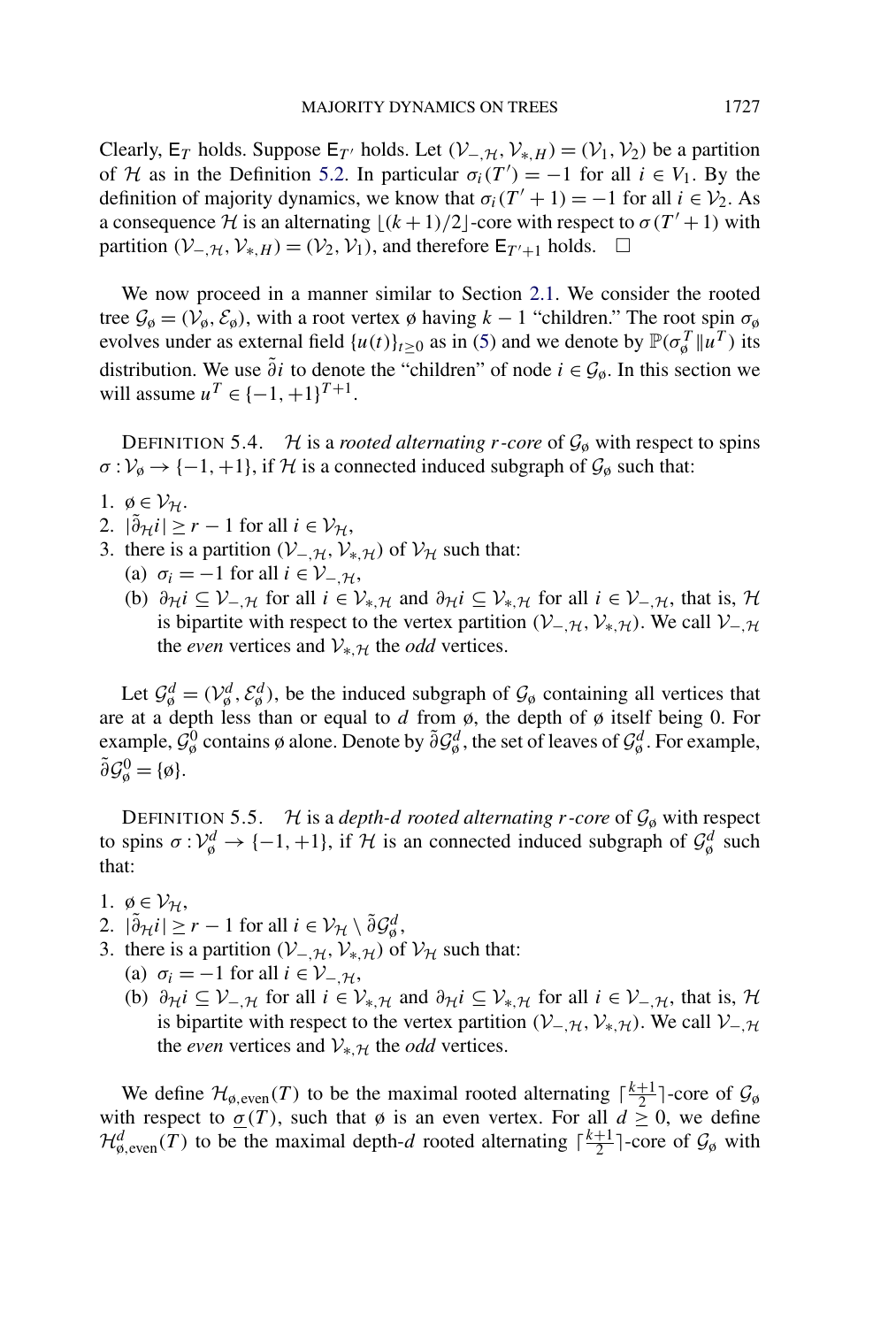respect to  $\underline{\sigma}^d(T)$ , such that  $\emptyset$  is even. Here  $\underline{\sigma}^d(T)$  is the restriction of  $\underline{\sigma}(T)$  to  $\mathcal{V}_{\emptyset}^d$ . We similarly define  $\mathcal{H}_{\emptyset, \text{odd}}(T)$  and  $\mathcal{H}_{\emptyset, \text{odd}}^d(T)$ .

We define  $C_{even}(T) = \{ \emptyset \in \mathcal{V}_{\mathcal{H}_{\emptyset,even}(T)} \}$ , that is,  $C_{even}(T)$  is the event of  $\mathcal{H}_{\phi, \text{even}}(T)$  being nonempty. Define  $C^d_{\text{even}}(T) = \{\phi \in \mathcal{V}_{\mathcal{H}_{\phi, \text{even}}(T)}^d\}$ . We similarly define  $C_{odd}(T)$  and  $C_{odd}^d(T)$ . It is easy to see that  $C_{even}^d(T) \subseteq C_{even}^{d'}(T)$ ,  $\forall d' < d$ . Also,  $C_{\text{even}}(T) = \bigcap_{d \geq 0} C_{\text{even}}^d(T)$ . Similarly,  $C_{\text{odd}}^d(T) \subseteq C_{\text{odd}}^d(T)$ ,  $\forall d' < d$  and  $C_{\text{odd}}(T) = \bigcap_{d \geq 0} C_{\text{odd}}^d(T)$ . We thus have the following remark.

LEMMA 5.6.  $C^d_{even}(T), d \geq 0$ , *form a monotonic nonincreasing sequence of events in d with limit*  $\bigcap_{d\geq 0} C^d_{even}(T) = C_{even}(T)$ , *for all*  $T \geq 0$ , *similarly for the* "*odd*" *quantities*.

Let  $E(\lambda^T) \equiv {\sigma_0(t) = \lambda(t), 0 \le t \le T}$  and define the events  $A_{even}(T, \lambda^T) = C_{even}(T) \cap E(\lambda^T)$ ,  $A^d_{\text{even}}(T, \lambda^T) = C^d_{\text{even}}(T) \cap E(\lambda^T), \quad d \ge 0.$ 

We similarly define  $A_{\text{odd}}$ ,  $A_{\text{odd}}^d$ .

We now proceed to define  $\Psi_{even, T}^d(\sigma_{\emptyset}^T || u^T)$  and  $\Psi_{odd, T}^d(\sigma_{\emptyset}^T || u^T)$  as probabilities. Immediately after the new definitions, we show that they are consistent with the recursive definitions in Theorem [2.9.](#page-8-0)

DEFINITION 5.7.

$$
\Psi_{\text{even},T}(\sigma_{\emptyset}^T \| u^T) \equiv \mathbb{P}(\mathsf{A}_{\text{even}}(T, \sigma_{\emptyset}^T) \| u^T),
$$
  

$$
\Psi_{\text{even},T}^d(\sigma_{\emptyset}^T \| u^T) \equiv \mathbb{P}(\mathsf{A}_{\text{even}}^d(T, \sigma_{\emptyset}^T) \| u^T), \qquad d \ge 0.
$$

We similarly define  $\Psi_{\text{odd},T}(\sigma_{\emptyset}^T || u^T), \Psi_{\text{odd},T}^d(\sigma_{\emptyset}^T || u^T).$ 

It follows from Lemma 5.6 that  $A_{even}(T) = \bigcap_{d \geq 0} A_{even}^d(T)$ . Therefore  $\Psi_{\text{even},T}^d(\sigma_{\emptyset}^T || u^T)$  is nonincreasing in *d* and by the monotone convergence theorem

(62) 
$$
\Psi_{\text{even},T}(\sigma^T_{\phi} \| u^T) = \lim_{d \to \infty} \Psi^d_{\text{even},T}(\sigma^T_{\phi} \| u^T).
$$

Similarly, we have

(63) 
$$
\Psi_{\text{odd},T}(\sigma_{\emptyset}^T || u^T) = \lim_{d \to \infty} \Psi_{\text{odd},T}^d(\sigma_{\emptyset}^T || u^T).
$$

This is consistent with the definition of  $\Psi_{\text{odd},T}(\sigma_{\emptyset}^T || u^T)$  in Theorem [2.9.](#page-8-0) The values for  $d = 0$  follow from Definition 5.7,

*.*

(64)  
\n
$$
\Psi_{\text{odd},T}^{0}(\sigma_{\theta}^{T}||u^{T}) = \mathbb{P}(\sigma_{\theta}^{T}||u^{T}),
$$
\n
$$
\Psi_{\text{even},T}^{0}(\sigma_{\theta}^{T}||u^{T}) = \mathbb{P}(\sigma_{\theta}^{T}||u^{T})\mathbb{I}(\sigma_{\theta}(T)) = -1)
$$

<span id="page-34-0"></span>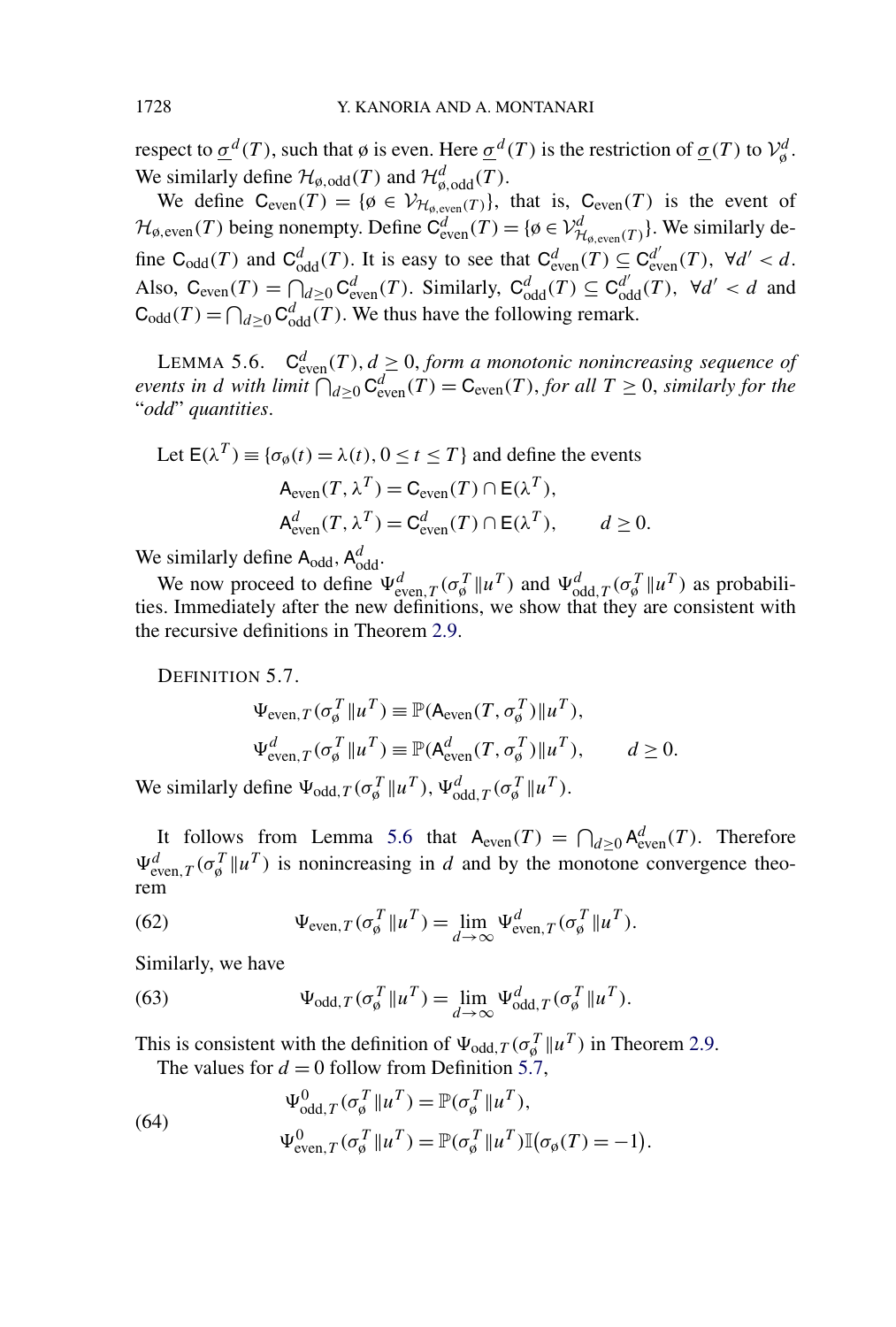<span id="page-35-0"></span>Note consistency with [\(16\)](#page-8-0).

Next, in Lemma 5.8, we show that  $\Psi_{\text{even},T}^d(\sigma_{\emptyset}^T || u^T)$  and  $\Psi_{\text{odd},T}^d(\sigma_{\emptyset}^T || u^T)$ —as per Definition [5.7—](#page-34-0)satisfy [\(17\)](#page-8-0), [\(18\)](#page-8-0) [repeated as (65), (66) below].

5.2. *Proof of Theorem* [2.9.](#page-8-0)

LEMMA 5.8. *The following iterative equations are satisfied for all*  $d > 0$ :  $\Psi_{\text{odd},T}^{d+1}(\sigma_{\emptyset}^T || u^T)$  $=$   $\mathbb{P}_0(\sigma_\emptyset(0))$ *k* −1 *r*=*(k*+1*)/*2−1  $(k - 1)$ *r*  $\overline{ }$  $\times$  $\sigma_1^T \cdots \sigma_{k-1}^T$ *T*−1<br>  $\prod$ *t*=0 (65)  $\times \sum \prod K_{u(t)}(\sigma_\emptyset(t+1)|\sigma_{\partial\emptyset}(t))$  $\times \prod^r$ *i*=1  $\Psi_{\text{even},T}^d(\sigma_i^T \| \sigma_{\emptyset}^T)$ × *k*−1<br>  $\prod$ *i*=*r*+1  $\left(\mathbb{P}(\sigma_i^T \| \sigma_{\emptyset}^T) - \Psi_{\text{even},T}^d(\sigma_i^T \| \sigma_{\emptyset}^T)\right),$  $\Psi_{\text{even},T}^{d+1}(\sigma_{\emptyset}^T || u^T)$  $= \mathbb{I}(\sigma_{\emptyset}(T) = -1)\mathbb{P}_{0}(\sigma_{\emptyset}(0))$ *k* −1 *r*=*(k*+1*)/*2−1  $(k - 1)$ *r*  $\overline{ }$  $\times$  $\sigma_1^T \cdots \sigma_{k-1}^T$ *T*−1<br>  $\prod$ *t*=0 (66)  $\times \sum \prod K_{u(t)}(\sigma_{\emptyset}(t+1)|\sigma_{\partial\emptyset}(t))$  $\times \prod^r$ *i*=1  $\Psi_{\text{odd},T}^{d}(\sigma_{i}^{T}||\sigma_{\emptyset}^{T})$ × *k*<sup>-1</sup><br>Π *i*=*r*+1  $(\mathbb{P}(\sigma_i^T \| \sigma_{\emptyset}^T) - \Psi_{\text{odd},T}^d(\sigma_i^T \| \sigma_{\emptyset}^T)),$  $K_{u(t)}(\cdots) \equiv$  $\mathbf{f}$  $\begin{array}{c}\n\phantom{\overline{1}}\phantom{\overline{1}}\phantom{\overline{1}}\phantom{\overline{1}}\phantom{\overline{1}}\phantom{\overline{1}}\phantom{\overline{1}}\phantom{\overline{1}}\phantom{\overline{1}}\phantom{\overline{1}}\phantom{\overline{1}}\phantom{\overline{1}}\phantom{\overline{1}}\phantom{\overline{1}}\phantom{\overline{1}}\phantom{\overline{1}}\phantom{\overline{1}}\phantom{\overline{1}}\phantom{\overline{1}}\phantom{\overline{1}}\phantom{\overline{1}}\phantom{\overline{1}}\phantom{\overline{1}}\phantom{\over$  $|$ I  $\begin{cases} \sigma_{\varphi}(t+1) = \text{sign}\left(\sum^{k-1} \right) \end{cases}$ *i*=1  $\sigma_i(t) + u(t)$ , *if k* −1 *i*=1  $\sigma_i(t) + u(t) \neq 0$ , 1  $\frac{1}{2}$ , *otherwise*.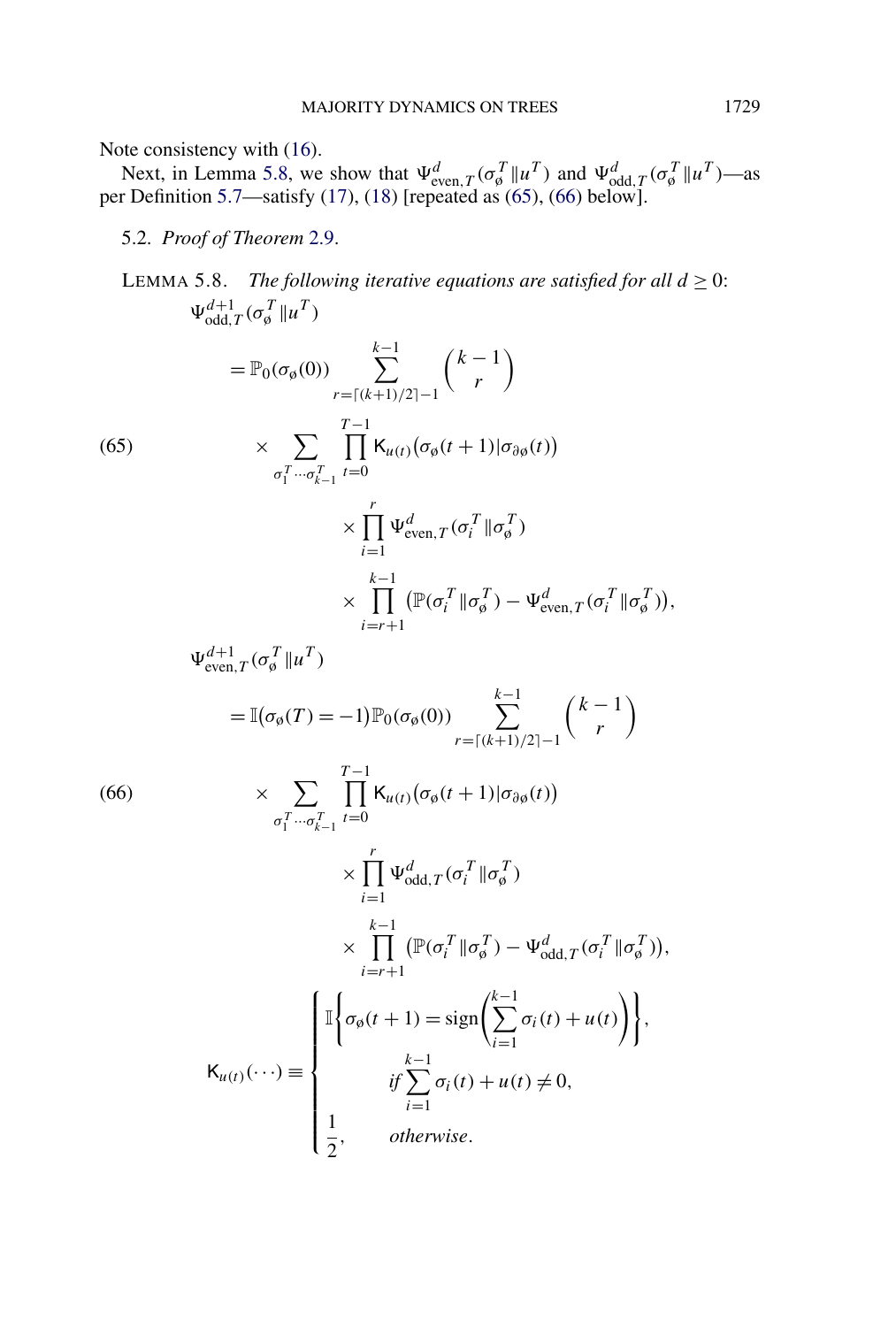Lemma [5.8](#page-35-0) contains a type of "cavity recursion" similar to Lemma [2.1.](#page-4-0) The main difference is that here we iterate over depth *d* instead of time *T* . The proof is similar to that of Lemma [2.1](#page-4-0) and can be found in Appendix [B.](#page-42-0)

Let the vector of values taken by  $\Psi_{\text{odd},T}(\cdot\|\cdot)$  be denoted by  $\bar{\Psi}_{\text{odd},T}$ . Define  $\bar{\Psi}_{\text{even},T}$  similarly. Define  $\bar{\Psi}_T = (\bar{\Psi}_{\text{odd},T}, \bar{\Psi}_{\text{even},T})$ .

As before,  $\mathbb{P}_0(-1) = \frac{1-\theta}{2}$  and  $\mathbb{P}_0(+1) = \frac{1+\theta}{2}$ . Define  $\theta_{\text{lb}}(k,T) = \sup\{\theta:$  $\Psi_{\text{odd},T} > 0$ , where  $\bar{v} > 0$ , denotes that every component of the vector  $\bar{v}$  is strictly positive.

Finally, we relate quantities on the process on the rooted graph  $\mathcal{G}_{\phi}$  to the process on the infinite *k*-ary tree G. Pick an arbitrary node  $v \in V$ . Let  $\mathcal{G}^d = (\mathcal{V}^d, \mathcal{E}^d)$ , be the induced subgraph of  $G$  containing all vertices that are at a distance less than or equal to *d* from *v*. For example,  $\mathcal{G}^0$  contains *v* alone. Denote by  $\tilde{\partial} \mathcal{G}^d$ , the set of leaves of  $\mathcal{G}^d$ . For example,  $\tilde{\partial} \mathcal{G}^0 = \{v\}.$ 

DEFINITION 5.9. H is a *depth-d alternating r-core* of  $G$  with respect to spins  $\sigma: \mathcal{V}^d \to \{-1, +1\}$ , if H is an connected induced subgraph of  $\mathcal{G}^d$  such that:

- 1.  $v \in \mathcal{V}_{\mathcal{H}}$ ,
- 2.  $|\tilde{\partial}_{\mathcal{H}}i| \geq r 1$  for all  $i \in \mathcal{V}_{\mathcal{H}} \setminus \tilde{\partial} \mathcal{G}^d$ ,
- 3. there is a partition  $(V_{-},\mathcal{H},\mathcal{V}_{*},\mathcal{H})$  of  $\mathcal{V}_{\mathcal{H}}$  such that:
	- (a)  $\sigma_i = -1$  for all  $i \in \mathcal{V}_{-, \mathcal{H}}$ ,
	- (b)  $\partial_H i \subseteq V_{-,H}$  for all  $i \in V_{*,H}$  and  $\partial_H i \subseteq V_{*,H}$  for all  $i \in V_{-,H}$ , that is, H is bipartite with respect to the vertex partition  $(V_{-},\mathcal{H},\mathcal{V}_{*},\mathcal{H})$ . We call  $V_{-},\mathcal{H}$ the *even* vertices and  $V_{*H}$  the *odd* vertices.

We define  $\widehat{\mathcal{H}}_{even}(T)$ , as the maximal alternating  $\lceil \frac{k+1}{2} \rceil$ -core of  $\mathcal G$  with respect to  $\underline{\sigma}(T)$ , such that *v* is an even vertex. For all  $d \ge 0$ , we define  $\widehat{\mathcal{H}}_{even}^d(T)$ , as the maximal depth-*d* alternating  $\lceil \frac{k+1}{2} \rceil$ -core of G with respect to  $\underline{\sigma}(T)$  restricted to  $V^d$ , such that *v* is even. We similarly define  $\widehat{\mathcal{H}}_{odd}(T)$  and  $\widehat{\mathcal{H}}_{odd}^d(T)$ .

We now proceed to define  $\widehat{C}_{even}(T)$ ,  $\widehat{C}_{even}^d(T)$ ,  $\widehat{C}_{odd}^d(T)$ ,  $\widehat{C}_{odd}^d(T)$ ,  $\widehat{E}(\lambda^T)$  and  $\widehat{A}_{even}(T, \lambda^T)$ ,  $\widehat{A}_{even}^d(T, \lambda^T)$ ,  $\widehat{A}_{odd}(T, \lambda^T)$ ,  $\widehat{A}_{odd}^d(T, \lambda^T)$  for  $\mathcal{G}$ , analogously to the definitions of  $C_{\text{even}}(T)$  etc. for  $\mathcal{G}_{\emptyset}$ . An analog of Lemma [5.6](#page-34-0) holds.

Define the probabilities

$$
\begin{aligned}\n\widehat{\Psi}_{\text{even},T}(\sigma^T) &= \mathbb{P}(\widehat{\mathsf{A}}_{\text{even}}(T,\sigma^T)), \\
\widehat{\Psi}_{\text{even},T}^d(\sigma^T) &= \mathbb{P}(\widehat{\mathsf{A}}_{\text{even}}^d(T,\sigma^T)), \qquad d \ge 0.\n\end{aligned}
$$

As before, we have  $\widehat{\Psi}_{even, T}^d(\sigma^T)$  is nonincreasing in *d* and

(67) 
$$
\widehat{\Psi}_{\text{even},T}(\sigma^T) = \lim_{d \to \infty} \widehat{\Psi}_{\text{even},T}^d(\sigma^T).
$$

We similarly define  $\widehat{\Psi}_{odd, T}(\sigma^T)$ ,  $\widehat{\Psi}_{odd, T}^d(\sigma^T)$  and have  $\widehat{\Psi}_{odd, T}^d(\sigma^T)$  converging to  $\widehat{\Psi}_{\text{odd }T}(\sigma^T)$  as  $d \to \infty$ .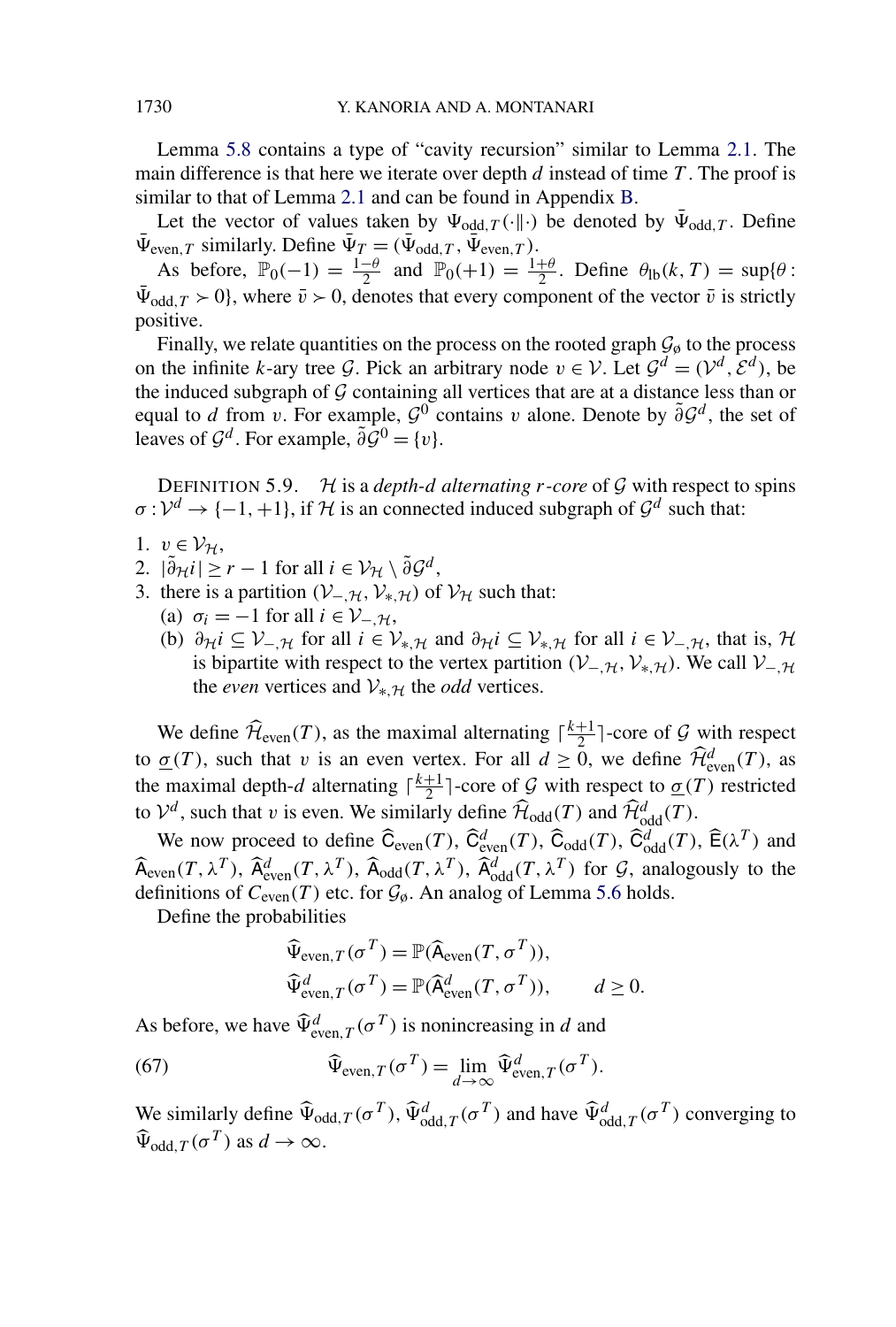<span id="page-37-0"></span>LEMMA 5.10. *The following identities are satisfied for all*  $d \ge 0$ :

$$
\widehat{\Psi}_{odd,T}^{d+1}(\sigma^{T}) = \mathbb{P}_{0}(\sigma(0)) \sum_{r=\lceil (k+1)/2 \rceil}^{k} {k \choose r}
$$
\n(68)\n
$$
\times \sum_{\sigma_{1}^{T} \cdots \sigma_{k}^{T}} \prod_{t=0}^{T-1} \widetilde{K}(\sigma(t+1)|\sigma_{\partial v}(t)) \prod_{i=1}^{r} \Psi_{even,T}^{d}(\sigma_{i}^{T} || \sigma^{T})
$$
\n
$$
\times \prod_{i=r+1}^{k} {\mathbb{P}(\sigma_{i}^{T} || \sigma^{T})} - \Psi_{even,T}^{d}(\sigma_{i}^{T} || \sigma^{T})},
$$
\n
$$
\widehat{\Psi}_{even,T}^{d+1}(\sigma^{T}) = \mathbb{I}(\sigma(T) = -1) \mathbb{P}_{0}(\sigma(0)) \sum_{r=\lceil (k+1)/2 \rceil}^{k} {k \choose r}
$$
\n(69)\n
$$
\times \sum_{\sigma_{1}^{T} \cdots \sigma_{k}^{T}} \prod_{t=0}^{T-1} \widetilde{K}(\sigma(t+1)|\sigma_{\partial v}(t)) \prod_{i=1}^{r} \Psi_{odd,T}^{d}(\sigma_{i}^{T} || \sigma^{T})
$$
\n
$$
\times \prod_{i=r+1}^{k} {\mathbb{P}(\sigma_{i}^{T} || \sigma^{T})} - \Psi_{odd,T}^{d}(\sigma_{i}^{T} || \sigma^{T})},
$$
\n(70)\n
$$
\widetilde{K}(\cdots) \equiv \begin{cases} \mathbb{I} \left\{ \sigma(t+1) = \text{sign}\left(\sum_{i=1}^{k} \sigma_{i}(t)\right) \right\}, & \text{if } \sum_{i=1}^{k} \sigma_{i}(t) \neq 0, \\ \frac{1}{2}, & \text{otherwise.} \end{cases}
$$

PROOF. The proof is very similar to the one of Lemma [5.8](#page-35-0) (in Appendix [B\)](#page-42-0), and we omit it for the sake of space.  $\Box$ 

LEMMA 5.11. *Assume that*  $\bar{\Psi}_{odd,T} > 0$  *for some*  $T \ge 0$  *and*  $\theta \in [0, 1]$ *. Then for the same*  $\theta$  *and*  $T$ , *there exists an alternating*  $\lceil \frac{k+1}{2} \rceil$ *-core of*  $\mathcal G$  *with positive probability with respect to*  $\underline{\sigma}(T)$ .

PROOF. Take the limit 
$$
d \to \infty
$$
 in (69). We have,  
\n
$$
\begin{aligned}\n\widehat{\Psi}_{\text{even},T}(\sigma^T) &= \mathbb{I}(\sigma(T) = -1)\mathbb{P}_0(\sigma(0)) \\
\times \sum_{r=\lceil (k+1)/2 \rceil}^k {k \choose r} \sum_{\sigma_1^T \cdots \sigma_k^T} \prod_{t=0}^{T-1} \widetilde{\mathsf{K}}(\sigma(t+1)|\sigma_{\partial v}(t)) \prod_{i=1}^r \Psi_{\text{odd},T}(\sigma_i^T || \sigma^T) \\
\times \prod_{i=r+1}^k {\mathbb{P}}(\sigma_i^T || \sigma^T) - \Psi_{\text{odd},T}(\sigma_i^T || \sigma^T)].\n\end{aligned}
$$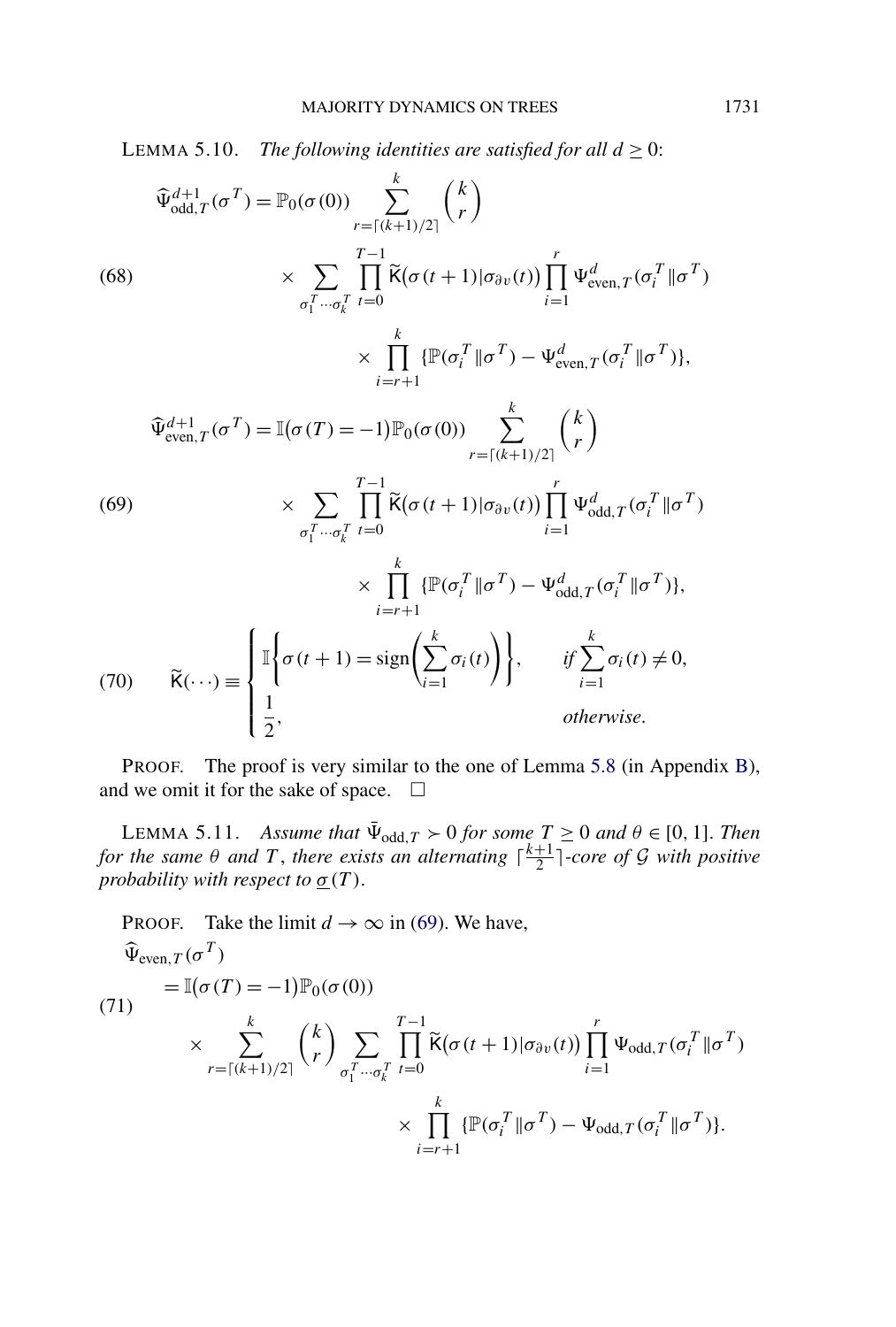<span id="page-38-0"></span>Now, consider any *θ* such that  $\bar{\Psi}_{odd,T} > 0$ . Consider  $\hat{\Psi}_{even,T}(\sigma^T)$  for any  $\sigma^T$  with  $\sigma(T) = -1$ . Note that every term in the summation over *r* in [\(71\)](#page-37-0) is nonnegative, and, in fact, positive when  $\bar{\Psi}_{odd,T} > 0$  holds. Hence,  $\hat{\Psi}_{even,T}(\sigma^T) > 0 \Rightarrow$  $\mathbb{P}_{\theta}(\exists \text{ alternating } \lceil \frac{k+1}{2} \rceil\text{-core } \mathcal{H} \text{ of } \mathcal{G} \text{ with respect to } \underline{\sigma}(T) \text{ s.t. } v \in \mathcal{H}) > 0.$ 

The lower bound on  $\theta_*(k)$  is an immediate consequence of the above lemmas.

PROOF OF THEOREM [2.9.](#page-8-0) The thesis follows Lemmas [5.3,](#page-32-0) [5.8](#page-35-0) and [5.11,](#page-37-0) the definition of  $\theta_*$  in [\(3\)](#page-1-0) and [\(63\)](#page-34-0).  $\Box$ 

5.3. *Evaluating the lower bound*. Equations [\(17\)](#page-8-0) and [\(18\)](#page-8-0) can be iterated with initial values given by [\(16\)](#page-8-0) to compute  $\theta_{\text{lb}}(k,T)$ . To simplify the recursion, we notice that the dynamics is "bipartite": each of  $\omega$  and  $\sigma(0)$  can be partitioned  $\omega = (\widehat{\omega}, \widetilde{\omega}), \underline{\sigma}(0) = (\widehat{\underline{\sigma}}(0), \widetilde{\underline{\sigma}}(0))$  such that  $(\widehat{\omega}, \widehat{\underline{\sigma}}(0)$  and  $(\widetilde{\omega}, \widetilde{\underline{\sigma}}(0))$  never "interact" in the majority dynamics on an infinite tree. This remark reduces the number of variables in the recursions equations [\(17\)](#page-8-0) and [\(18\)](#page-8-0). Further, for small values of *T* , instead of summing over all possible trajectories of children, it is faster to sum over all possibilities for the histogram of the trajectories followed by children.

In Table 4, we present some of the lower bounds  $\theta_{\text{lb}}(k, T)$  computed through this approach, and compare them with the empirical threshold  $\theta_{*,\text{rgraph}}(k)$  deduced from numerical simulations (cf. Section [2.4\)](#page-9-0). In the same table, we present the large *k* asymptotic behavior of  $\theta_{\text{lb}}(k, T)$  for fixed *T*.

|                    |              |                                               | <b>Simulation threshold</b>          |            |                                |
|--------------------|--------------|-----------------------------------------------|--------------------------------------|------------|--------------------------------|
| k                  | $\mathbf{0}$ | 1                                             | $\overline{2}$                       | 3          | $\theta_{*, \text{rgraph}}(k)$ |
| 3                  | $+0.508$     | $+0.568$                                      | $+0.572$                             | $+0.574$   | 0.58                           |
| 5                  | $-0.084$     | $+0.026$                                      | $+0.048$                             | $+0.052$   | 0.054                          |
| 7                  | $-0.14$      | $-0.020$                                      | $+0.002$                             | $+0.008$   | 0.010                          |
| 9                  | $-0.14$      | $-0.030$                                      | $-0.006$                             | $-0.0008$  |                                |
| 11                 | $-0.12$      | $-0.028$                                      | $-0.010$                             | $-0.0028$  |                                |
| 15                 | $-0.12$      | $-0.024$                                      | $-0.008$                             | $-0.0028$  |                                |
| 21                 | $-0.084$     | $-0.018$                                      | $-0.0054$                            | $-0.0018$  |                                |
| 31                 | $-0.080$     | $-0.014$                                      | $-0.0032$                            | $-0.0010$  |                                |
| 51                 | $-0.046$     | $-0.0070$                                     | $-0.0014$                            | $-0.00038$ |                                |
| 101                | $-0.026$     | $-0.0032$                                     | $-0.00048$                           |            |                                |
| 201                | $-0.016$     | $-0.0014$                                     | $-0.00014$                           |            |                                |
| 401                | $-0.0084$    | $-0.00048$                                    | $-0.000040$                          |            |                                |
| 1001               | $-0.0035$    | $-0.00012$                                    | $-0.000008$                          |            |                                |
| <i>Asymptotics</i> | $-\Theta(x)$ | $-\Theta\left(\frac{\sqrt{\log k}}{2}\right)$ | $-\Theta(\frac{\sqrt{\log k}}{l^2})$ |            |                                |

TABLE 4 *Computed lower bound values*  $\theta_{\text{lb}(k, T)}$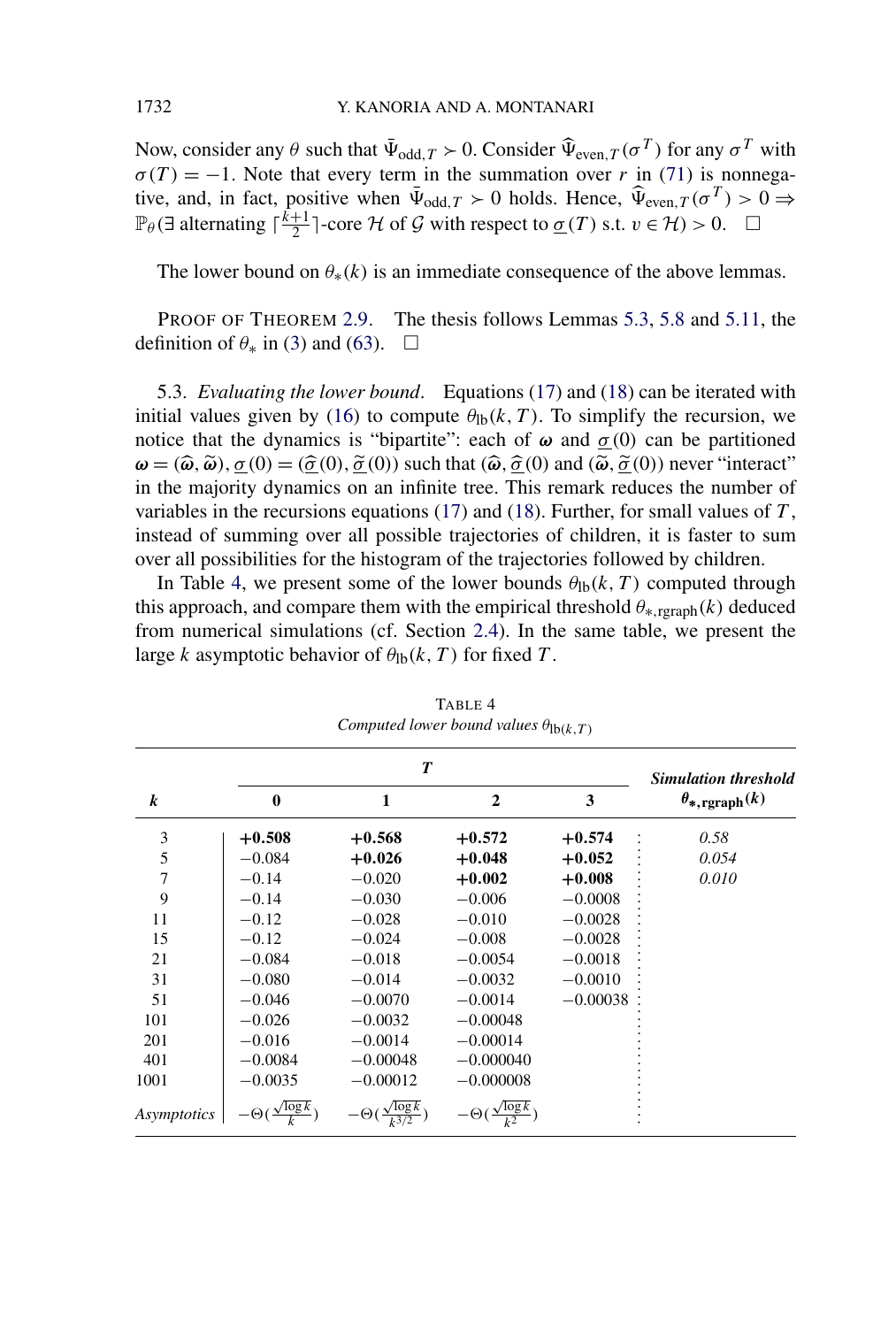<span id="page-39-0"></span>As observed in the [Introduction,](#page-0-0)  $\theta_*(k) \geq 0$  by symmetry and monotonicity. Therefore, the lower bounds are nontrivial only if  $\theta_{\text{lb}}(k,T) > 0$ . It turns out that for any fixed *T*,  $\theta_{\text{lb}}(k, T)$  becomes negative at large *k*. Nevertheless, for  $k \le 7$ , our lower bounds are positive and closely approximate *θ*∗*,*rgraph*(k)*, indicating that the bounds may provide good estimates of  $\theta_*(k)$ .

The values of  $\theta_{\text{lb}}(k,T)$  are much lower for even values of *k*. For example, for  $k = 4, 6, 8, \theta_{\text{lb}}(k, 3) \approx -0.22, -0.09, -0.05$ , respectively. This is as expected, since our requirement of an alternating  $\lceil \frac{k+1}{2} \rceil$ -core is more stringent for even *k*. On the other hand, numerical simulations suggest that  $\theta_*(k) = 0$  for small even values of *k*.

#### APPENDIX A: PROOFS OF PRELIMINARY RESULTS

This section presents the proofs of Lemmas [1.1](#page-2-0) and [1.2,](#page-3-0) with some auxiliary results proved in the second subsection.

### **A.1. Proofs.**

PROOF OF LEMMA [1.1.](#page-2-0) Consider the subgraph  $G_+$  of G induced by vertices  $i \in V$ , such that  $\sigma_i(0) = +1$ : each vertex belongs to this subgraph independently with probability  $(1 + \theta)/2$ . Let  $\mathcal{G}_{+,q}$  be the maximal subgraph of  $\mathcal{G}_+$  with minimum degree  $q = k - \lfloor (k+1)/2 \rfloor + 1$ . It is clear that no vertex in  $\mathcal{G}_{+,q}$  ever flips to −1 under the majority process. Consider a modified initial condition such that  $\sigma_i(0) = +1$  for  $i \in \mathcal{G}_{+,q}$ , and  $\sigma_i(0) = -1$  otherwise. By monotonicity of the dynamics, it is sufficient to show that such a modified initial condition converges to +1 under the majority process.

Notice that  $\mathcal{H} = \mathcal{G} \setminus \mathcal{G}_{+,q}$  is the subgraph induced by the final set of a bootstrap percolation process with initial density  $\rho = (1 - \theta)/2$  and threshold  $\lfloor (k+1)/2 \rfloor$ (a vertex joins if at least  $\lfloor (k+1)/2 \rfloor$  of its neighbors have joined). It is proven in [\[17\]](#page-53-0), Theorem 1.1, that there exists  $\rho_c(k) > 0$  such that, for  $\rho < \rho_c(k)$ , H is almost surely the disjoint union of a of countable number of finite trees. This implies the thesis. Indeed, we can restrict our attention to any such finite tree occupied by −1, and surrounded by +1 elsewhere. On such a tree, the set of vertices such that of  $\sigma_i(t) = -1$  never increases, and at least one vertex quits the set at each iteration. Therefore, any such tree turns to  $+1$  in finitely many iterations.  $\Box$ 

PROOF OF LEMMA [1.2.](#page-3-0) Let  $\mathcal{G}_n = ([n], \mathcal{E}_n)$  be a random graph of degree k over *n* vertices distributed according to the configuration model. We recall that a graph is generated with this distribution by attaching *k* labeled half-edges to each vertex  $i \in [n]$  and pairing them according to a uniformly random matching among *nk* objects.

The proof of Lemma [1.2](#page-3-0) is based on the analysis of the majority process on the graph  $\mathcal{G}_n$ . We will denote by  $\mathbb{P}_{\theta,n}$  the law of this process when the spins  $\{\sigma_i(0)\}_{i\in[n]}$ are initialized to i.i.d. random variables with  $\mathbb{E}_{\theta,n} {\{\sigma_i(0)\}} = \theta$ . We use the following auxiliary results.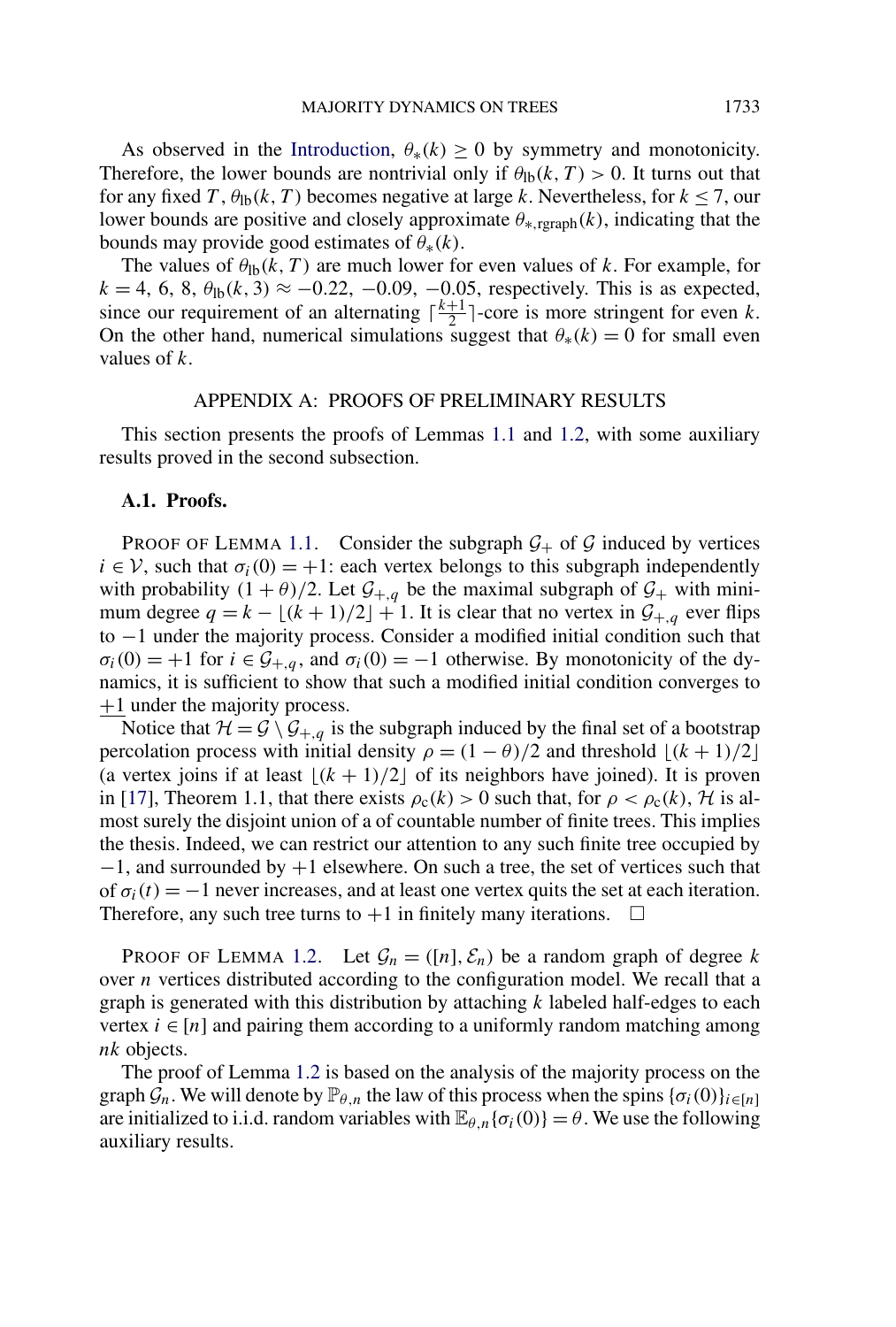<span id="page-40-0"></span>LEMMA A.1. *For any fixed*  $i \in \mathbb{N}$ ,  $j \in \mathcal{V}$  and  $t ≥ 0$  we have

(72) 
$$
\lim_{n\to\infty}\mathbb{E}_{\theta,n}\{\sigma_i(t)\}=\mathbb{E}_{\theta}\{\sigma_j(t)\}.
$$

LEMMA A.2. *Let*  $\{\sigma_i(t)\}_{i \in [n], t \in \mathbb{Z}_+}$  *be distributed according to the majority process on*  $\mathcal{G}_n$ *, and define*  $D(k, t) \equiv 4(t+1)(k^{t+1} - 1)^2/(k-1)^2$ *. Then* 

(73) 
$$
\mathbb{P}_{\theta,n}\left\{\left|\sum_{i=1}^n\sigma_i(t)-n\mathbb{E}_{\theta,n}\sigma_1(t)\right|\geq n\epsilon\Big|\mathcal{G}_n\right\}\leq 2\exp\left\{-\frac{n\epsilon^2}{2D(k,t)}\right\}.
$$

LEMMA A.3. *There exists*  $\delta_*, k_* > 0$  *such that for any*  $k \geq k_*$  *there is a set*  $S_{k,n}$  *of "good graphs" such that*  $\mathbb{P}\{\mathcal{G}_n \in S_{k,n}\} \to 1$ , *and the following happens. For any*  $\mathcal{G}_n \in \mathcal{S}_{k,n}$  *and any initial condition*  $\{\sigma_i(0)\}_{i \in [n]}$  *on the vertices of*  $\mathcal{G}_n$  *with*  $\sum_{i=1}^{n} \sigma_i(0) \ge n(1 - 2\delta_*/k)$ , *we have* 

(74) 
$$
\sum_{i=1}^{n} (1 - \sigma_i(1)) \leq \frac{3}{4} \sum_{i=1}^{n} (1 - \sigma_i(0)).
$$

Let us now turn to the actual proof. Choose  $\delta_*$  and  $k_*$  as per Lemma A.3 and assume  $k \geq k_*$ . By assumption, there exists a time  $t_*$  such that  $\mathbb{E}_{\theta} {\{\sigma_i(t_*)\}} \geq 1$ *δ*∗*/k*. By Lemmas A.1 and A.2, for all *n* large enough we have

(75) 
$$
\mathbb{P}_{\theta,n}\left\{\sum_{i=1}^n\sigma_i(t_*)\geq n\left(1-2\frac{\delta}{k}\right)\right\}\geq 1-e^{-Cn}.
$$

Assume  $\sum_{i=1}^{n} \sigma_i(t_*) \ge n(1 - 2\frac{\delta_*}{k})$  and  $\mathcal{G}_n \in \mathcal{S}_{k,n}$ . Then, by Lemma A.3, and any  $t \geq t_*$  we have

(76) 
$$
\sum_{i=1}^{n} (1 - \sigma_i(t)) \le n(3/4)^{t - t_*}.
$$

Combining this with the above remarks, and using the symmetry of the graph distribution with respect to permutation of the vertices, we get

(77) 
$$
\mathbb{P}_{\theta,n}\{\sigma_1(t)\neq+1\}\leq 2(3/4)^{t-t_*}+\mathbb{P}\{\mathcal{G}_n\notin\mathcal{S}_{k,n}\}+e^{-Cn}.
$$

By Lemma A.1, this implies  $\mathbb{P}_{\theta} {\{\sigma_i(t) \neq +1\}} \leq 5(3/4)^{t-t_*}$  which, by Borel– Cantelli implies  $\sigma_i(t) \to +1$  almost surely, whence the thesis follows.  $\Box$ 

### **A.2. Proofs of auxiliary results.**

PROOF OF LEMMA A.1. Fix a vertex *i* in  $\mathcal{G}_n$ , and denote by  $B_i(t)$  the subgraph induced by vertices whose distance from *i* is at most *t*. The value of  $\sigma_i(t)$  only depends on  $\mathcal{G}_n$  through the  $B_i(t)$ . If  $B_i(t)$  is a *k*-regular tree of depth *t* [to be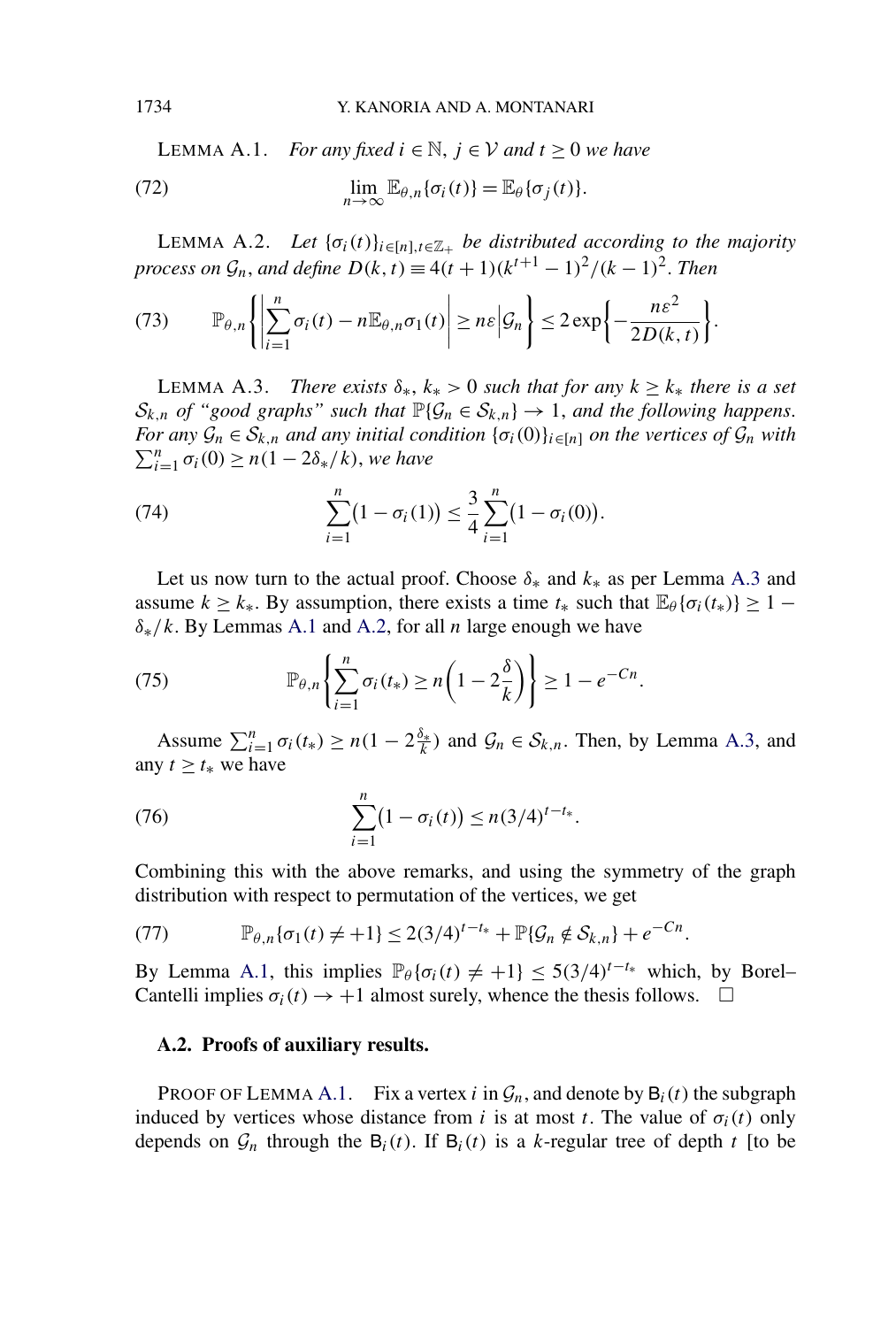denoted by  $T(t)$ ] then the distribution of  $\sigma_i(t)$  is the same that would be obtained on  $\mathcal{G}$ , whence

$$
|\mathbb{E}_{\theta,n}\{\sigma_i(t)\}-\mathbb{E}_{\theta}\{\sigma_j(t)\}|\leq 2\mathbb{P}_{\theta,n}\{\mathsf{B}_i(t)\not\simeq \mathsf{T}(t)\}.
$$

The thesis follows since  $\mathbb{P}_{\theta,n} \{B_i(t) \neq T(t)\} \leq D^t/n$  for some constant *D* (dependent only on *k*).  $\Box$ 

PROOF OF LEMMA [A.2.](#page-40-0) Let  $X_n(t) \equiv \sum_{i=1}^n \sigma_i(t)$ . This is a deterministic function of the *n*(*t* + 1) bounded random variables  $\{\sigma_i(0)\}_{i \in [n]}$  and of  $\{A_{i,s}\}_{i \in [n], s \leq t}$ . Further, it is a Lipschitz function with constant  $\widehat{D}(k, t) \leq 2(k^{t+1} - 1)/(k - 1)$ , because any change in  $\sigma_i(0)$ , or  $A_{i,s}$  only influences the values  $\sigma_i(t)$  within a ball of radius *t* around *i*. By the Azuma–Hoeffding inequality,

(78) 
$$
\mathbb{P}_{\theta,n}\{|X_n(t)-\mathbb{E}_{\theta,n}X_n(t)|\geq \Delta\}\leq 2\exp\bigg\{-\frac{\Delta^2}{2n(t+1)\widehat{D}^2}\bigg\},\,
$$

which implies the thesis.  $\Box$ 

PROOF OF LEMMA [A.3.](#page-40-0) Although the proof follows from a standard expansion argument, we reproduce it here for the convenience of the reader.

Recall that a graph  $\mathcal{G}_n$  over *n* vertices is a  $(k(1 - \varepsilon), \delta/k)$  (vertex) expander if each subset W of at most  $n\delta/k$  vertices is connected to at least  $k(1 - \varepsilon)|W|$ vertices in the rest of the graph. It is known that there exists  $\delta_* > 0$  such that, for all *k* large enough, a random *k* regular graph is, with high probability, a *(*3*k/*4*,δ*∗*/k)* expander [\[21\]](#page-53-0). We let  $S_{k,n}$  be the set of *k*-regular graphs  $\mathcal{G}_n$  that are  $(\frac{3k}{4}, \delta^*/k)$ expanders.

Let W be the set of vertices  $i \in [n]$  such that  $\sigma_i(0) = -1$ . By hypothesis,  $|W| \le$ *nδ/k*. Denote by *n*− the number of vertices in  $[n] \setminus W$  that have at least  $\lceil k/2 \rceil$ neighbors in W [and hence, such that potentially  $\sigma_i(1) = -1$ ], and by  $n_+$  the set of vertices that have between 1 and *k/*2− 1 neighbors in W. Further, let *l* be the number of edges between vertices in  $W$ . Then

$$
\left\lceil \frac{k}{2} \right\rceil n_- + n_+ + 2l \le k|\mathcal{W}|, \qquad n_- + n_+ \ge \frac{3}{4}k|\mathcal{W}|,
$$

where the first inequality follows by edge-counting and the second by the expansion property. By taking the difference of these inequalities, we get

$$
\left(\left\lceil \frac{k}{2}\right\rceil - 1\right) n_- + 2l \leq \frac{k}{4} |\mathcal{W}|.
$$

Let W' be the set of vertices such that  $\sigma_i(1) = -1$ . Thus W' is contained in the set of vertices with at least  $\lceil k/2 \rceil$  neighbors in W whence  $|\mathcal{W}'| \le n - \le n - +$  $(2l)/([k/2] - 1)$ , and therefore

$$
|\mathcal{W}'| \leq \frac{k}{4(\lceil k/2 \rceil - 1)} |\mathcal{W}|,
$$

which yields the thesis.  $\Box$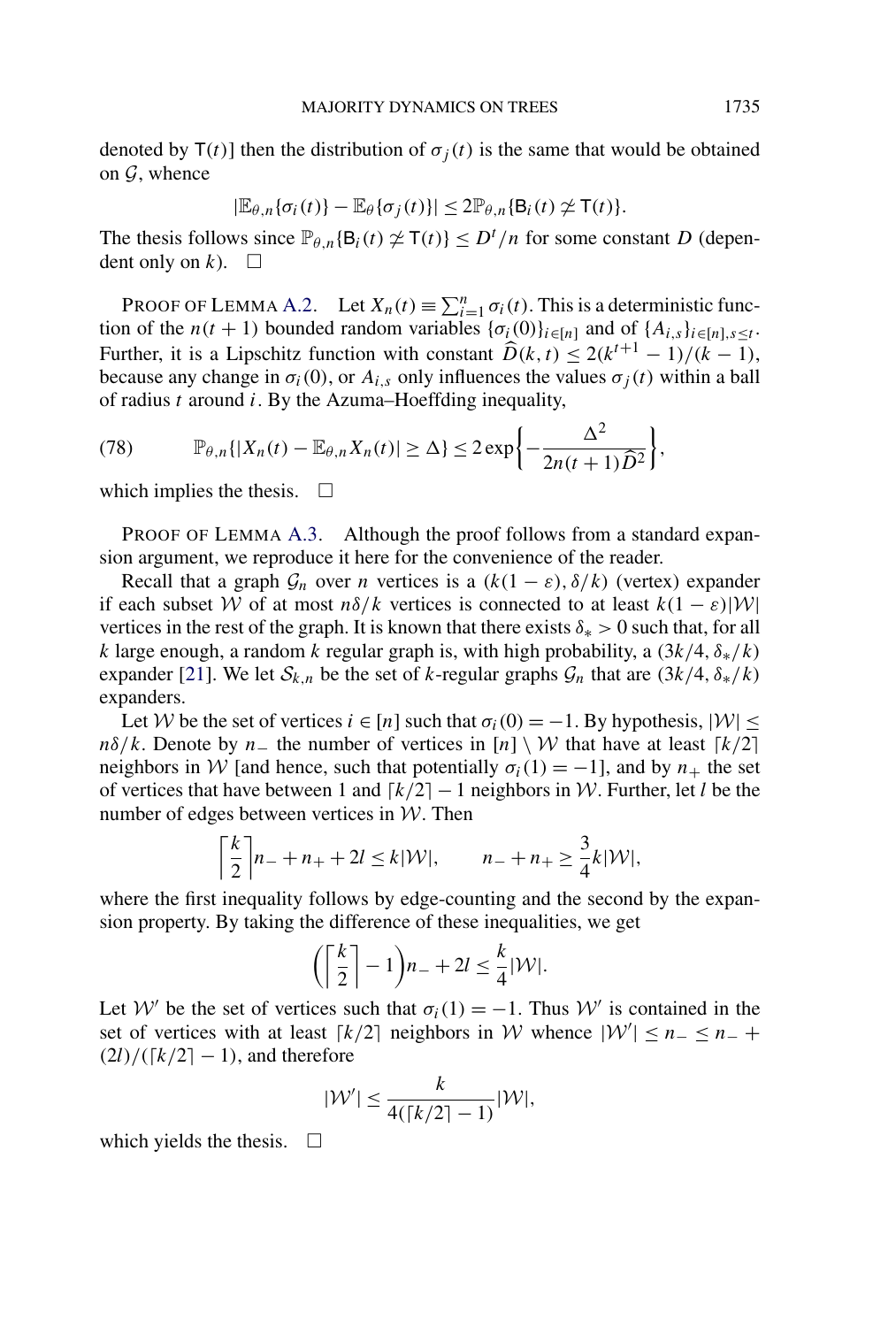# APPENDIX B: PROOF OF THE EXACT CAVITY RECURSION

<span id="page-42-0"></span>PROOF OF LEMMA [2.1.](#page-4-0) Throughout the proof, we denote the neighbors of the root as  $\{1, \ldots, k-1\}$ . Let  $\sigma(0)$  be the vector of initial spins of the root and all the vertices up to a distance *T* from the root. For each  $i \in \{1, \ldots, k-1\}$ , let  $\sigma_i(0)$ be the vector of initial spins of the sub-tree rooted at *i*, and not including the root, and up to the same distance *T* from the root. Clearly, if we choose an appropriate ordering, we have  $\sigma(0) = (\sigma_{\emptyset}(0), \sigma_1(0), \sigma_2(0), \ldots, \sigma_{k-1}(0))$ . Finally, we denote by  $\omega^T$  the set of coin flips  $\{\omega_{i,t}\}\$  with  $t \leq T$ , and *i* at distance at most *T* from the root. As above, we have  $\omega^T = (\omega_{\phi}^T, \omega_1^T, \dots, \omega_{k-1}^T)$ , where  $\omega_i^T$  is the subset of coin flips in the subtree rooted at  $i \in \{1, ..., k-1\}$ . By definition, the trajectory  $\sigma_{\varphi}^{T+1}$ is a deterministic function of  $\sigma(0)$ ,  $u^{T+1}$  and  $\omega^T$ . We shall denote this function by  $\mathcal{F}$  and write  $\sigma_{\phi}^t = \mathcal{F}^t(\underline{\sigma}(0), u^{t+1}, \omega^t)$ . This function is uniquely determined by the update rules. We shall write the latter as

(79) 
$$
\sigma_{\emptyset}(t+1) = f(\sigma_{\emptyset}(t), \underline{\sigma}_{\partial \emptyset}(t), u(t), \omega_{\emptyset, t}).
$$

We have therefore

(80)  
\n
$$
\mathbb{P}(\sigma_{\emptyset}^{T+1} = \lambda^{T+1} || u^{T+1})
$$
\n
$$
= \mathbb{E}_{\omega^T} \sum_{\underline{\sigma}(0)} \mathbb{P}(\underline{\sigma}(0)) \mathbb{I}(\lambda^{T+1} = \mathcal{F}^{T+1}(\underline{\sigma}(0), u^{T+1}, \omega^T)).
$$

Now we analyze each of the terms appearing in this sum. Since the initialization is i.i.d., we have

(81) 
$$
\mathbb{P}(\underline{\sigma}(0)) = \mathbb{P}_0(\sigma_\emptyset(0)) \mathbb{P}(\underline{\sigma}_1(0)) \mathbb{P}(\underline{\sigma}_2(0)) \cdots \mathbb{P}(\underline{\sigma}_{k-1}(0)).
$$

Further since the coin flips  $\omega_{i,t}$  and  $\omega_{i,t'}$  are independent for  $i \neq j$ , we have

(82) 
$$
\mathbb{E}_{\boldsymbol{\omega}^T}\{\cdots\} = \mathbb{E}_{\omega_{\boldsymbol{\omega}}^T}\mathbb{E}_{\boldsymbol{\omega}_1^T}\cdots\mathbb{E}_{\boldsymbol{\omega}_{k-1}^T}\{\cdots\}.
$$

Finally, the function  $\mathcal{F}^{T+1}(\cdots)$  can be decomposed as follows:

(83)  
\n
$$
\mathbb{I}(\lambda^{T+1} = \mathcal{F}^{T+1}(\underline{\sigma}(0), u^{T+1}, \omega^T))
$$
\n
$$
= \mathbb{I}(\sigma_{\emptyset}(0) = \lambda(0))
$$
\n
$$
\times \sum_{\sigma_1^T \cdots \sigma_{k-1}^T} \prod_{t=0}^T \mathbb{I}(\lambda(t+1) = f(\sigma_{\emptyset}(t), \underline{\sigma}_{\partial \emptyset}(t), u(t), \omega_{\emptyset, t}))
$$
\n
$$
\times \prod_{i=1}^{k-1} \mathbb{I}(\sigma_i^T = \mathcal{F}^T(\underline{\sigma}_i(0), \lambda^T, \omega_i^{T-1})).
$$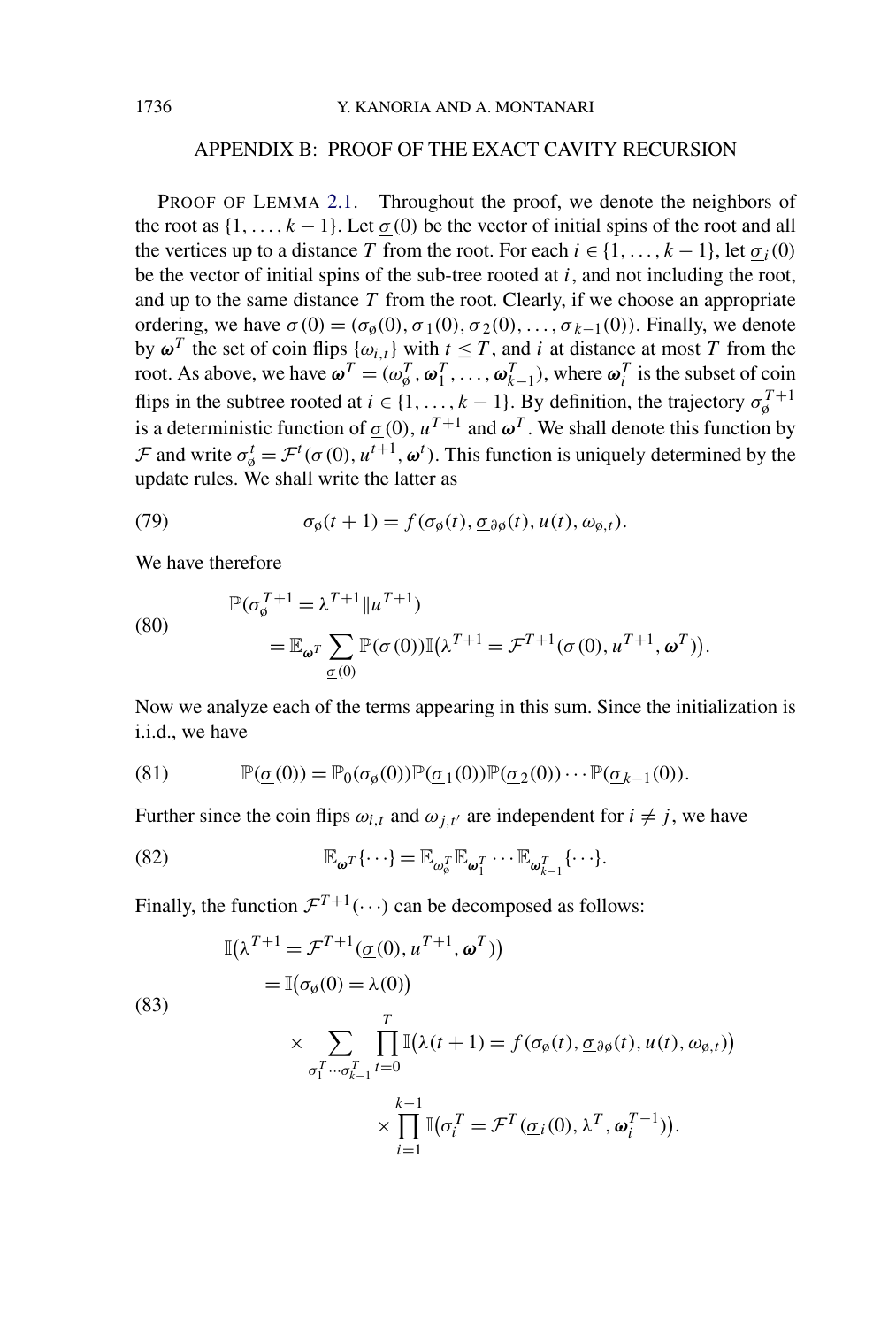<span id="page-43-0"></span>Using [\(81\)](#page-42-0), [\(82\)](#page-42-0) and [\(83\)](#page-42-0) in [\(80\)](#page-42-0) and separating terms that depend only on  $\sigma_i(0)$ , we get

$$
\mathbb{P}(\sigma_{\theta}^{T+1} = \lambda^{T+1} || u^{T+1})
$$
\n
$$
= \mathbb{P}(\lambda(0)) \sum_{\sigma_{1}^{T} \cdots \sigma_{k-1}^{T}} \prod_{t=0}^{T} \mathbb{I}(\lambda(t+1) = f(\sigma_{\theta}(t), \underline{\sigma}_{\partial\theta}(t), u(t), \omega_{\theta, t}))
$$
\n
$$
\times \prod_{i=1}^{k-1} \sum_{\underline{\sigma}_{i}(0)} \mathbb{P}(\underline{\sigma}_{i}(0)) \mathbb{I}(\sigma_{i}^{T} = \mathcal{F}^{T}(\underline{\sigma}_{i}(0), \lambda^{T}, \omega_{i}^{T-1})).
$$

The recursion equation [\(6\)](#page-4-0) follows.  $\Box$ 

PROOF OF LEMMA [5.8.](#page-35-0) Consider any  $d \ge 0$ . We denote the neighbors of the root as  $\{1, \ldots, k-1\}$ . We reuse the definitions of  $\underline{\sigma}(0)$  and  $\underline{\sigma}_i(0)$  for  $1 \le i \le k$  $(k - 1)$  from Lemma [2.1,](#page-4-0) with depth *T* replaced with depth  $(T + d + 1)$ . We denote by  $\omega^{T-1}$  the set of coin flips  $\{\omega_{i,t}\}\$  with  $t \leq T-1$ , and *i* at distance at most  $T + d + 1$  from the root. We have  $\boldsymbol{\omega}^{T-1} = (\omega_{\phi}^{T-1}, \omega_{1}^{T-1}, \dots, \omega_{k-1}^{T-1})$ , where  $\omega_i^{T-1}$  is the subset of coin flips in the subtree rooted at  $i \in \{1, ..., k-1\}$ . Let  $\mathcal{G}_i$  be the subtree rooted at *i*. Define  $\mathcal{H}_{i,\text{even}}^d(T)$ , as the maximal depth-*d* rooted alternating  $\lceil \frac{k+1}{2} \rceil$ -core of  $\mathcal{G}_i$  with respect to  $\underline{\sigma}_i(T)$ , such that *i* is even. Define  $C^d_{i,\text{even}}(T) = \{ \emptyset \in \mathcal{V}^d_{\mathcal{H}_{i,\text{even}}(T)} \}.$  Let  $E_i(\lambda^T) \equiv \{ \sigma_i(t) = \lambda(t), 0 \le t \le T \}.$  We define  $A^d_{i,\text{even}}(T, \lambda^T) = C^d_{i,\text{even}}(T) \cap E_i(\lambda^T)$ . Hence, we have mirrored the definitions for the root ø at the child *i*.

Let  $C = \{1, 2, ..., k - 1\}$ . By Definition [5.5,](#page-33-0) it follows that (here  $A^C$  denotes the complement of an event A)

(84) 
$$
C_{\text{odd}}^{d+1}(T) = \bigcup_{\substack{S \subseteq C \\ |\mathcal{S}| \geq \lceil (k-1)/2 \rceil}} \bigcap_{i \in \mathcal{S}} C_{i,\text{even}}^d(T) \bigcap_{j \in \mathcal{C} - \mathcal{S}} (C_{j,\text{even}}^d(T))^\complement,
$$

$$
C_{\text{even}}^{d+1}(T) = \mathbb{I}(\sigma_\emptyset(T) = -1)
$$

$$
\times \bigcup_{\substack{S \subseteq C \\ |\mathcal{S}| \geq \lceil (k-1)/2 \rceil}} \bigcap_{i \in \mathcal{S}} C_{i,\text{odd}}^d(T) \bigcap_{j \in \mathcal{C} - \mathcal{S}} (C_{j,\text{odd}}^d(T))^\complement.
$$

Let  $\mathcal{J}_{odd}^d(\underline{\sigma}(0), u^T, \omega^T) \equiv \mathbb{I}(C_{odd}^d(T))$ . When  $\underline{\sigma}(0)$  is passed as an argument to  $\mathcal{J}_{\text{odd}}^d$ , we implicitly mean that only the restriction of  $\underline{\sigma}(0)$  to depth  $T + d$  from the root is under consideration. Note that  $\mathcal{J}_{odd}^d$  is a deterministic function. Similarly

<sup>&</sup>lt;sup>4</sup>More precisely, we take only the restriction of  $\underline{\sigma}_i(T)$  up to depth *d* in defining  $\mathcal{H}_{i,\text{even}}^d(T)$ .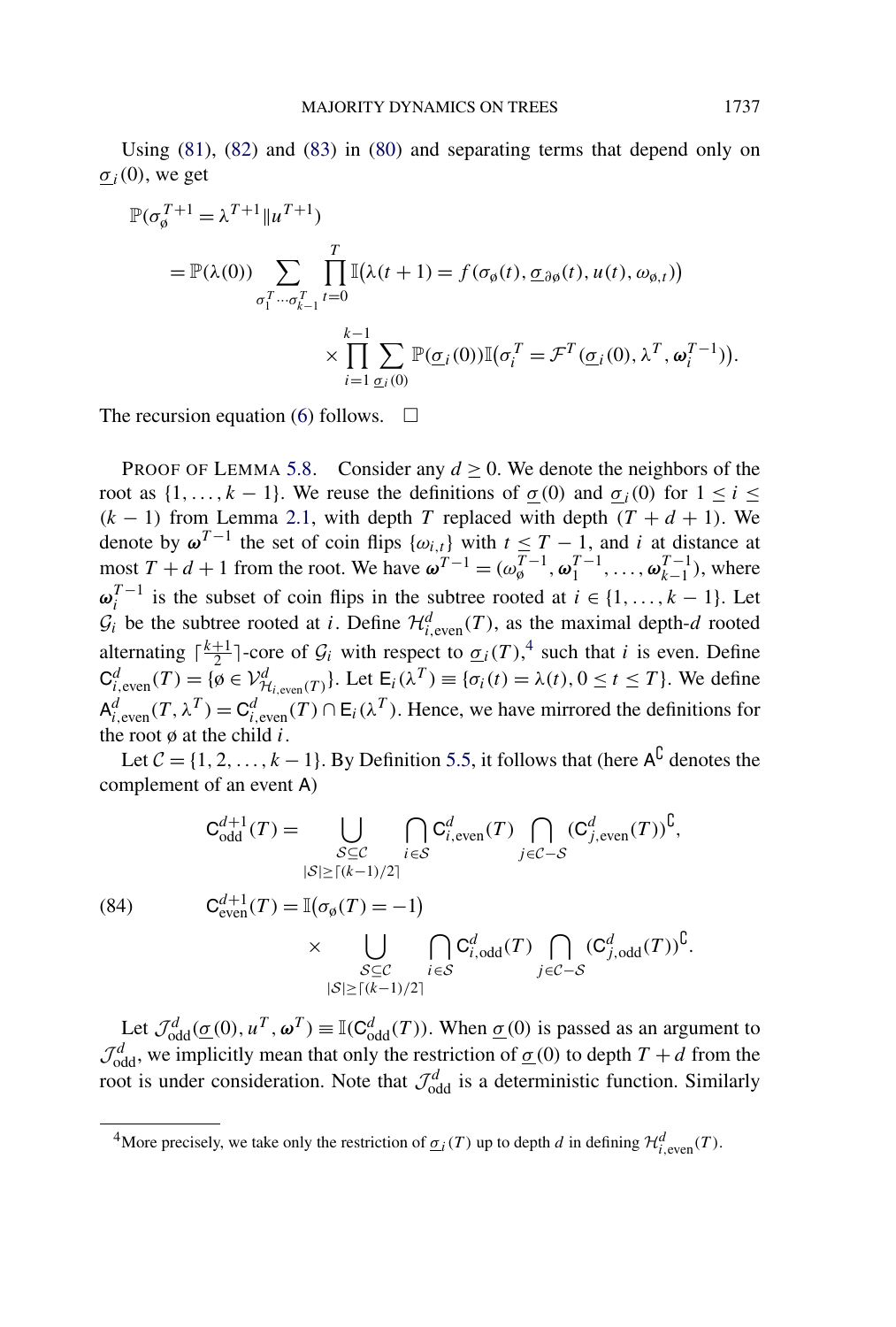define  $\mathcal{J}_{\text{even}}^d$ . From [\(84\)](#page-43-0), we have

(85)  
\n
$$
\mathcal{J}_{odd}^{d+1}(\underline{\sigma}(0), u^T, \omega^T)
$$
\n
$$
= \sum_{\substack{S \subseteq C \\ |S| \ge [(k-1)/2]}} \prod_{i \in S} \mathcal{J}_{i, \text{even}}^d(\underline{\sigma}_i, \sigma_{\emptyset}^T, \omega_i^T)
$$
\n
$$
\times \prod_{j \in C-S} (1 - \mathcal{J}_{j, \text{even}}^d(\underline{\sigma}_j, \sigma_{\emptyset}^T, \omega_j^T)).
$$

Define  $f(\cdot, \cdot, \cdot, \cdot)$  and  $\mathcal{F}(\cdot, \cdot, \cdot)$  as in the proof of Lemma [2.1](#page-4-0) (cf. Appendix [B\)](#page-42-0). We have  $\mathbb{I}(A_{\text{odd}}^{d+1}(T, \lambda^T)) = \mathbb{I}(E(\lambda^T))\mathbb{I}(C_{\text{odd}}^{d+1}(T))$ , leading to

(86)  

$$
\Psi_{\text{odd}}^{d+1}(\lambda^T \| u^T) = \mathbb{E}_{\omega^{T-1}} \sum_{\underline{\sigma}(0)} \mathbb{P}(\underline{\sigma}(0)) \mathbb{I}(\lambda^T = \mathcal{F}^T(\underline{\sigma}(0), u^T, \omega^{T-1}))
$$

$$
\times \mathcal{J}_{\text{odd}}^{d+1}(\underline{\sigma}(0), u^T, \omega^{T+d}).
$$

Subtracting (86) from [\(80\)](#page-42-0) after replacing  $T + 1$  by  $T$ , we get

(87)  
\n
$$
\mathbb{P}(\lambda^T \| u^T) - \Psi_{\text{odd}}^{d+1}(\lambda^T \| u^T)
$$
\n
$$
= \mathbb{E}_{\omega^{T-1}} \sum_{\underline{\sigma}(0)} \mathbb{P}(\underline{\sigma}(0)) \mathbb{I}(\lambda^T = \mathcal{F}^T(\underline{\sigma}(0), u^T, \omega^{T-1}))
$$
\n
$$
\times (1 - \mathcal{J}_{\text{odd}}^{d+1}(\underline{\sigma}(0), u^T, \omega^{T+d})).
$$

Equations [\(81\)](#page-42-0) and [\(82\)](#page-42-0) (with *T* replaced by  $T - 1$ ) continue to hold. Using (85), we have the following decomposition, similar to [\(83\)](#page-42-0):

$$
\mathbb{I}(\lambda^{T} = \mathcal{F}^{T}(\underline{\sigma}(0), u^{T}, \omega^{T-1})) \mathcal{J}_{odd}^{d+1}(\underline{\sigma}(0), u^{T}, \omega^{T+d})
$$
\n
$$
= \mathbb{I}(\sigma_{\emptyset}(0) = \lambda(0))
$$
\n
$$
\times \sum_{\sigma_{1}^{T} \cdots \sigma_{k-1}^{T} \neq 0} \prod_{i=0}^{T-1} \mathbb{I}(\lambda(t+1) = f(\sigma_{\emptyset}(t), \underline{\sigma}_{\partial \emptyset}(t), u(t), \omega_{\emptyset, t}))
$$
\n(88)\n
$$
\times \sum_{\substack{S \subseteq \mathcal{C} \\ |\mathcal{S}| \geq \lceil (k-1)/2 \rceil}} \prod_{i \in S} \mathbb{I}(\sigma_{i}^{T} = \mathcal{F}^{T}(\underline{\sigma}_{i}(0), \lambda^{T}, \omega_{i}^{T-1}))
$$
\n
$$
\times \mathcal{J}_{i, \text{even}}^{d}(\underline{\sigma}_{i}(0), \sigma_{\emptyset}^{T}, \omega_{i}^{T})
$$
\n
$$
\times \prod_{j \in \mathcal{C} - S} \mathbb{I}(\sigma_{j}^{T} = \mathcal{F}^{T}(\underline{\sigma}_{j}(0), \lambda^{T}, \omega_{j}^{T-1}))
$$
\n
$$
\times (1 - \mathcal{J}_{j, \text{even}}^{d}(\underline{\sigma}_{j}(0), \sigma_{\emptyset}^{T}, \omega_{j}^{T})).
$$

<span id="page-44-0"></span>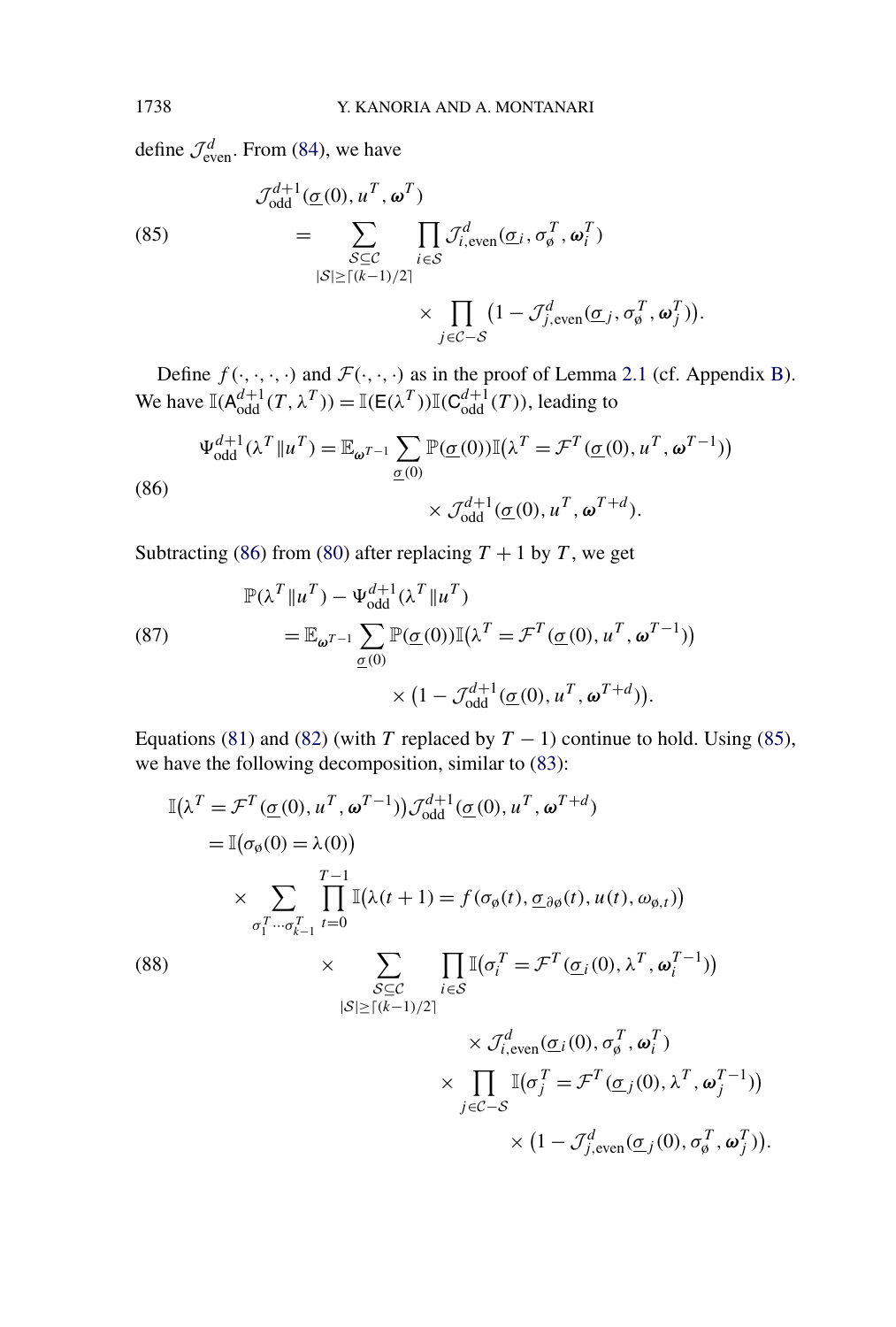<span id="page-45-0"></span>Using [\(81\)](#page-42-0), [\(82\)](#page-42-0) and [\(88\)](#page-44-0) in [\(86\)](#page-44-0) and separating terms that depend only on  $\sigma_i(0)$ , we get

$$
\Psi_{\text{odd}}^{d+1}(\lambda^{T} \| u^{T})
$$
\n
$$
= \mathbb{P}(\lambda(0)) \sum_{\sigma_{1}^{T} \cdots \sigma_{k-1}^{T}} \prod_{t=0}^{T-1} \mathbb{I}\{\lambda(t+1) = f(\sigma_{\emptyset}(t), \underline{\sigma}_{\partial \emptyset}(t), u(t), \omega_{\emptyset, t})\}
$$
\n
$$
\times \sum_{\substack{S \subseteq \mathcal{C} \\ |S| \geq [(k-1)/2]}} \left\{ \prod_{i \in S} \sum_{\underline{\sigma}_{i}(0)} \mathbb{P}(\underline{\sigma}_{i}(0)) \mathbb{I}(\sigma_{i}^{T} = \mathcal{F}^{T}(\underline{\sigma}_{i}(0), \lambda^{T}, \omega_{i}^{T-1})) \right. \\ \times \mathcal{J}_{i,\text{even}}^{d}(\underline{\sigma}_{i}(0), \sigma_{\emptyset}^{T}, \omega_{i}^{T})
$$
\n
$$
\times \prod_{j \in \mathcal{C} - S} \sum_{\underline{\sigma}_{j}(0)} \mathbb{P}(\underline{\sigma}_{j}(0)) \mathbb{I}(\sigma_{j}^{T} = \mathcal{F}^{T}(\underline{\sigma}_{j}(0), \lambda^{T}, \omega_{j}^{T-1})) \times (1 - \mathcal{J}_{j,\text{even}}^{d}(\underline{\sigma}_{j}(0), \sigma_{\emptyset}^{T}, \omega_{j}^{T})) \right\}.
$$

Using the "even" versions of [\(86\)](#page-44-0) and [\(87\)](#page-44-0), and noticing the symmetry in the expression between the  $k - 1$  children, we recover equation [\(65\)](#page-35-0).

Equation [\(66\)](#page-35-0) follows similarly, with the additional  $\mathbb{I}(\sigma_{\emptyset}(T) = -1)$  term ap-pearing due to the modification in [\(84\)](#page-43-0).  $\Box$ 

## APPENDIX C: PROOF OF LEMMA [4.3](#page-16-0)

Equation [\(27\)](#page-16-0) follows directly from [\(12\)](#page-6-0) and [\(24\)](#page-15-0). We only need to prove [\(28\)](#page-16-0). Let  $\mathcal{I} = \{0, ..., t\}$  and, for  $\mathcal{S} \subset \mathcal{I}$ , define the rectangle  $\mathcal{R}(\lambda, \mathcal{S}, R, h) \subseteq \mathbb{R}^{t+1}$  as the set of vectors  $\eta^t = (\eta(0), \dots, \eta(t))$  such that

(89) 
$$
\eta(r) + \sum_{s=0}^{r-1} R(r, s)\lambda(s) + h(r) = 0 \quad \text{for all } r \in S,
$$

$$
\text{sign}\left(\eta(r) + \sum_{s=0}^{r-1} R(r, s)\lambda(s) + h(r)\right) = \lambda(r+1)
$$
  
(90) for all

Equation [\(11\)](#page-5-0) defines  $σ(t + 1)$  as a function of  $σ(0)$ ,  $η<sup>t</sup>$  and *h*. Let us denote this function by writing  $\sigma(t+1) = F_{\sigma(t+1)}(\sigma(0), \eta^t; h)$ :

$$
\mathbb{E}_{C,R,h}[\sigma(t+1)]
$$
\n
$$
= \frac{1}{2} \sum_{\lambda(0) \in \{\pm 1\}} \int_{\mathbb{R}^{t+1}} F_{\sigma(t+1)}(\lambda(0), \eta^t; h) \phi_{0,C_t}(\eta^t) \prod_{i=0}^t d\eta(i)
$$

 $r \in \mathcal{I} \setminus \mathcal{S}$ .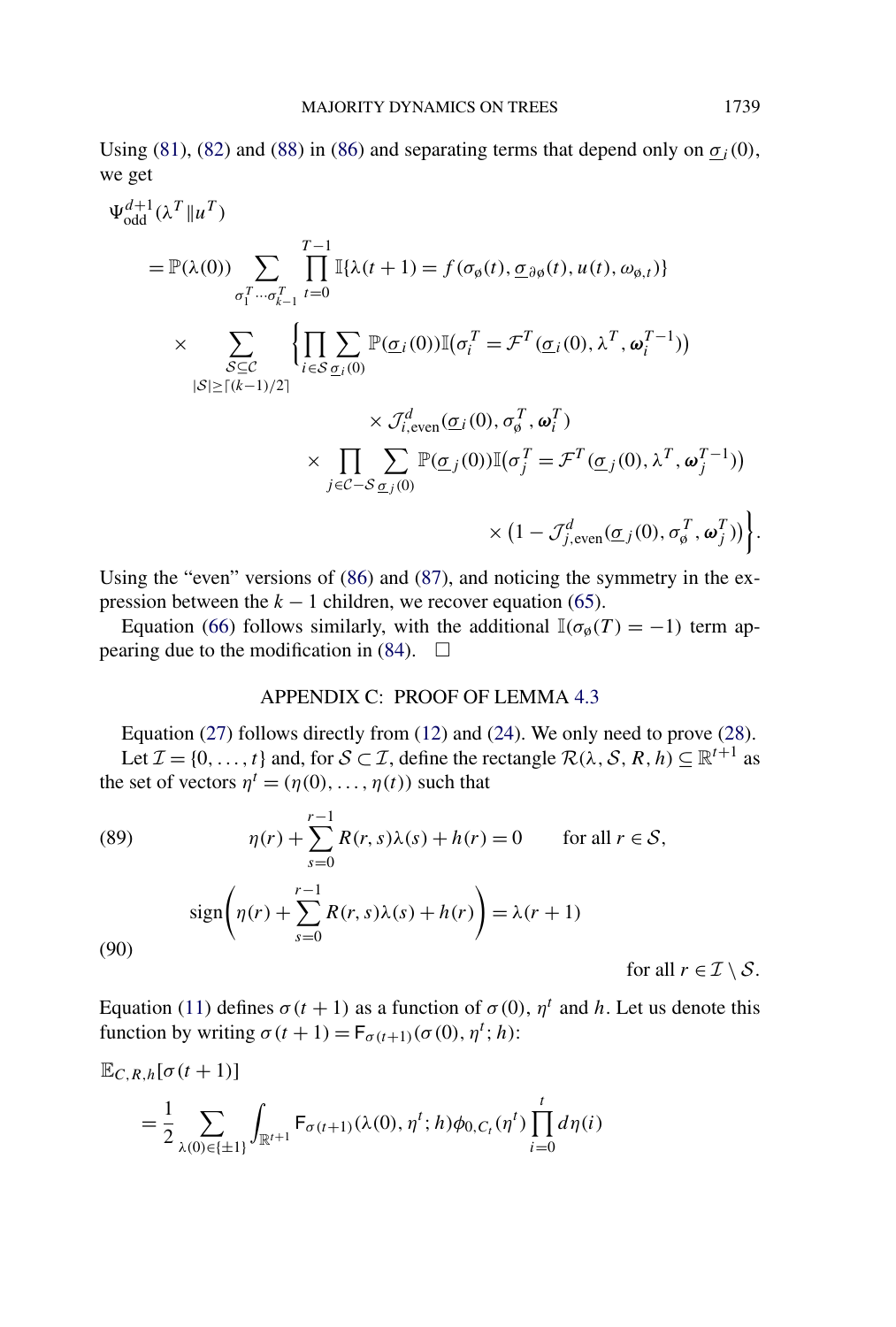$$
= \frac{1}{2} \sum_{\lambda^{t} \in \{\pm 1\}^{t+1}} \int_{\mathbb{R}^{t+1}} \lambda(t+1) \phi_{0,C_{t}}(\eta^{t})
$$
  

$$
\times \prod_{i=0}^{t} \mathbb{I} \left\{ \text{sign}\left(\eta(i) + \sum_{s=0}^{i-1} R(i,s)\lambda(s) + h(i)\right) = \lambda(i+1) \right\} d\eta(i)
$$
  

$$
= \frac{1}{2} \sum_{\lambda^{t} \in \{\pm 1\}^{t+1}} \lambda(t+1) \int_{\mathcal{R}(\lambda,\emptyset,R,h)} \phi_{0,C_{t}}(\eta^{t}) \prod_{i=0}^{t} d\eta(i)
$$
  

$$
= \frac{1}{2} \sum_{\lambda^{t} \in \{\pm 1\}^{t+1}} \lambda(t+1) \Phi_{0,C_{t}}(\mathcal{R}(\lambda,\emptyset,R,h)).
$$

Since  $C_t$  is strictly positive definite by Lemma [4.2,](#page-15-0)  $x \mapsto \phi_{0,C_t}(x)$  is a continuous function. By the fundamental theorem of calculus, we have

$$
\frac{\partial \Phi_{0,C_t}(\mathcal{R}(\lambda,\emptyset,R,h))}{\partial h(s)}\bigg|_{h=0} = \begin{cases} \Phi_{0,C_t}(\mathcal{R}(\lambda,\{s\},R,0)), & \text{if } \lambda(s+1)=+1, \\ -\Phi_{0,C_t}(\mathcal{R}(\lambda,\{s\},R,0)), & \text{if } \lambda(s+1)=-1. \end{cases}
$$

The definition of  $R(t, s)$  for a cavity process in [\(13\)](#page-6-0) now leads to

$$
R(t+1,s) = \frac{1}{2} \sum_{\lambda^{t+1} \in \{\pm 1\}^{t+2}} \lambda(t+1)\lambda(s+1)\Phi_{0,C_t}(\mathcal{R}(\lambda,\{s\},R,0))
$$

for all  $t \ge s \ge 0$ . The result follows by the change  $x_i' = x_i + \mu_i(\lambda^t)$  in the Gaussian integral defining  $\Phi$ .

# APPENDIX D: PROOF OF LEMMA [4.7](#page-29-0)

Throughout the proof, we let  $T = T_* - 1$ . Equation [\(45\)](#page-25-0) continues to hold. We rewrite it as

(91) 
$$
\mathbb{Q}(\sigma_{\emptyset}^{T+1} \| u^{T+1}) - \mathbb{P}(\sigma_{\emptyset}^{T+1} \| u^{T+1}) = \frac{1}{2} \sum_{r=1}^{k-1} \mathsf{D}(r, k) + O(k^{-(T_{*}+1)/2}),
$$

$$
\mathsf{D}(r, k) \equiv {k-1 \choose r} \sum_{\sigma_{1}^{T} \cdots \sigma_{r}^{T}} \prod_{i=1}^{r} \{ \mathbb{Q}(\sigma_{i}^{T} \| \sigma_{\emptyset}^{T}) - \mathbb{P}(\sigma_{i}^{T} \| \sigma_{\emptyset}^{T}) \}
$$

(92)

$$
\times \sum_{\sigma_{r+1}^T\cdots\sigma_{k-1}^T} \prod_{i=r+1}^{k-1} \mathbb{P}(\sigma_i^T \| \sigma_{\emptyset}^T) \prod_{t=0}^T \mathsf{K}_{u(t)}(\sigma_{\emptyset}(t+1) | \sigma_{\partial \emptyset}(t)).
$$

Let  $r_0 = \lfloor \log k \rfloor$ . Split the summation over *r* in (91) into two parts: the first for  $1 \le r \le r_0$ , the second for  $r_0 < r \le k - 1$ . We will first show that the second part is of order  $o(k^{-1/2})$ . Indeed, by Lemma [4.6,](#page-24-0) we know that  $\mathbb{Q}(\sigma_i^T || \sigma_{\phi}^T)$  –

<span id="page-46-0"></span>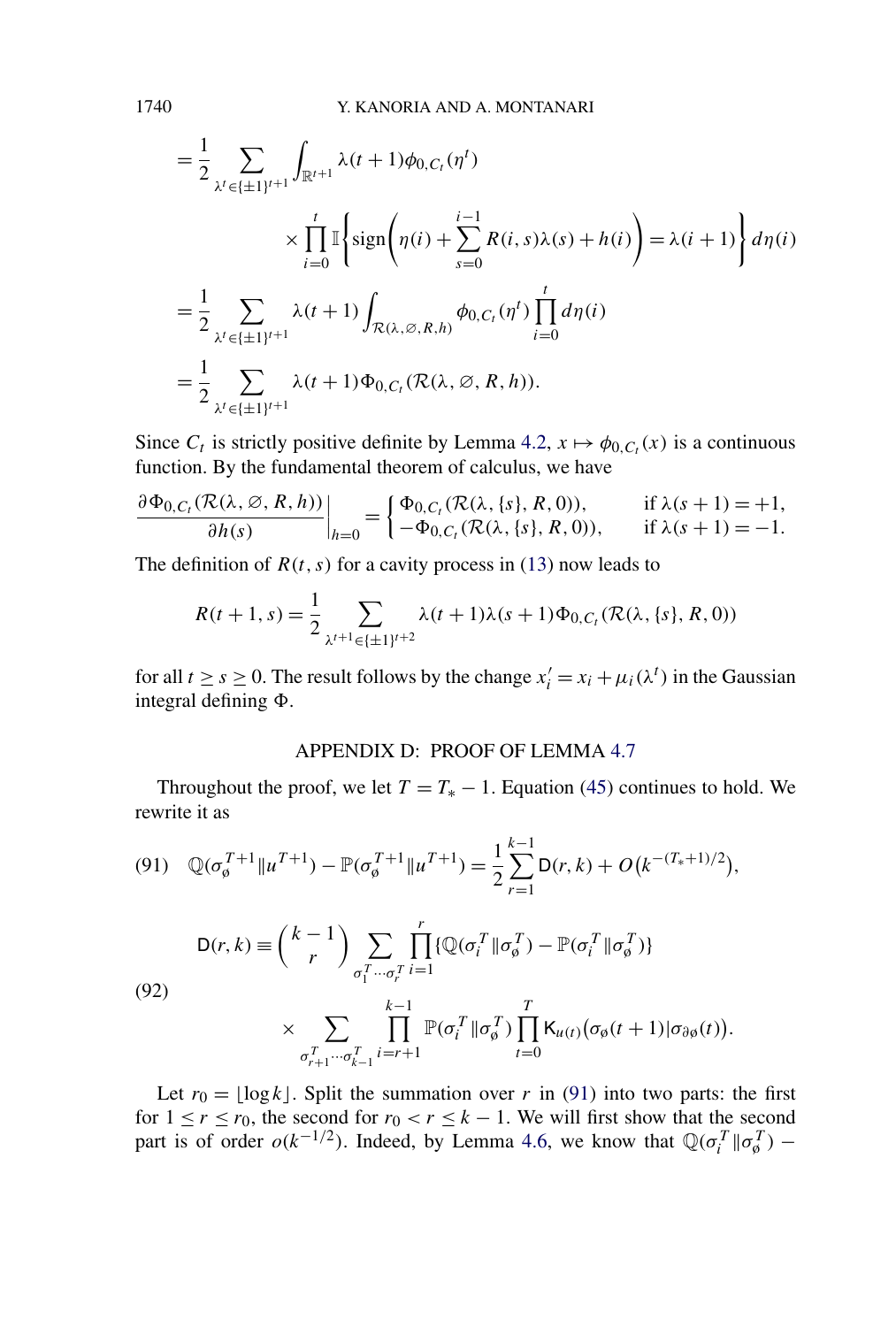<span id="page-47-0"></span> $\mathbb{P}(\sigma_i^T || \sigma_{\emptyset}^T) \leq B/k$  for some constant *B* and all  $\sigma_i^T \in \{\pm 1\}^{T+1}$ . Using the fact that the innermost sum in [\(92\)](#page-46-0) is bounded by 1, we get

(93) 
$$
\left| \sum_{r=r_0+1}^{k-1} D(r, k) \right| \leq \sum_{r=r_0+1}^{k-1} {k-1 \choose r} \sum_{\sigma_1^T \cdots \sigma_r^T} \prod_{i=1}^r |\mathbb{Q}(\sigma_i^T \| \sigma_{\emptyset}^T) - \mathbb{P}(\sigma_i^T \| \sigma_{\emptyset}^T) |
$$

$$
\leq \sum_{r=r_0+1}^{k-1} {k-1 \choose r} \left(\frac{2^{T+1}B}{k}\right)^r
$$

$$
\leq \sum_{r \geq \log(k)} \frac{1}{r!} (2^{T+1}B)^r = o(k^{-1/2}),
$$

where the last estimate follows from standard tail bounds on Poisson random variables.

We are left with the sum of  $D(r, k)$  over  $r \in \{0, \ldots, r_0\}$ . As in Lemma [4.6,](#page-24-0) let

$$
S_t \equiv \{\sigma_{r+1}^T \cdots \sigma_{k-1}^T : |\sigma_{r+1}(t) + \cdots + \sigma_{k-1}(t) + u(t)| \leq r_0\}.
$$

If  $\sigma_{r+1}^T \cdots \sigma_{k-1}^T$  is not in  $\bigcup_{t=0}^T S_t$ , then the sum over  $\sigma_1^T \cdots \sigma_r^T$  is 0 due to the normalization of  $\mathbb{Q}(\cdot \| \sigma_{\emptyset}^T)$  and  $\mathbb{P}(\cdot \| \sigma_{\emptyset}^T)$  (the same argument was already used in the proof of Lemma [4.6\)](#page-24-0). Restricting the innermost sum and letting as before  $\widehat{S}_{t_0}$   $\equiv$  $S_{t_0} \cap {\{\bigcap_{t \neq t_0} \overline{S}_t\}}$  with  $S_t$  defined as in [\(50\)](#page-26-0), we then have

$$
D(r,k) = {k-1 \choose r} \sum_{t_0=0}^{T} \sum_{\sigma_1^T \cdots \sigma_r^T} \prod_{i=1}^r \{ \mathbb{Q}(\sigma_i^T \| \sigma_\emptyset^T) - \mathbb{P}(\sigma_i^T \| \sigma_\emptyset^T) \}
$$
  
\n(95)  
\n
$$
\times \sum_{(\sigma_{r+1}^T \cdots \sigma_{k-1}^T) \in \widehat{S}_{t_0}} \prod_{i=r+1}^{k-1} \mathbb{P}(\sigma_i^T \| \sigma_\emptyset^T)
$$
  
\n
$$
\times \prod_{t=0}^T K_{u(t)} (\sigma_\emptyset(t+1) | \sigma_{\partial \emptyset}(t)) + R(r,k).
$$

By inclusion–exclusion, the error term is bounded as

$$
|\mathsf{R}(r,k)| \leq {k-1 \choose r} \sum_{t_1 \neq t_2} \sum_{\sigma_1^T \cdots \sigma_r^T} \prod_{i=1}^r |\mathbb{Q}(\sigma_i^T \| \sigma_\emptyset^T) - \mathbb{P}(\sigma_i^T \| \sigma_\emptyset^T)|
$$
  
 
$$
\times \sum_{(\sigma_{r+1}^T \cdots \sigma_{k-1}^T) \in S_{t_1} \cap S_{t_2}} \prod_{i=r+1}^{k-1} \mathbb{P}(\sigma_i^T \| \sigma_\emptyset^T)
$$
  
 
$$
\times \prod_{t=0}^T \mathsf{K}_{u(t)}(\sigma_\emptyset(t+1) | \sigma_{\partial \emptyset}(t))
$$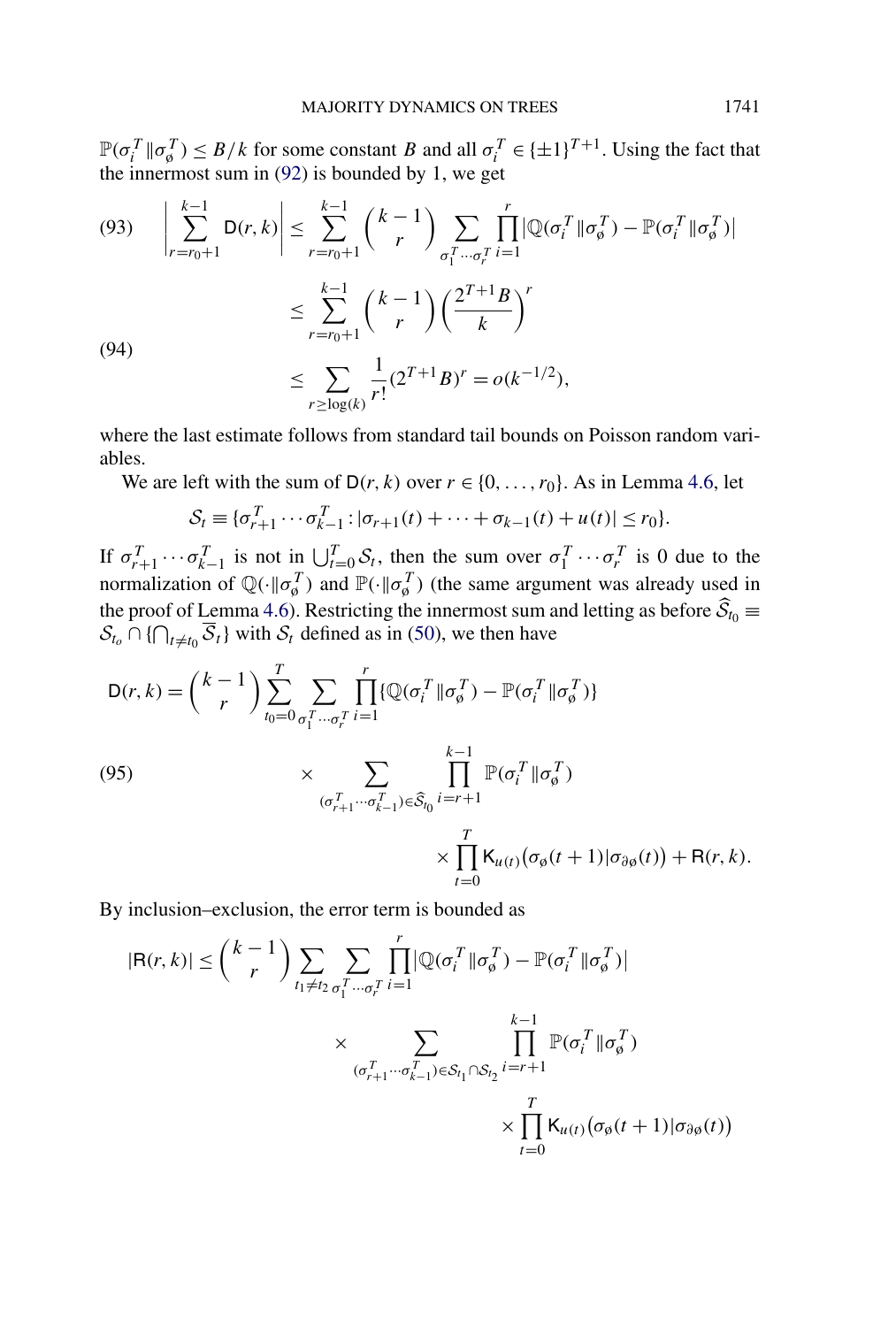$$
\leq {k-1 \choose r} \sum_{t_1 \neq t_2} \sum_{\sigma_1^T \cdots \sigma_r^T} \prod_{i=1}^r |\mathbb{Q}(\sigma_i^T \| \sigma_{\emptyset}^T) - \mathbb{P}(\sigma_i^T \| \sigma_{\emptyset}^T) | \frac{Br_0^2}{k}
$$
  

$$
\leq {k-1 \choose r} T^2 2^{Tr} \left(\frac{B}{k}\right)^r \frac{Br_0^2}{k}.
$$

The first inequality follows by applying Lemma [4.4](#page-17-0) to the  $N = k - r - 1 \ge$  $k - \log(k) - 1$  i.i.d. random vectors  $(\sigma_{r+1})^T$ ,  $\ldots$ ,  $(\sigma_{k-1})^T$ , which are nondegenerate for all *k* large enough by Lemma [4.5,](#page-19-0) and summing over the values of  $a_{t_1} = \sum_{i=r+1}^{k-1} \sigma_i(t_1) + u(t_1)$  and  $a_{t_2} = \sum_{i=r+1}^{k-1} \sigma_i(t_2) + u(t_2)$ , with  $|a_{t_1}|, |a_{t_2}| \le r_0$ . The second inequality is instead implied by Lemma [4.6.](#page-24-0) It is now easy to sum over *r* to get

$$
\left|\sum_{r=1}^{r_0} \mathsf{R}(r,k)\right| \le \sum_{r=0}^{\infty} \frac{1}{r!} T^2 (2^T B)^r B \frac{(\log k)^2}{k} = o(k^{-1/2}).
$$

Therefore, the error terms  $R(r, k)$  can be neglected.

Let us now consider the main term in [\(95\)](#page-47-0), and define

$$
J'_{t_0}(\sigma_\emptyset^T, (\sigma_1)_0^T, \dots, (\sigma_r)_0^T)
$$
  
\n
$$
\equiv \sum_{(\sigma_{r+1}^T \cdots \sigma_{k-1}^T) \in \widehat{S}_{t_0}} \prod_{i=r+1}^{k-1} \mathbb{P}(\sigma_i^T \| \sigma_\emptyset^T) \prod_{t=0}^T \mathsf{K}_{u(t)} (\sigma_\emptyset(t+1) | \sigma_{\partial \emptyset}(t)).
$$

We now proceed exactly as in the proof of Lemma [4.6,](#page-24-0) cf. [\(52\)](#page-27-0) to [\(54\)](#page-28-0) with  $\Omega(t)$  =  $\sigma_{\varphi}(t+1)(\sum_{i=1}^{r} \sigma_i(t))$  and  $r_0 = \log(k)$ . Notice Theorem [4.4](#page-17-0) continues to hold and *r*<sub>0</sub> times the  $O(k^{-1/4})$  error is still  $o(1)$ . We arrive at

$$
J_{t_0} = \frac{1}{\sqrt{k}} \sigma_{\emptyset}(t_0 + 1) \left( \sum_{i=1}^r \sigma_i(t_0) \right) J_{t_0}^*(1 + \widetilde{\mathsf{R}}_{t_0}(k)),
$$

where  $\widetilde{B}_{t_0}(k) \to 0$  as  $k \to \infty$  for any fixed  $t_0$ .

If we use this estimate in [\(95\)](#page-47-0), we get

$$
D(r,k) = {k' \choose r} \sum_{t_0=0}^{T} \sum_{\{\sigma_i^T\}} \prod_{i=1}^{r} \{ \mathbb{Q}(\sigma_i^T \| \sigma_{\theta}^T) - \mathbb{P}(\sigma_i^T \| \sigma_{\theta}^T) \} \frac{J_{t_0}^*}{\sqrt{k}} \sigma_{\theta}(t_0 + 1)
$$
  
 
$$
\times \sum_{i=1}^{r} \sigma_i(t_0) \left(1 + \widetilde{R}_{t_0}(k)\right) + o(k^{-1/2})
$$
  
\n
$$
= r {k' \choose r} \sum_{t_0=0}^{T} \sum_{\{\sigma_i^T\}} \prod_{i=1}^{r} \left( \mathbb{Q}(\sigma_i^T \| \sigma_{\theta}^T) - \mathbb{P}(\sigma_i^T \| \sigma_{\theta}^T) \right) \frac{J_{t_0}^*}{\sqrt{k}} \sigma_{\theta}(t_0 + 1)
$$
  
\n
$$
\times \sigma_1(t_0) \left(1 + \widetilde{R}_{t_0}(k)\right) + o(k^{-1/2}),
$$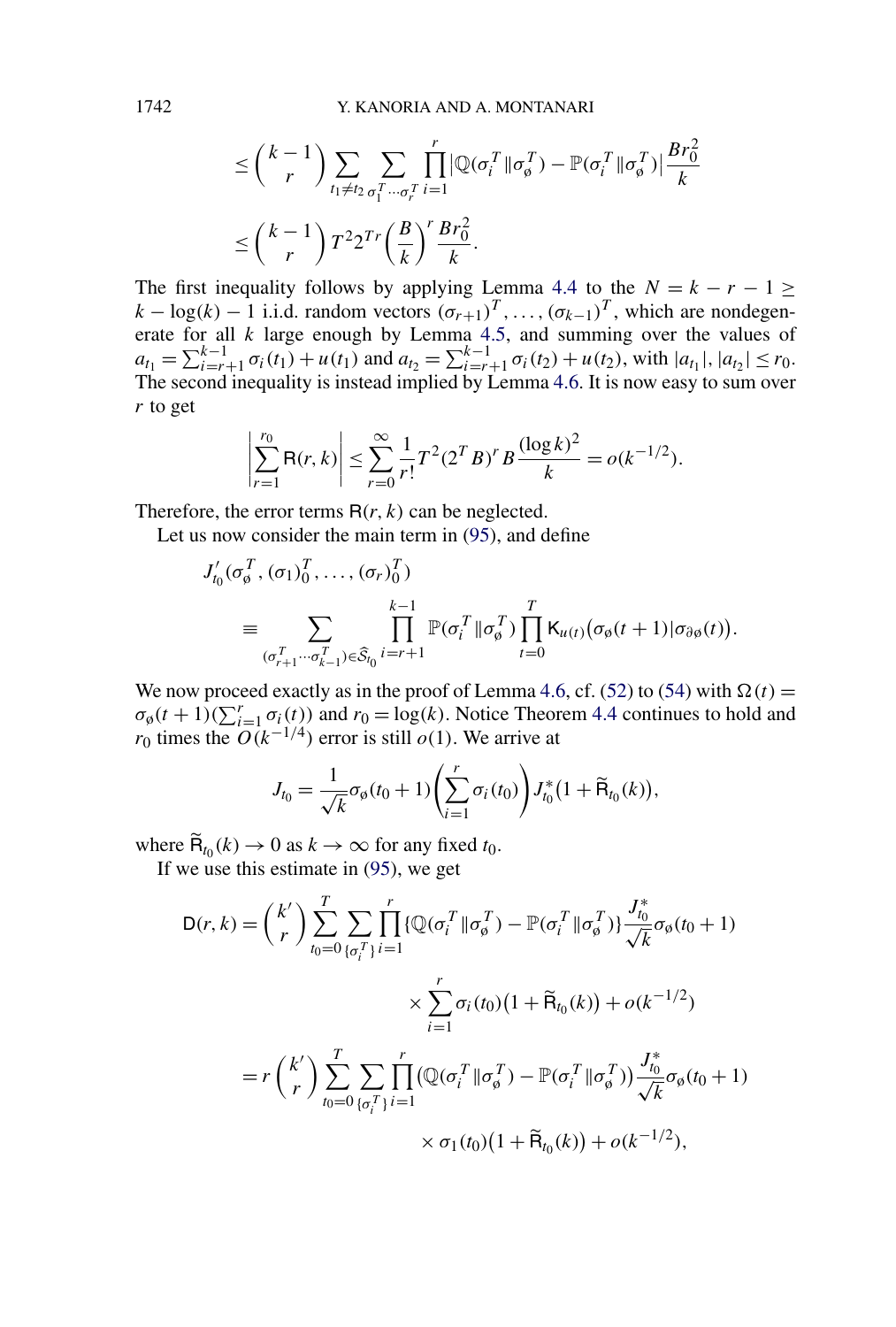where  $k' \equiv k - 1$  and we used the symmetry among the vertices  $\{1, \ldots, r\}$  to replace  $(\sum_{i=1}^r \sigma_i(t))$  by  $r\sigma_1(t)$ . If  $r \ge 2$ , the sums over  $(\sigma_2)_{0}^T, \ldots, \sigma_r^T$  vanish except for the error terms  $\tilde{H}_{t_0}(k)$  [once more by the normalization of  $\mathbb{P}(\cdot \| \sigma_{\emptyset}^T)$  and  $\mathbb{Q}(\cdot|\sigma_{\phi}^{T})$ ]. We need to bound contribution of such error terms. Find *M* such that  $|\mathbb{Q}(\sigma_i^T \| (\sigma_{\emptyset})_0^T) - \mathbb{P}(\sigma_i^T \| \sigma_{\emptyset}^T)| \leq M/k$ . We have

$$
\begin{split} & \left| r \left( \frac{k-1}{r} \right) \sum_{\sigma_1^T \cdots \sigma_r^T} \{ \mathbb{Q}(\sigma_i^T \|\sigma_\emptyset^T) - \mathbb{P}(\sigma_i^T \|\sigma_\emptyset^T) \} \widetilde{\mathsf{H}}_{t_0}(k) \right| \\ & \le r \left( \frac{(k-1)e}{r} \right)^r 2^T \left( \frac{M}{k} \right)^r |\widetilde{\mathsf{H}}_{t_0}(k)| \\ & \le r \left( \frac{2^T e M}{r} \right)^r |\widetilde{\mathsf{H}}_{t_0}(k)| \\ & \le \left( \frac{M'}{2^r} \right) |\widetilde{\mathsf{H}}_{t_0}(k)| \end{split}
$$

(96)

for suitable *M'*. Here we have used the standard bound  $\binom{n}{m} \leq \left(\frac{ne}{m}\right)^m$ . Summing (96) over *t*<sub>0</sub> and *r*, we see that  $\sum_{r=2}^{r_0} |D(k, r)| \le C |J_{t_0}^* \widetilde{R}_{t_0}(k)| / \sqrt{k} = o(k^{-1/2})$ .

Further,

$$
\sum_{\sigma_1^T} \sigma_1(t) \{ \mathbb{Q}(\sigma_1^T \| \sigma_\emptyset^T) - \mathbb{P}(\sigma_1^T \| \sigma_\emptyset^T) \}
$$
  

$$
= \sum_{\sigma_1^t} \sigma_1(t) \{ \mathbb{Q}(\sigma_1^t \| \sigma_\emptyset^t) - \mathbb{P}(\sigma_1^t \| \sigma_\emptyset^t) \}
$$
  

$$
= 2 \frac{\beta_t}{k^{(T_* - t + 1)/2}} (1 + o(1)),
$$

where the second equality follows by Lemma [4.6.](#page-24-0) Note that for  $t < T_* - 1$ , this sum is  $o(k^{-1})$ . As a consequence, only the  $t_0 = T$  term is relevant in the sum over  $t_0$ .

Using these two remarks, we finally obtain

$$
\sum_{r=1}^{r_0} \mathsf{D}(k, r) = \mathsf{D}(k, 1) + o(k^{-1/2})
$$
  
=  $k \sum_{t_0=0}^{T} \frac{J_{t_0}^*}{\sqrt{k}} 2 \frac{\beta_{t_0}}{k^{(T_* - t_0 + 1)/2}} \sigma_\emptyset(t_0 + 1)(1 + o(1)) + o(k^{-1/2})$   
=  $2 \frac{\beta_{T_* - 1}}{k^{1/2}} \sigma_\emptyset(T_*) I_{T_* - 1}(\sigma_\emptyset^{T_* - 1})(1 + o(1)),$ 

which, together with [\(94\)](#page-47-0) and [\(91\)](#page-46-0), proves our thesis. Equation [\(57\)](#page-30-0) follows as in the previous lemma.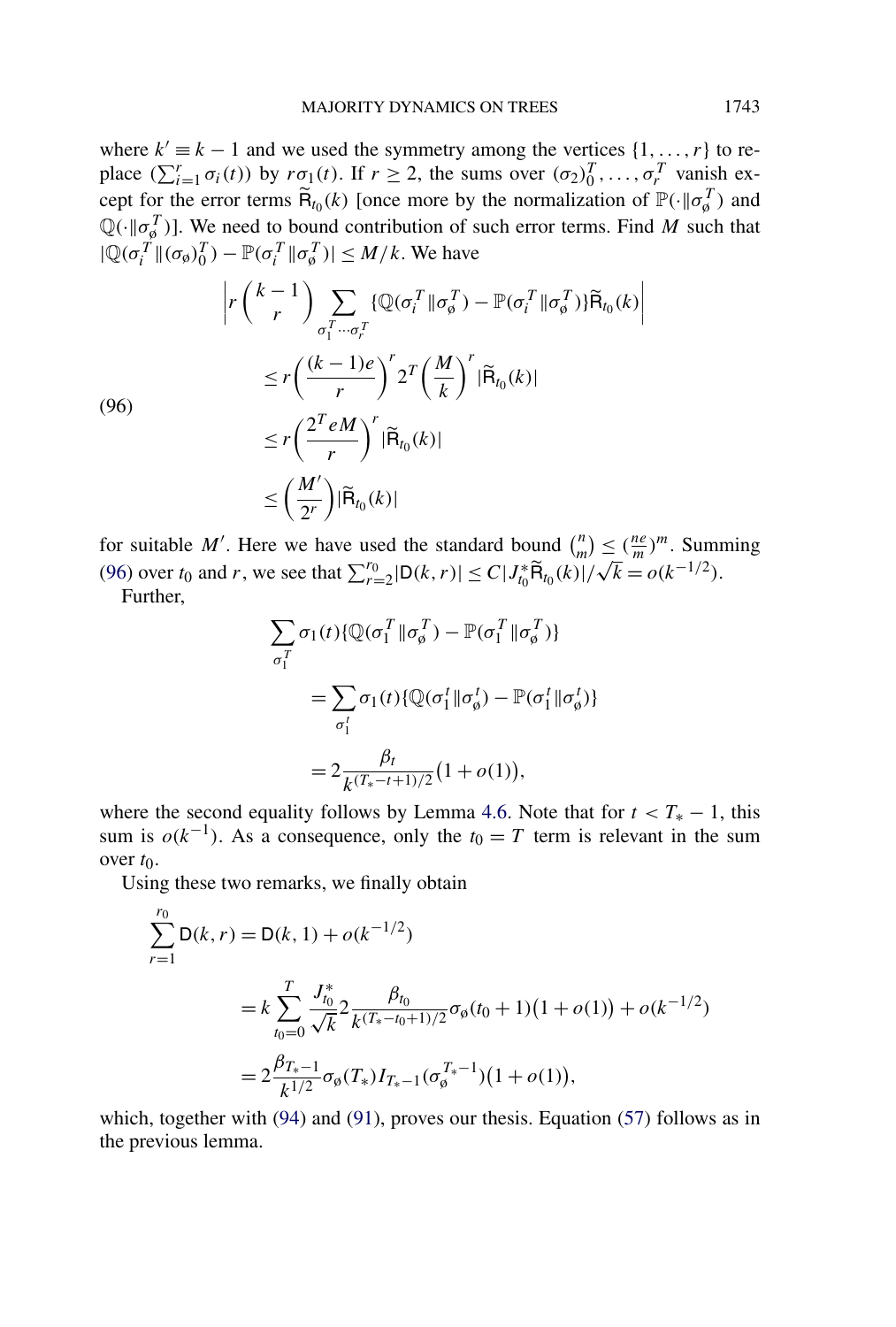### APPENDIX E: PROOF OF THE LOCAL CENTRAL LIMIT THEOREM

The proof repeats the arguments of [\[12\]](#page-53-0), while keeping track explicitly of error terms. We will therefore focus on the differences with respect to [\[12\]](#page-53-0). We will indeed prove a result that is slightly stronger than Theorem [4.4.](#page-17-0) Apart from a trivial rescaling, the statement below differs from Theorem [4.4](#page-17-0) in that we allow for larger deviations from the mean.

**THEOREM E.1.** Let  $X_1, ..., X_N$  be i.i.d. vectors  $X_i = (X_{i,1}, X_{i,2}, ..., X_{i,d})$  $\in \{0, 1\}^d$  *with* 

(97) 
$$
\left|\mathbb{P}\{X_{1,\ell}=1\}-\frac{1}{2}\right|\leq \frac{B}{\sqrt{N}}
$$

*for*  $\ell \in \{1, ..., d\}$ . *Further assume*  $\mathbb{P}\{X_i = s\} \geq 1/B$  *for all*  $s \in \{0, 1\}^d$ .

*Le*<sub>11</sub>, ..., *a*<sub>}</sub>. *Furtner assume*  $\mathbb{F}\{X_i = s\} \geq 1/D$  *for an*  $s \in \{0, 1\}^n$ .<br>Let  $a \in \mathbb{Z}^d$  be such that  $\sup_i |a_i - N/2| \leq B\sqrt{N}$ , and define, for a partition  $\{1, \ldots, d\} = \mathcal{I}_0 \cup \mathcal{I}_+,$ 

$$
A(a, \mathcal{I}) \equiv \{z \in \mathbb{Z}^d : z_i = a_i \,\,\forall i \in \mathcal{I}_0, z_i \ge a_i \,\,\forall i \in \mathcal{I}_+\},
$$

$$
\mathcal{A}_{\infty}(a, \mathcal{I}) \equiv \{z \in \mathbb{R}^d : z_i = a_i/\sqrt{N} \,\,\forall i \in \mathcal{I}_0, z_i \ge a_i/\sqrt{N} \,\,\forall i \in \mathcal{I}_+\}.
$$

*Let*  $p_N$  *be the distribution of*  $S_N = \sum_{i=1}^N X_i$ . *Then, there exists a finite constant*  $D = D(B, d)$  *such that for*  $K \equiv |\mathcal{I}_0|$ ,

(98) 
$$
\left| F(a, \mathcal{I}) - \frac{1}{N^{K/2}} \Phi_{\sqrt{N} \mathbb{E} X_1, \text{Cov}(X_1)}(\mathcal{A}_{\infty}(a, \mathcal{I})) \right| \leq \frac{D(B, d)}{N^{(K + (K+1)^{-1})/2}},
$$

$$
F(a, \mathcal{I}) \equiv \sum_{y \in A(a, \mathcal{I})} p_N(y).
$$

Since  $\Phi_{\sqrt{N}\mathbb{E}X_1,\text{Cov}(X_1)}(\mathcal{A}_{\infty}(a,\mathcal{I}))$  is bounded away from 0 for *B* bounded, the error estimate in the last statement is equivalent to the one in Theorem [4.4.](#page-17-0) For  $K = 0$  our claim is implied by the multi-dimensional Berry–Esseen theorem [\[7\]](#page-52-0), and we will therefore focus on  $K \geq 1$ .

Recall that the Bernoulli decomposition of [\[12\]](#page-53-0) allows to write, for  $S_N =$  $(S_{N,1},...,S_{N,d})$  and  $r \in \{1,...,d\}$ 

(99) 
$$
S_{N,r} = Z_{N,r} + \sum_{i=1}^{M_{N,r}} L_{i,r},
$$

where  $Z_N$  is a lattice random variable,  $M_{N,r} \sim \text{Binom}(N, q_r)$  for  $r = 1, \ldots, d$ , and  ${L_{i,r}}$  is a collection of i.i.d. Bernoulli(1/2) random variables independent from  $Z_N$  and  $M_N$ . Finally, it is easy to check that  $q_r \geq 1/(Bd)$ .

We have the following key estimate.

<span id="page-50-0"></span>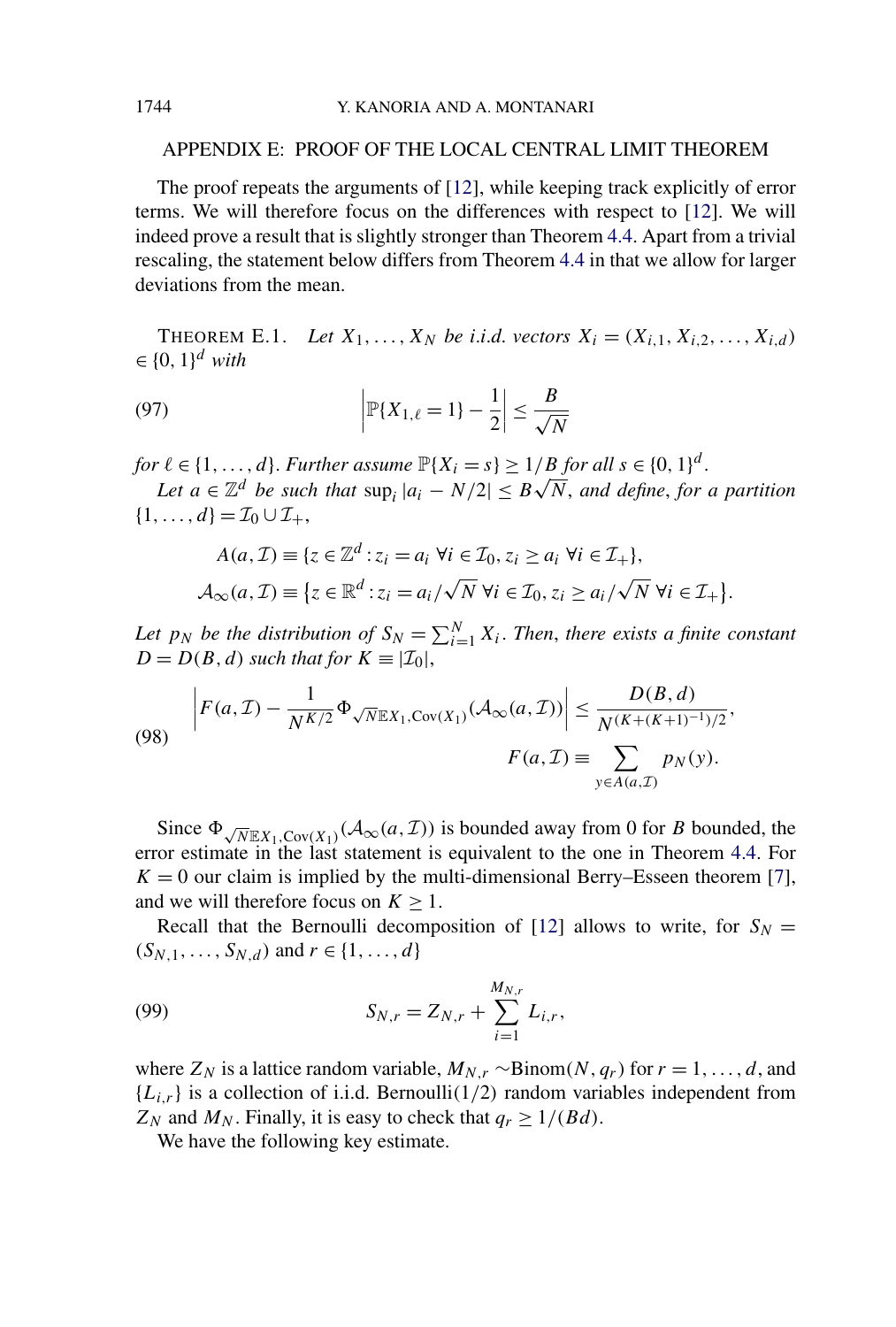<span id="page-51-0"></span>LEMMA E.2. *There exists a numerical constant*  $\widehat{D}$  *such that, for any*  $a, b \in \mathbb{Z}^d$ 

(100) 
$$
|F(a, \mathcal{I}) - F(b, \mathcal{I})| \leq \widehat{D} \left( \frac{Bd}{N} \right)^{(K+1)/2} ||a - b||,
$$

*where*  $\|\cdot\|$  *denotes the*  $L^1$  *norm.* 

PROOF. As in [\[12\]](#page-53-0), we let, for  $x, m \in \mathbb{Z}^d$ ,

(101) 
$$
r_m(x) \equiv \prod_{i=1}^d \frac{1}{2^{m_i}} {m_i \choose x_i},
$$

be the probability mass function of the vector  $\Lambda_m \equiv (\sum_{i=1}^{m_1} L_{i,1}, \dots, \sum_{i=1}^{m_d} L_{i,d})$ . It then follows immediately that

(102) 
$$
\left| \sum_{x \in A(a, \mathcal{I})} r_m(x) - \sum_{y \in A(b, \mathcal{I})} r_m(y) \right| \leq \frac{D}{\min_i (m_i)^{(K+1)/2}} \|a - b\|
$$

for some numerical constant  $\tilde{D}$ . This is a slight generalization of Lemma 2.2 of [\[12\]](#page-53-0), and follows again immediately from the same estimates on the combinatorial coefficients used in [\[12\]](#page-53-0).

We then proceed analogously to the proof of Theorem 2.1 of [\[12\]](#page-53-0), namely, for  $h \in \mathbb{Z}^d$ ,

$$
\sup_{a \in \mathbb{Z}^d} |F(a+h, \mathcal{I}) - F(a, \mathcal{I})|
$$
\n
$$
\leq \sup_{a \in \mathbb{Z}^d} \sum_{m \in \mathbb{Z}^d} \mathbb{P}\{M_N = m\} |\mathbb{P}\{S_N \in A(a, \mathcal{I})| M_N = m\}|
$$
\n
$$
- \mathbb{P}\{S_N \in A(a+h, \mathcal{I})| M_N = m\}|
$$
\n
$$
= \sup_{a \in \mathbb{Z}^d} \sum_{m \in \mathbb{Z}^d} \mathbb{P}\{M_N = m\} |\mathbb{P}\{Z_N + \Lambda_m \in A(a, \mathcal{I})| M_N = m\}|
$$
\n
$$
- \mathbb{P}\{Z_N + \Lambda_m \in A(a+h, \mathcal{I})| M_N = m\}|
$$
\n
$$
\leq \sup_{a \in \mathbb{Z}^d} \sum_{m \in \mathbb{Z}^d} \mathbb{P}\{M_N = m\} \sum_{l \in \mathbb{Z}^d} \mathbb{P}\{Z_N = l\}
$$
\n
$$
\times |\mathbb{P}\{\Lambda_m \in A(a-l, \mathcal{I})| M_N = m\}|
$$
\n
$$
- \mathbb{P}\{\Lambda_m \in A(a+h-l, \mathcal{I})| M_N = m\}|
$$
\n
$$
\leq \sum_{m \in \mathbb{Z}^d} \frac{\tilde{D}}{\min_i(m_i)^{(K+1)/2}} \|h\|,
$$

which is bounded as in the statement by the same argument used in [\[12\]](#page-53-0).  $\Box$ 

We are now in a position to prove Theorem [E.1.](#page-50-0)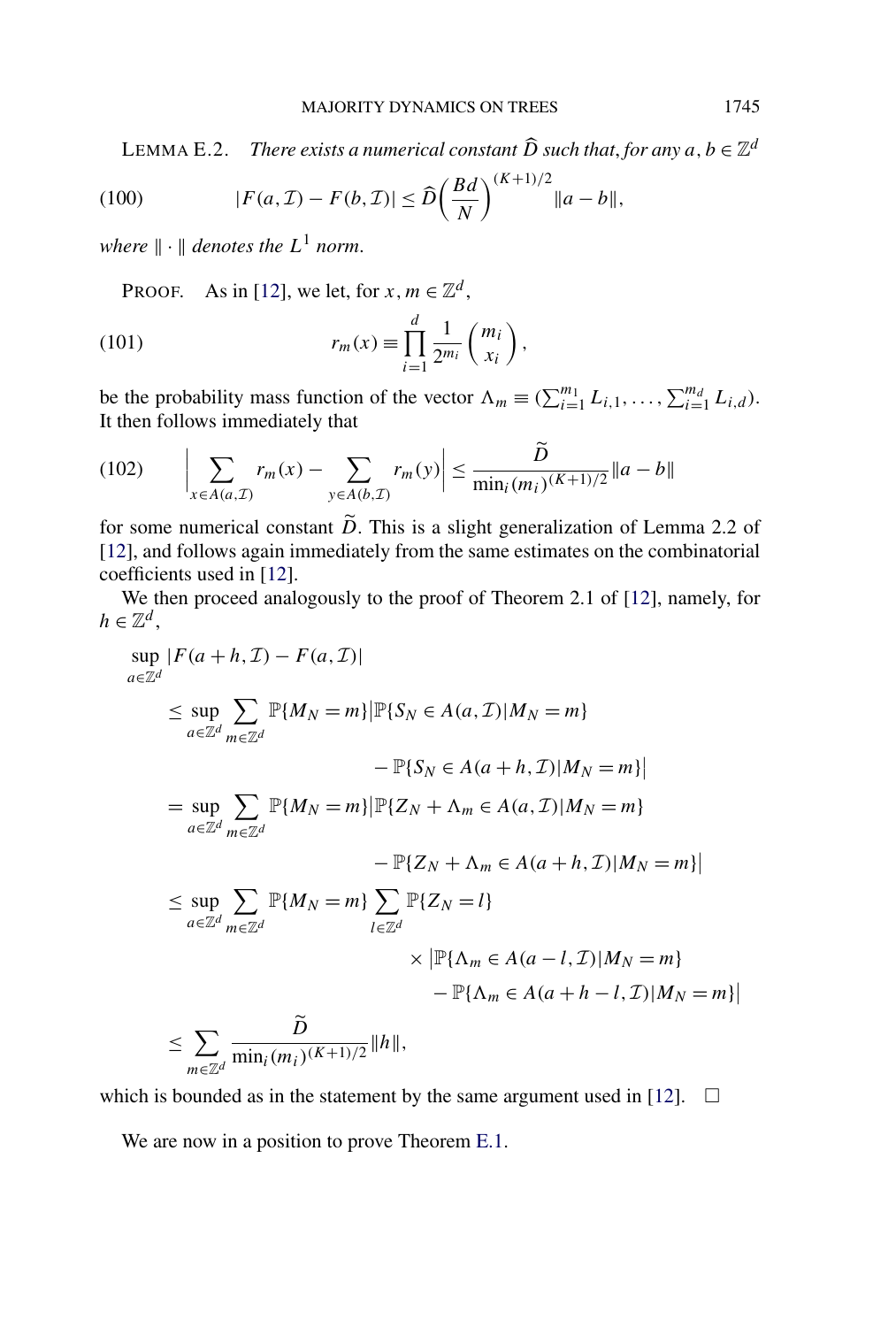PROOF OF THEOREM [E.1.](#page-50-0) For *a* as in the statement and  $\ell > 0$ , let

$$
R(a,\ell) = \{z \in \mathbb{Z}^d : |z_i - a_i| \le \ell \ \forall i \in \mathcal{I}_0, z_i = a_i \ \forall i \in \mathcal{I}_+\},
$$
  

$$
\mathcal{R}_{\infty}(a,\ell) = \{z \in \mathbb{R}^d : |z_i - a_i/\sqrt{N}| \le \ell/\sqrt{N} \ \forall i \in \mathcal{I}_0, z_i \ge a_i/\sqrt{N} \ \forall i \in \mathcal{I}_+\}.
$$

Then, by Lemma [E.2,](#page-51-0) there exists a constant  $D_1(B, d)$  such that

(103) 
$$
\left| F(a, \mathcal{I}) - \frac{1}{|R(a, \ell)|} \sum_{z \in R(a, \ell)} F(z, \mathcal{I}) \right| \leq \frac{D_1(B, d)\ell}{N^{(K+1)/2}}.
$$

On the other hand, by the Berry–Esseen theorem,

$$
(104) \quad \bigg|\sum_{z\in R(a,\ell)} F(z,\mathcal{I}) - \int_{\mathcal{R}_{\infty}(a,\ell)} \Phi_{\sqrt{N}\mathbb{E}X_1,\mathrm{Cov}(X_1)}(\mathcal{A}_{\infty}(z,\mathcal{I}))\,dz\bigg|\leq \frac{D_2(d)}{N^{1/2}}.
$$

Finally, it is easy to see that  $\Phi_{\sqrt{N}\mathbb{E}X_1,\text{Cov}(X_1)}(\mathcal{A}_{\infty}(z,\mathcal{I}))$  is Lipschitz continuous in *z* with Lipschitz constant bounded uniformly in *N*, whence

(105)  
\n
$$
\begin{aligned}\n&\left|\Phi_{\sqrt{N}\mathbb{E}X_1,\text{Cov}(X_1)}(\mathcal{A}_{\infty}(a,\mathcal{I}))\right.\\
&\left.-\frac{1}{|\mathcal{R}_{\infty}(a,\ell)|}\int_{\mathcal{R}_{\infty}(a,\ell)}\Phi_{\sqrt{N}\mathbb{E}X_1,\text{Cov}(X_1)}(\mathcal{A}_{\infty}(z,\mathcal{I}))\,dz\right| \\
&\leq \frac{D_3\ell}{\sqrt{N}}.\n\end{aligned}
$$

The proof is completed by putting together (103), (104) and (105), using  $|R(a, \ell)| = \Theta(\ell^{K}), |R_{\infty}(a, \ell)| = \Theta(\ell^{K} N^{-K/2}),$  and setting  $\ell = N^{K/(2K+2)}$ .  $\Box$ 

#### **REFERENCES**

- [1] ALDOUS, D. and STEELE, J. M. (2004). The objective method: Probabilistic combinatorial optimization and local weak convergence. In *Probability on Discrete Structures*. *Encyclopaedia of Mathematical Sciences* **110** 1–72. Springer, Berlin. [MR2023650](http://www.ams.org/mathscinet-getitem?mr=2023650)
- [2] BALA, V. and GOYAL, S. (1998). Learning from neighbours. *Rev*. *Econom*. *Stud*. **65** 595–621.
- [3] BALOGH, J., PERES, Y. and PETE, G. (2006). Bootstrap percolation on infinite trees and nonamenable groups. *Combin*. *Probab*. *Comput*. **15** 715–730. [MR2248323](http://www.ams.org/mathscinet-getitem?mr=2248323)
- [4] BEN AROUS, G., DEMBO, A. and GUIONNET, A. (2006). Cugliandolo–Kurchan equations for dynamics of spin-glasses. *Probab*. *Theory Related Fields* **136** 619–660. [MR2257139](http://www.ams.org/mathscinet-getitem?mr=2257139)
- [5] BENJAMINI, I. and SCHRAMM, O. (1996). Percolation beyond  $\mathbb{Z}^d$ , many questions and a few answers. *Electron*. *Comm*. *Probab*. **1** 71–82 (electronic). [MR1423907](http://www.ams.org/mathscinet-getitem?mr=1423907)
- [6] BERGER, N., KENYON, C., MOSSEL, E. and PERES, Y. (2005). Glauber dynamics on trees and hyperbolic graphs. *Probab*. *Theory Related Fields* **131** 311–340. [MR2123248](http://www.ams.org/mathscinet-getitem?mr=2123248)
- [7] BHATTACHARYA, R. N. and RANGA RAO, R. (1976). *Normal Approximation and Asymptotic Expansions*. Wiley, New York. [MR0436272](http://www.ams.org/mathscinet-getitem?mr=0436272)
- [8] BOLLOBÁS, B. (1980). A probabilistic proof of an asymptotic formula for the number of labelled regular graphs. *European J*. *Combin*. **1** 311–316. [MR0595929](http://www.ams.org/mathscinet-getitem?mr=0595929)

<span id="page-52-0"></span>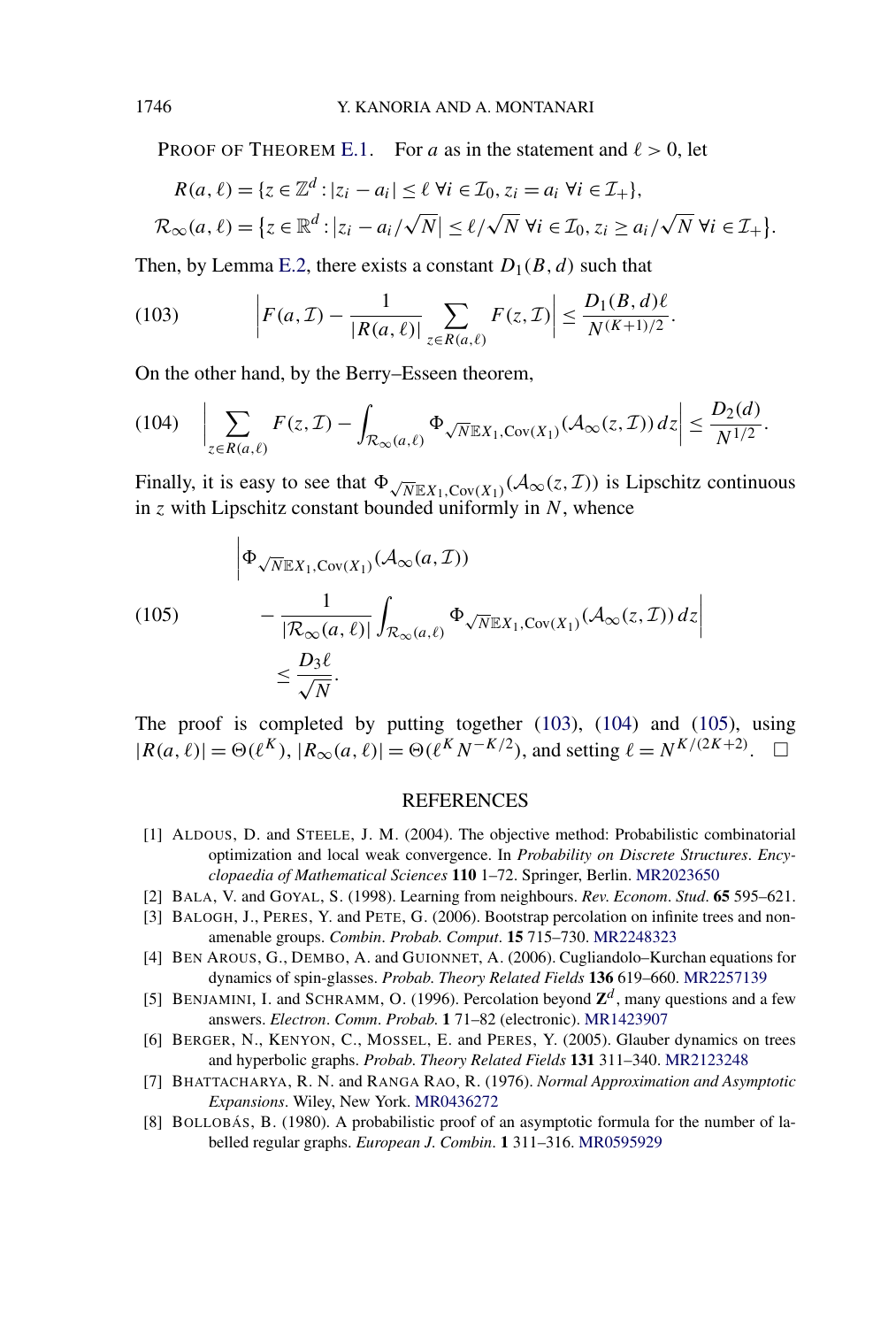- <span id="page-53-0"></span>[9] BOUCHAUD, J. P., CUGLIANDOLO, L. F., KURCHAN, J. and MEZARD, M. (1997). Out of equilibrium dynamics in spin-glasses and other glassy systems. In *Spin Glass Dynamics and Random Fields* (A. P. Young, ed.). World Scientific, Singapore.
- [10] CAPUTO, P. and MARTINELLI, F. (2006). Phase ordering after a deep quench: The stochastic Ising and hard core gas models on a tree. *Probab*. *Theory Related Fields* **136** 37–80. [MR2240782](http://www.ams.org/mathscinet-getitem?mr=2240782)
- [11] CHATTERJEE, S. (2009). Spin glasses and Stein's method. *Probab*. *Theory Related Fields* **148** 567–600.
- [12] DAVIS, B. and MCDONALD, D. (1995). An elementary proof of the local central limit theorem. *J*. *Theoret*. *Probab*. **8** 693–701. [MR1340834](http://www.ams.org/mathscinet-getitem?mr=1340834)
- [13] DEGROOT, M. H. (1974). Reaching a consensus. *J*. *Amer*. *Statist*. *Assoc*. **69** 118–121.
- [14] DEMBO, A. and MONTANARI, A. (2010). Gibbs measures and phase transitions on sparse random graphs. *Braz*. *J*. *Probab*. *Stat*. **24** 137–211. [MR2643563](http://www.ams.org/mathscinet-getitem?mr=2643563)
- [15] DOBRUŠIN, R. L. (1968). The problem of uniqueness of a Gibbsian random field and the problem of phase transitions. *Funkcional*. *Anal*. *i Priložen*. **2** 44–57. [MR0250631](http://www.ams.org/mathscinet-getitem?mr=0250631)
- [16] FONTES, L. R., SCHONMANN, R. H. and SIDORAVICIUS, V. (2002). Stretched exponential fixation in stochastic Ising models at zero temperature. *Comm*. *Math*. *Phys*. **228** 495–518. [MR1918786](http://www.ams.org/mathscinet-getitem?mr=1918786)
- [17] FONTES, L. R. G. and SCHONMANN, R. H. (2008). Bootstrap percolation on homogeneous trees has 2 phase transitions. *J*. *Stat*. *Phys*. **132** 839–861. [MR2430783](http://www.ams.org/mathscinet-getitem?mr=2430783)
- [18] GEORGII, H.-O. (1988). *Gibbs Measures and Phase Transitions*. *de Gruyter Studies in Mathematics* **9**. de Gruyter, Berlin. [MR0956646](http://www.ams.org/mathscinet-getitem?mr=0956646)
- [19] GOLES, E. and OLIVOS, J. (1980). Periodic behaviour of generalized threshold functions. *Discrete Math*. **30** 187–189. [MR0566436](http://www.ams.org/mathscinet-getitem?mr=0566436)
- [20] HATCHETT, J. P. L., WEMMENHOVE, B., PÉREZ CASTILLO, I., NIKOLETOPOULOS, T., SKANTZOS, N. S. and COOLEN, A. C. C. (2004). Parallel dynamics of disordered Ising spin systems on finitely connected random graphs. *J*. *Phys*. *A* **37** 6201–6220. [MR2073601](http://www.ams.org/mathscinet-getitem?mr=2073601)
- [21] HOORY, S., LINIAL, N. and WIGDERSON, A. (2006). Expander graphs and their applications. *Bull*. *Amer*. *Math*. *Soc*. (*N*.*S*.) **43** 439–561 (electronic). [MR2247919](http://www.ams.org/mathscinet-getitem?mr=2247919)
- [22] HOWARD, C. D. (2000). Zero-temperature Ising spin dynamics on the homogeneous tree of degree three. *J*. *Appl*. *Probab*. **37** 736–747. [MR1782449](http://www.ams.org/mathscinet-getitem?mr=1782449)
- [23] KLEINBERG, J. (2007). Cascading behavior in networks: Algorithmic and economic issues. In *Algorithmic Game Theory* 613–632. Cambridge Univ. Press, Cambridge. [MR2391771](http://www.ams.org/mathscinet-getitem?mr=2391771)
- [24] KRZAKALA, F., ROSSO, A., SEMERJIAN, G. and ZAMPONI, F. (2008). On the path integral representation for quantum spin models and its application to the quantum cavity method and to Monte Carlo simulations. *Phys*. *Rev*. *B* **78** 134428.
- [25] LAUMANN, C., SCARDICCHIO, A. and SONDHI, S. (2008). Cavity method for quantum spin glasses on the Bethe lattice. *Phys*. *Rev*. *B* **78** 134424.
- [26] LIGGETT, T. M. (1985). *Interacting Particle Systems*. *Grundlehren der Mathematischen Wissenschaften* [*Fundamental Principles of Mathematical Sciences*] **276**. Springer, New York. [MR0776231](http://www.ams.org/mathscinet-getitem?mr=0776231)
- [27] MARTINELLI, F., SINCLAIR, A. and WEITZ, D. (2003). The Ising model on trees: Boundary conditions and mixing time. In *Proc*. *of IEEE Symposium on Found*. *of Computer Science*. IEEE Computer Soc., Los Alamitos, CA.
- [28] MCDONALD, D. R. (1979). On local limit theorem for integer valued random variables. *Teor*. *Veroyatnost*. *i Primenen*. **24** 607–614. [MR0541375](http://www.ams.org/mathscinet-getitem?mr=0541375)
- [29] MÉZARD, M. and MONTANARI, A. (2009). *Information*, *Physics*, *and Computation*. Oxford Univ. Press, Oxford. [MR2518205](http://www.ams.org/mathscinet-getitem?mr=2518205)
- [30] MÉZARD, M., PARISI, G. and VIRASORO, M. A. (1987). *Spin Glass Theory and Beyond*. *World Scientific Lecture Notes in Physics* **9**. World Scientific, Teaneck, NJ. [MR1026102](http://www.ams.org/mathscinet-getitem?mr=1026102)